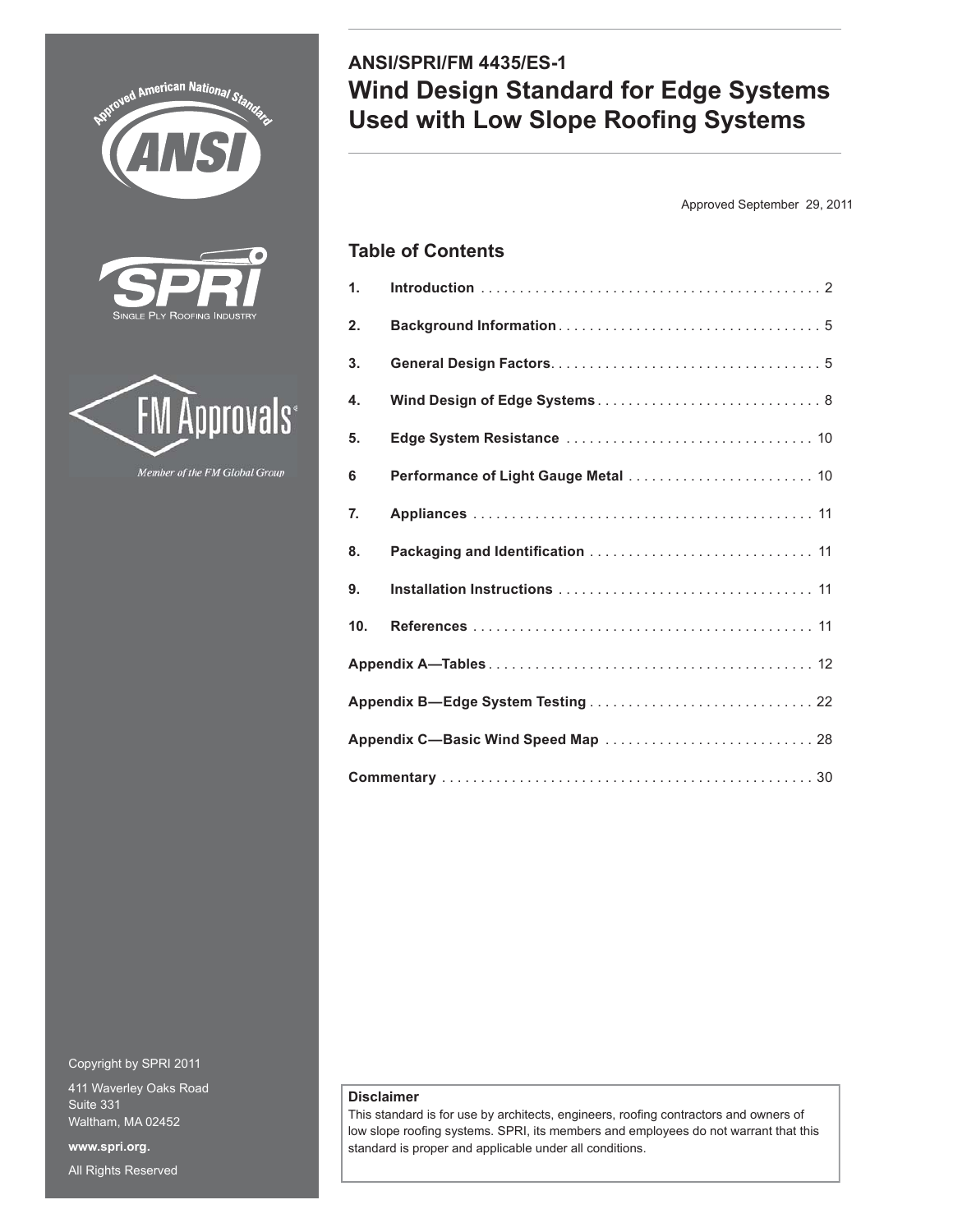# **1. Introduction**

# **1.1 Scope**

This Standard provides the basic requirements for wind load resistance testing and design for roof edge securement, edge systems and nailers. It also provides minimum material thicknesses that lead to satisfactory flatness. and designs to minimize corrosion. This Standard is intended for use by those that design, specify, and manufacturer roofing materials and edge systems used in the roofing industry. The membrane manufacturer shall be consulted for specific recommendations for making the roof watertight at the edge.

This Standard applies to low slope membrane roof systems, with low slope defined here as roofs having a slope  $\leq 9.5$  degrees (2:12). The design and installation information found in this document addresses copings and horizontal roof edges, as well as the following factors which shall be considered in designing a roof edge:

- $\triangleright$  Structural integrity of the substrate that anchors the edge (e.g. nailers)
- ▶ Wind resistance of the edge detail
- $\blacktriangleright$  Material specifications

This version of the Standard has been revised based upon the design document titled *ASCE 7-05—Minimum Design Loads for Buildings and Other*  Structures<sup>1</sup> to provide a calculation method for the determination of the wind uplift pressures on components and cladding for any building. The complete ASCE 7-05 document has not been duplicated here; however key information does appear as necessary. The intent of this Standard is to organize information within the ASCE 7-05 document which directly pertains to the design of roof edges, and to condense design information when possible. Gutter designs are not included in this design standard.

The External Pressure Coefficients, GCp, in this document have changed from the ANSI/SPRI ES-1 2003 Standard. This has produced a small change in the ratio of horizontal loading to vertical loading in the RE-3 Test for any roof height. Any products tested in accordance with previous versions of the ANSI/ SPRI ES-1 Standard will not need to be retested per RE-3 solely as a result of the change in the ratio of horizontal to vertical loads.

# **1.2 Defi nitions**

# **ANSI**

American National Standards Institute

# **ASCE**

American Society of Civil Engineers

#### **Aluminum**

a non-rusting, malleable metal sometimes used for metal flashings.

#### **Ballast**

an anchoring material, such as aggregate or precast concrete pavers, which employs its mass and the force of gravity to hold (or assist in holding) single-ply roof membranes in place.

# **Cleat**

a continuous metal strip, or angled piece, used to secure metal components.

#### **Clips**

a non-continuous metal component or angle piece used to secure two or more metal components together.

#### **Cold rolled**

the process of forming steel, aluminum, and copper into sheets, panels, or shapes on a series of rollers at room temperature.

#### **Coping**

the covering piece on top of a parapet wall exposed to the weather, usually made of metal, and sloped to carry off water.

#### **Copper**

a natural weathering metal used in metal roofing or flashings.

**ANSI/SPRI/FM 4435/ES-1 Wind Design Standard for Edge Systems Used with Low Slope Roofing Systems**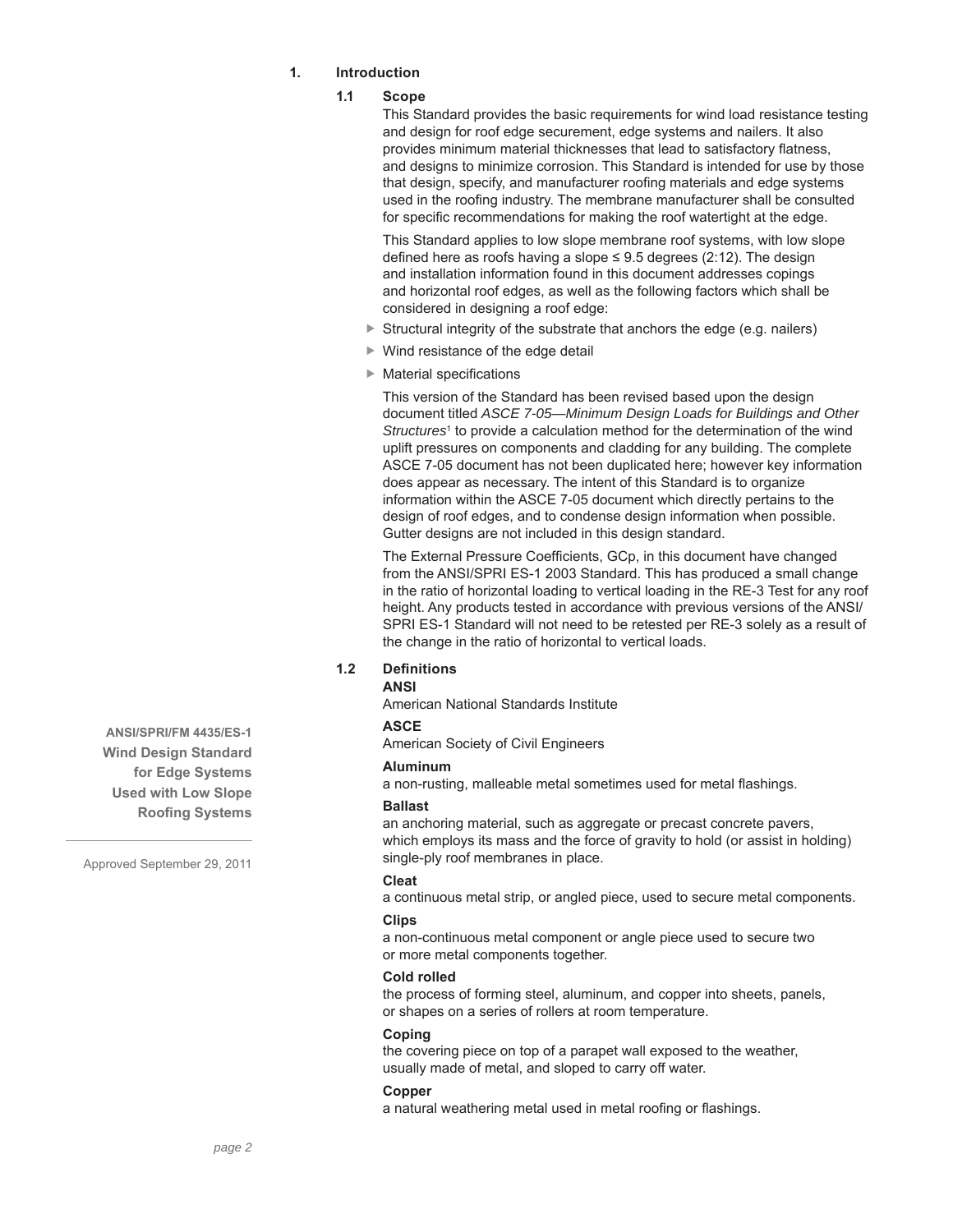# **Design loads**

the total load on a structural system for the most severe combination of loads and forces which it is designed to sustain.

## **Drip edge**

a metal flashing or other overhanging component with an outward projecting lower edge, intended to control the direction of dripping water and help protect underlying building components.

#### **Escarpment**

a steep slope in front of a fortification which separates two relatively level areas of differing elevations.

### **Extrusion**

a process in which heated or unheated materials is forced through a shaping orifice (a die) in one continuously formed shape, as in film, sheet, rod or tubing.

### **Fascia**

the vertical or steeply sloped roof or trim located at the perimeter of a building. Typically, it is a border for the low-slope roof system.

#### **Fastener**

any of a wide variety of mechanical securement devices and assemblies, including nails, screws, cleats, clips and bolts, which may be used to secure various edge components.

#### **Fastener pull-out**

a type of failure mode in which a fastener pulls away from a substrate (e.g.: nailer) under load.

#### **Fastener pull-through**

a type of failure mode in which a fastener head pulls through a substrate (e.g.: nailer) under load.

### **Field of roof pressure**

the wind pressure (generally upwards) imparted on a central area of the roof.

#### **Flatness**

a three-dimensional geometric tolerance that controls how much a feature can deviate from a flat plane.

### **Galvanic action**

an electrochemical action that generates electrical current between two metals of dissimilar electrode potential.

#### **Galvanic series**

a list of metals and alloys arranged according to their relative electrolytic potentials in a given environment.

### **Galvanize**

to coat steel or iron with zinc.

# **Gravel stop**

a flanged device, frequently metallic, designed to prevent loose aggregate from washing off the roof and to provide a continuous finish edge for the roofing membrane.

# **Gutter**

a channeled component installed along the down slope perimeter of a roof to convey runoff water from the roof to the drain leaders or downspouts.

### **Low-slope roof**

a category of roofs that generally include weatherproof membrane types of roof systems installed on slopes at or less than 2:12 (9.5 degrees).

**ANSI/SPRI/FM 4435/ES-1 Wind Design Standard for Edge Systems Used with Low Slope Roofing Systems**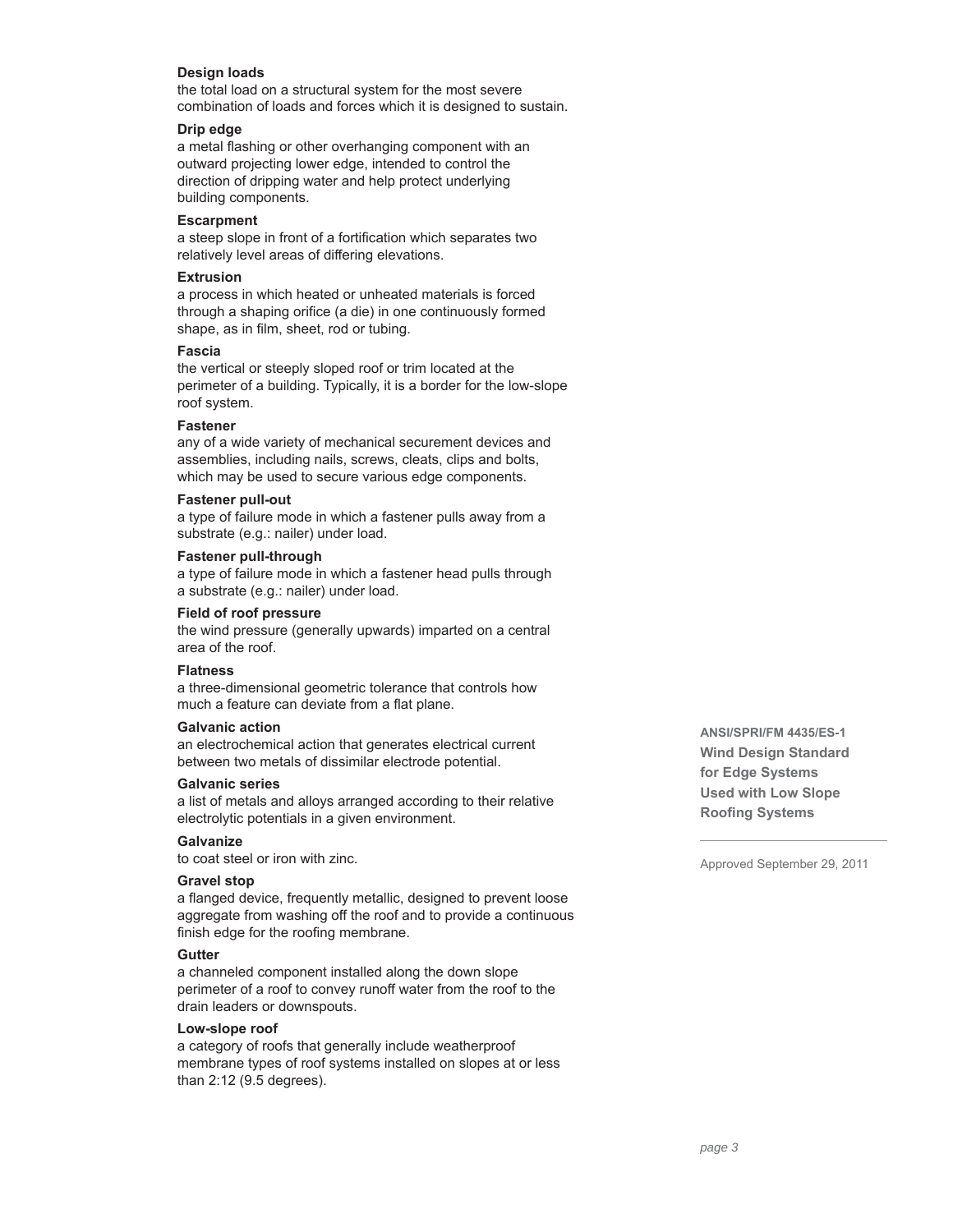### **Membrane**

a flexible or semi-flexible roof covering or waterproofing whose primary function is to exclude water.

### **Metal**

any of a category of electropositive elements that usually have a shiny surface, are generally good conductors of heat and electricity, and can be melted or fused and hammered into thin sheets.

# **NRCA**

National Roofing Contractors Association

# **Parapet wall**

the part of a perimeter wall that extends above the roof.

### **Press brake**

a machine used in cold-forming sheet metal or strips of metal into desired profiles.

### **Ridge**

highest point on the roof, represented by a horizontal line where two roof areas intersect, running the length of the area.

## **Roof deck**

the flat or sloped surface not including its supporting members or vertical supports.

#### **Roof edge**

the point of transition from a low-slope roof to a lower vertical or near vertical building element, including but not limited to walls, windows, fascia boards, and mansard roofs.

### **Roof edge system**

a component or system of components at the perimeter of the roof that typically is integrated into the roof system for the purpose of flashing and securing the roof membrane.

### **Roof slope**

the angle a roof surface makes with the horizontal, expressed as a ratio of the units of vertical rise to the units of horizontal length (sometimes referred to as run), the amount or degree of such deviation. If the slope is given in inches, slope may be expressed as a ratio of rise of run, such as 2:12, or as an angle.

# **Soffit**

the exposed undersurface of any exterior overhanging section of a roof eave.

#### **SMACNA**

Sheet Metal and Air Conditioning Contractors' National Association, Incorporated.

#### **Static load**

any load that does not change in magnitude or position with time.

#### **Substrate**

the upper surface of the roof deck, insulation, or other roofing structure upon which a roofing membrane or other component of the roofing system is placed or to which it is attached.

### **Thermal expansion**

the increase in the dimension or volume of a body due to temperature variations.

### **Wind load**

force exerted by the wind on a roof or any component of a roof.

### **Wind uplift**

wind that is deflected at roof edges, roof peaks or obstructions can cause a drop in air pressure immediately above the roof surface. The resultant force is transmitted to the roof surface and is called wind uplift.

#### **Zinc**

A bluish-white, lustrous metallic element which is used to form a wide variety of alloys including brass, bronze, in galvanizing iron and other metals, for roofing and gutters and other various components.

**ANSI/SPRI/FM 4435/ES-1 Wind Design Standard for Edge Systems Used with Low Slope Roofing Systems**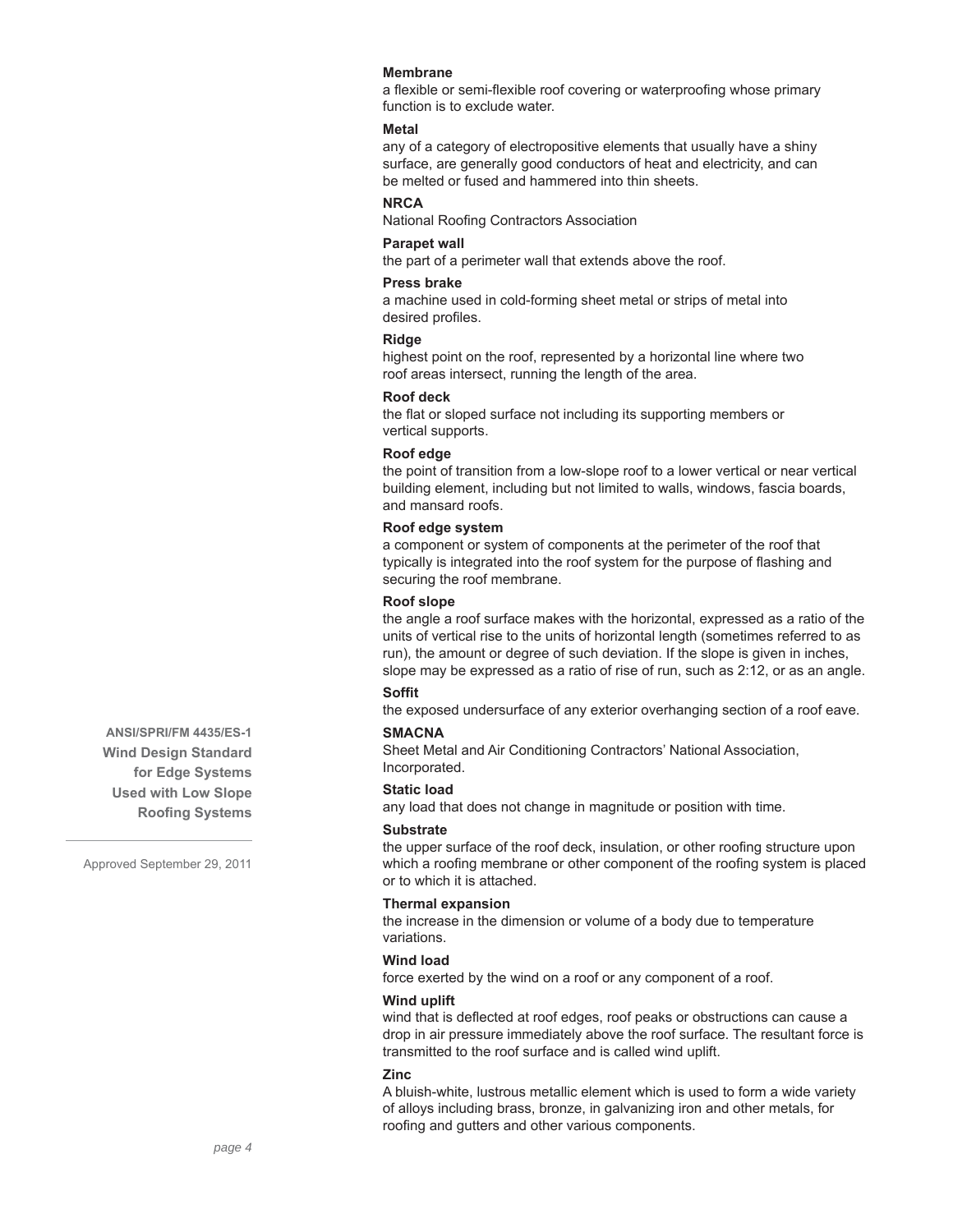# **2. Background Information**

# **2.1 Wind Related Roofing Damage**

No area of the country is exempt from wind related roofing damage. A study of 145 FM Global losses involving built-up roof (BUR) systems showed 85 losses (59 percent) occurred because the roof perimeter failed<sup>2</sup>. The Roofing Industry Committee on Weather Issues (RICOWI) has issued several reports summarizing their findings regarding roof damage after significant wind events. The committee found "many examples of damage appeared to originate at failed edge details"3 . RICOWI notes that their "studies reinforced the need for secure roof edges, and codes that require secure roof edging need to be enforced"4 .

# **3. General Design Factors**

# **3.1 Roof Slope**

Roof Slope is accounted for in the pressure coefficient factors used in this document. Only roof slopes  $\leq 9.5^{\circ}$  (2:12) are addressed by this document.

# **3.2 Roof Edge Conditions**

Roof edges composed of low slope roofs terminating into a parapet wall or a lower vertical element of the building are addressed in this document.

### **3.3 Wind Speed**

Basic wind speed values used in the design calculations are 3 second gust speeds in miles per hour (0.45 m/s) measured at 33 ft. (10 m) above ground for Exposure Factor C associated with an annual probability of 0.02. These values are to be taken from the ASCE 7-05 document (See Appendix C) or the authority having jurisdiction. The authority having jurisdiction shall be contacted for verification of wind data for special wind regions mentioned in applicable local building codes. Consult ASCE 7-05 for further information concerning special wind regions. **Limitation:** Wind conditions above basic wind speeds (e.g. tornadoes) were not considered in developing the basic wind speed distributions.

# **3.4 Building Height**

The building height shall be measured from the ground to the eave of the roof section. Specific topographic features, such as hills, shall be considered when calculating building height. See Commentary.

### **3.5 Roof Edge Regions**

Wind forces near building corner regions are of greater intensity than in the perimeter regions between corners. These regions are defined as follows:

# **3.5.1 Corner Region**

For buildings with mean roof height of 60 ft. (18 m) or less: The corner region is a distance from the building corner that is 10% of the minimum building width or 40% of the building height at the eaves, whichever is smaller, but not less than 4% of the minimum building width and not less than 3 ft. (0.9 m). See also ASCE 7-05.

For buildings with mean roof height greater than 60 ft. (18 m): The corner region is a distance from the building corner that is 20% of the minimum building width but not less than 6 ft. (0.9 m). See also Commentary and ASCE 7-05.

# **3.5.2 Perimeter Region**

The perimeter is the section of roof edge between building corner regions as defined in Section 3.5.1 (above). The edge condition includes the roof edge device (edging or coping) and the nailer or other substrate to which the edge device is attached. See Commentary for further information.

**ANSI/SPRI/FM 4435/ES-1 Wind Design Standard for Edge Systems Used with Low Slope Roofing Systems**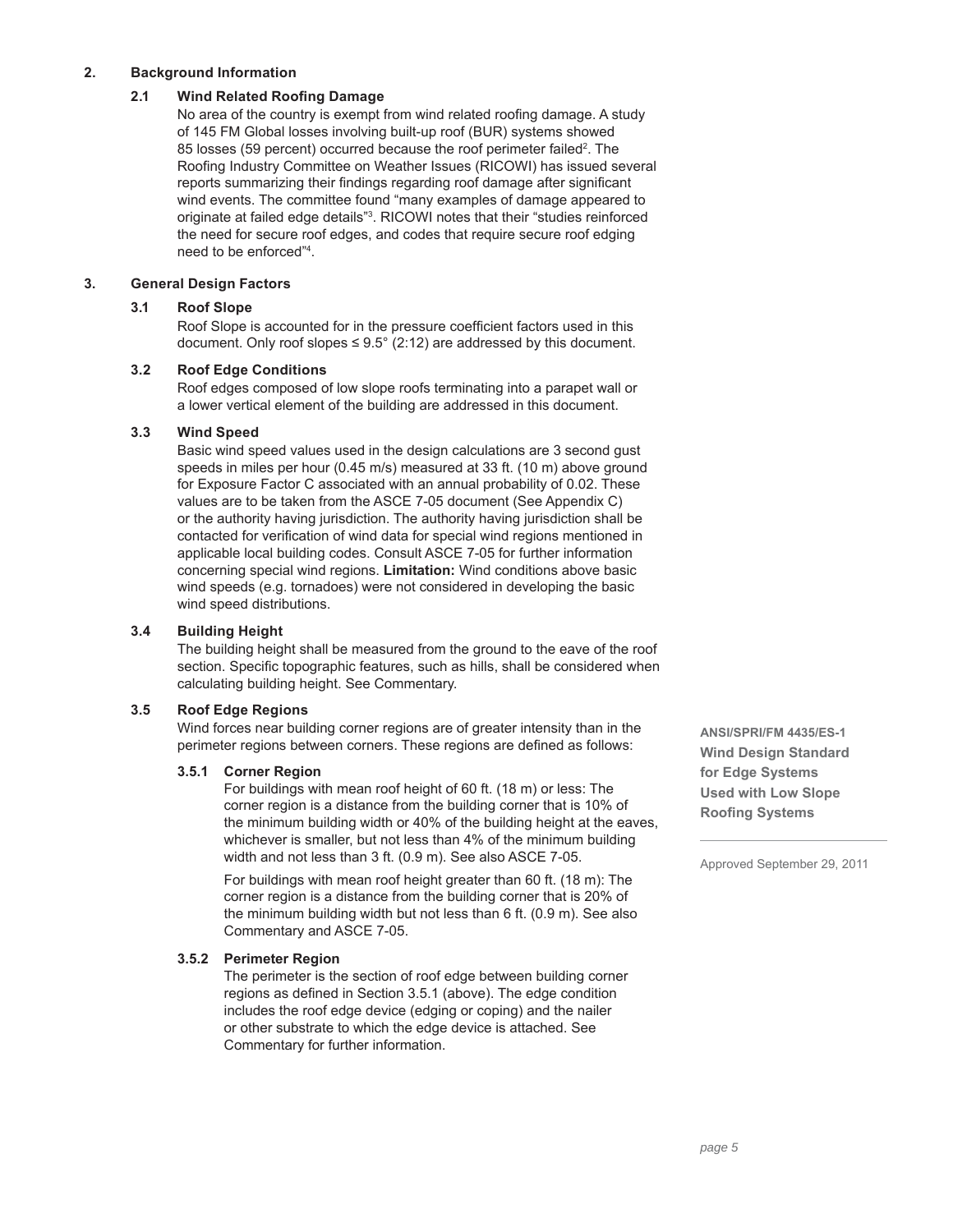# **3.5.3 Face Height and Coverage**

Coverage (Figure 1) is the location of the lowest vertical point of the roof edge device or any extension of it, exclusive of any drip bend or protrusion. The coverage shall extend a minimum of 1 in. (25 mm) below the bottom of the bottom nailer. The roof membrane shall not extend below the coverage.



**Figure 1: Face Height and Coverage**

# **3.6 Exposure**

| Table 1                    |
|----------------------------|
| <b>Exposure Categories</b> |

|                 | $\lambda$ in. minimum<br>Face Height<br>Coverage<br>1 in. minimu                                                                                                                                                                                                                                                                                                                                                                                                                                                                                                                              |
|-----------------|-----------------------------------------------------------------------------------------------------------------------------------------------------------------------------------------------------------------------------------------------------------------------------------------------------------------------------------------------------------------------------------------------------------------------------------------------------------------------------------------------------------------------------------------------------------------------------------------------|
|                 | Figure 1: Face Height and Coverage                                                                                                                                                                                                                                                                                                                                                                                                                                                                                                                                                            |
| <b>Exposure</b> | The building shall be classified into Exposure Categories based on<br>surrounding terrain. Table 1 explains these exposure categories.                                                                                                                                                                                                                                                                                                                                                                                                                                                        |
|                 | Table 1                                                                                                                                                                                                                                                                                                                                                                                                                                                                                                                                                                                       |
|                 | <b>Exposure Categories</b>                                                                                                                                                                                                                                                                                                                                                                                                                                                                                                                                                                    |
|                 | <b>Wind Exposure Categories</b>                                                                                                                                                                                                                                                                                                                                                                                                                                                                                                                                                               |
| в               | Surface Roughness B: Urban and Suburban areas, wooded areas, or other<br>terrain with numerous closely spaced obstructions having the size of single-<br>family dwellings or larger. This applies where the ground surface roughness<br>condition prevails in the upwind direction for a distance of at least 2600 ft.<br>(792 m) or 20 times the height of the building, whichever is greater.<br><b>Exception:</b> For buildings whose mean roof height is less than or equal to<br>30 ft. (9.1 m), the upwind distance may be reduced to 1500 ft. (457 m)                                  |
| C               | Surface Roughness C: Open terrain with scattered obstructions having<br>heights generally less than 30 ft. (9.1 m). This category includes flat open<br>country, grasslands, and all water surfaces in hurricane prone regions.<br>Exposure C shall apply for all cases where exposures B or D do not apply.                                                                                                                                                                                                                                                                                  |
| D               | Surface Roughness D: Flat, unobstructed areas and water surfaces outside<br>hurricane prone regions. This category includes smooth mud flats, salt flats,<br>and unbroken ice.<br>This shall apply where the ground surface roughness, as defined by surface<br>roughness D, prevails in the upwind direction for a distance at least 5000 ft.<br>(1524 m) or 20 times the building height, whichever is greater. Exposure D<br>shall extend into downwind areas of Surface Roughness B or C for a distance<br>of 600ft (200 m) or 20 times the height of the building, whichever is greater. |
|                 | See Commentary for more information related to surface roughness condition<br>B, C, and D                                                                                                                                                                                                                                                                                                                                                                                                                                                                                                     |

**ANSI/SPRI/FM 4435/ES-1 Wind Design Standard for Edge Systems Used with Low Slope Roofing Systems**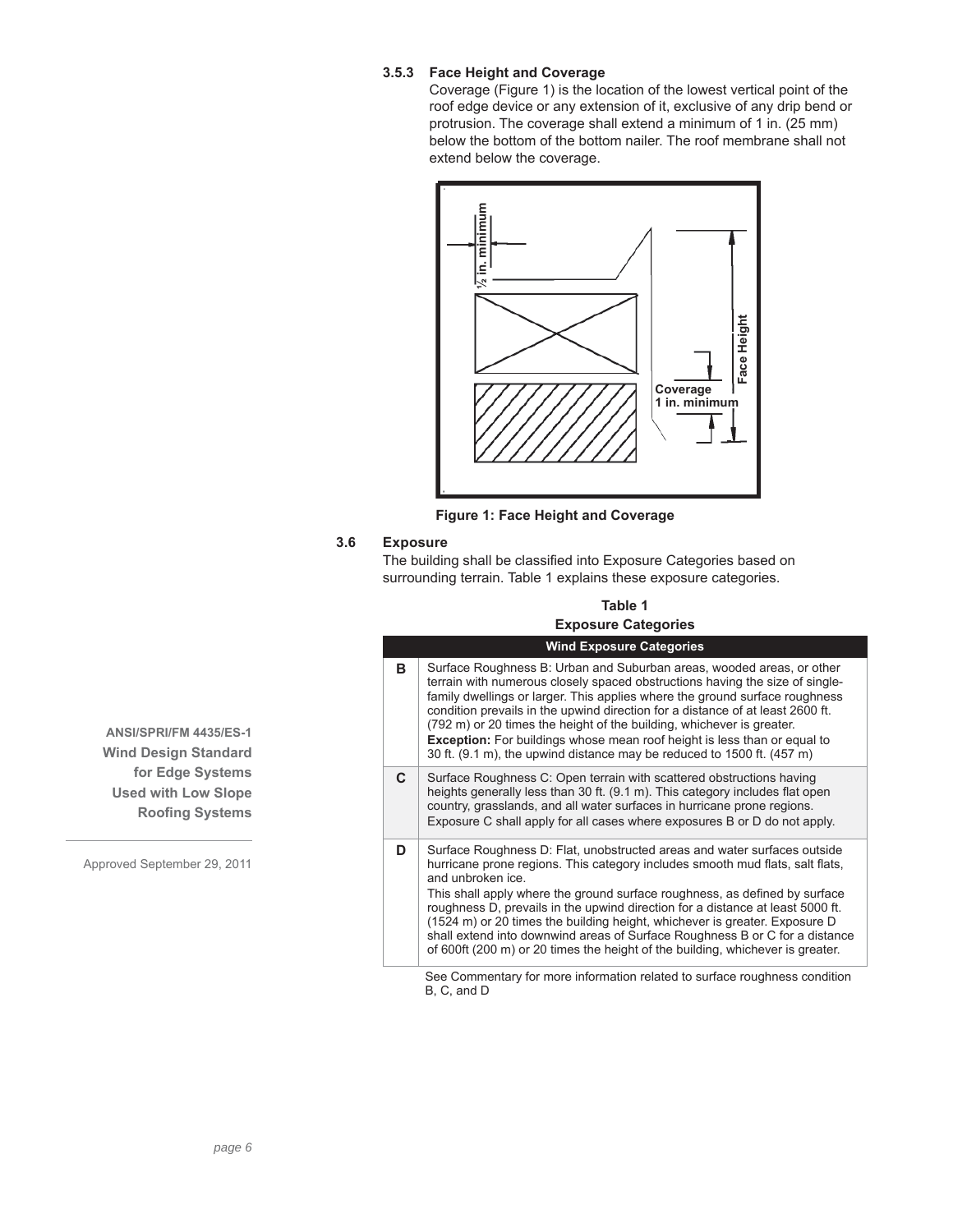# **3.7 Importance Factor**

Buildings shall have an "Importance Factor" included in the wind design calculations. Table A1 (See Appendix A) defines these building classifications. Refer to Section 4.2.1 for use of Importance Factor. See also Commentary and ASCE 7-05 for details and exceptions.

### **3.8 Membrane Termination**

Two types of membrane termination are industry accepted: dependently and independently terminated systems.

### **3.8.1 Dependently Terminated Systems**

Ballasted Systems, ribbon adhered systems, or systems in which the mechanically attached roof cover is secured to the substrate at a distance greater than 12 in. (305 mm) from the outside edge of the nailer are considered dependently terminated by the edge system. For these systems the RE-1 Test is applicable in addition to the RE-2 Test.

### **3.8.2 Independently Terminated Systems**

Systems in which the roof cover is fully adhered to the substrate or a mechanically attached roof cover is secured to the substrate at a distance less than or equal to 12 in. (305 mm) from the outside edge of the nailer are considered independently terminated. For these systems the RE-2 Test or RE-3 Test is applicable.

### **3.9 Nailer System Requirements**

### **3.9.1 Nailer Secured Systems**

Wood blocking or nailers used to attach roof edge system components shall be designed and installed to resist the design outward and upward loads determined for the roof edge system per Section 4.2.1. Commentary Section 3.9 shall be used as a nailer design guide.

Wood nailers shall have minimum thickness of 1.5 in. (38 mm). For edge systems used to secure the roofing (e.g., gravel stops), the substrate (e.g. nailer) shall extend at least ½ in. (13 mm) beyond the back edge of the horizontal flange of the roof edge device (See Figure 1).

### **3.9.1.1 Nailer Attachment to Masonry**

All anchor bolts shall be designed to resist the design wind load and shall be firmly attached to the masonry structure to provide a continuous load path. See Commentary 3.9.1.1 for specific information concerning anchor bolts.

# **3.9.1.2 Nailer Attachment to Lightweight Concrete and Gypsum**

Anchors and anchor substrates shall be designed to resist the design wind load. Alternatively, all roof perimeter nailers shall be attached directly to building structural members to provide a continuous load path.

# **3.9.2 Nailer Attached to Steel Deck**

All roof perimeter nailers attached to steel decks shall be designed to resist the design wind loads. The steel decks shall be attached to the structure to provide a continuous load path.

### **3.9.3 Nailerless Systems**

The direct attachment of edge systems to masonry or steel shall be designed to resist the design wind loads.

#### **3.9.4 Re-roofing**

Edge nailers shall be in good condition with no rotted wood or splits. Fasteners shall be adequate to resist the design wind load and not be corroded or missing.

**ANSI/SPRI/FM 4435/ES-1 Wind Design Standard for Edge Systems Used with Low Slope Roofing Systems**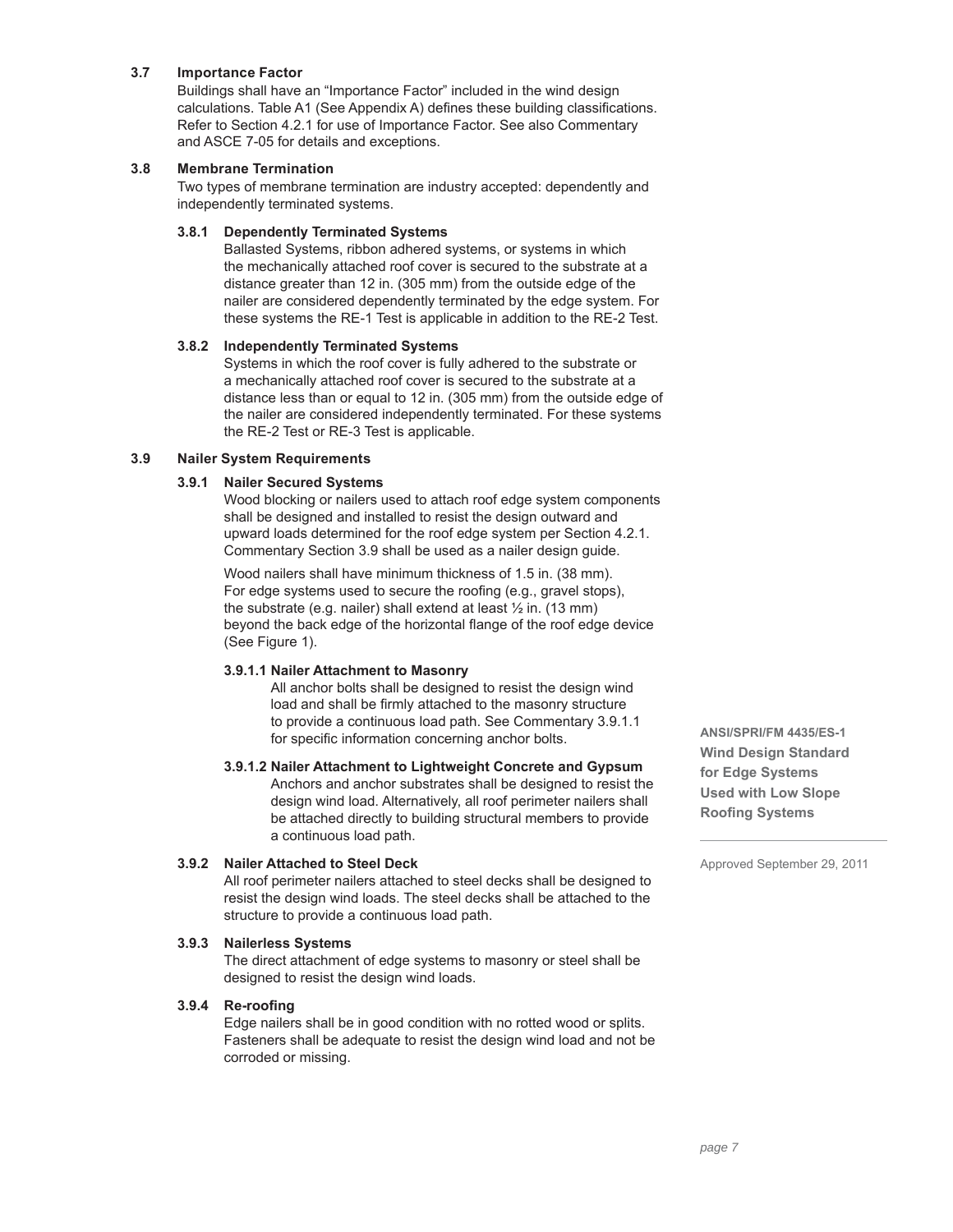# **3.10 Other Design Requirements**

### **3.10.1 Local building codes**

A local or state building code may have additional wind load provisions which contain additional wind design requirements beyond those found in ASCE 7-05.

### **3.10.2 Main Wind Force Resisting System**

The project engineer of record shall provide the edge system manufacturer with additional design requirements of the edge system as a result of special or non-typical design considerations of the building's main wind force resisting system.

# **4. Wind Design of Edge Systems**

### **4.1 General Information**

The wind design of edge systems is comprised of two parts, the determination of the edge system wind loads (Section 4.2), and the determination of the edge system resistance (Section 5). All materials for roof edge construction shall have sufficient strength (resistance) to withstand the design wind load.

# **4.2 Wind Load Determination**

The following factors apply when determining the wind load of a roof edge system: wind speed, building height, exposure factor, topography, importance factor, corner and perimeter regions, and edge condition. See Commentary and Section 3 for further information.

This document includes an edge system design factor (safety factor) of 2.0.

#### **4.2.1 General Wind Load Design Equation**

The roof edge design pressure, P, shall be calculated using the equation shown below:

 $P = 2.0 \times q_{fz} \times GC_p \times I$  Equation (1)

where:

**P** = Roof Edge Design Pressure, psf (kPa)

- **2.0** = Design Factor
- **q**<sub>fz</sub> = Field of roof pressure at height z in feet
- **GC<sub>p</sub>** = External Pressure Coefficient from Table 2
	- **I** = Importance Factor from Table A1

To determine the Roof Edge Design Pressure (**P**) determine:

- $\triangleright$  Building Height (z) from project plans and specifications
- ▶ The Wind Speed (V) from Appendix C or the authority having jurisdiction
- ▶ The applicable Exposure Category (B, C, or D) by referring to Section 3.6 and project plans or specifications
- Field of Roof Pressure  $(q_{fz})$  in Tables A2–A4.
- ▶ The roof edge design Pressure (P) from the equation above by multiplying  $q_{fz}$  by I and  $GC_p$ . Choose the  $GC_p$  value from Table 2 for either a horizontal force or vertical force, and for either a perimeter region or corner region. The horizontal or vertical force pressure, P, can then be compared to edge system resistance (See Section 5).

#### **Notes:**

- 1. Where significant topological features (hills, ridges or escarpments) are present, Topologic Factor,  $K_{zt}$  shall be calculated according to ASCE 7-05 and applied to the Roof Edge Design Pressure, P as calculated in this Standard. See Commentary for more information regarding **Kzt**.
- 2. See Table 2 and Commentary for open and partially enclosed buildings.

**ANSI/SPRI/FM 4435/ES-1 Wind Design Standard for Edge Systems Used with Low Slope Roofing Systems**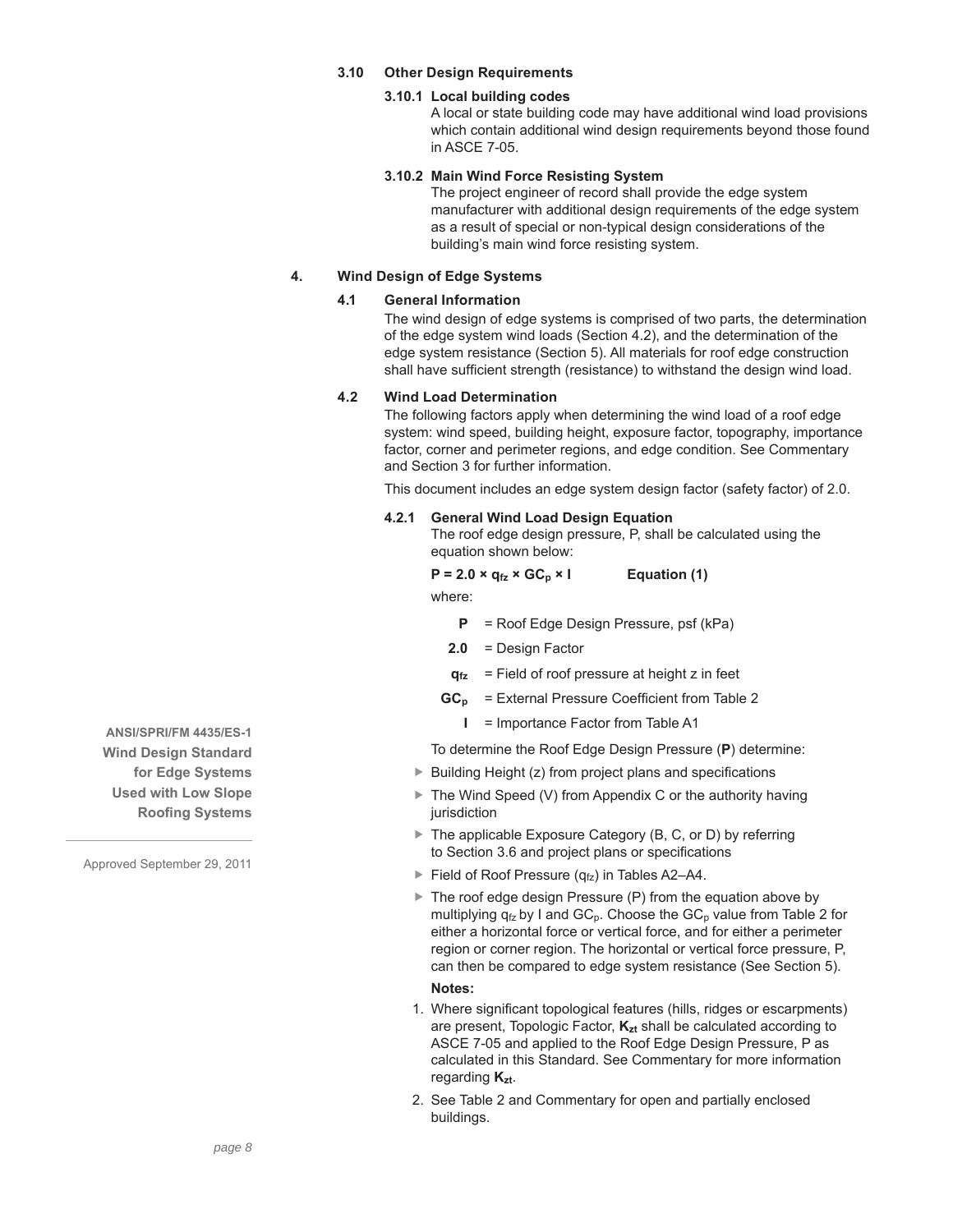3. A value of I =1.0 (Occupancy Category II) has been used to calculate entries in Tables A2–A4. See Table A1 of this document for other occupancy categories.

### 4.2.2 GC<sub>p</sub> Values

Equation (1) requires the determination of the External Pressure Coefficient,  $GC_p$ . Table 2 contains values of  $GC_p$  which are applicable to a roof edge system design. See also Table 2 Notes and Commentary for further information.

| Table 2                                                       |  |  |  |  |  |  |
|---------------------------------------------------------------|--|--|--|--|--|--|
| External Pressure Coefficient <sup>1</sup> (GC <sub>p</sub> ) |  |  |  |  |  |  |
| <b>Enclosed Building</b> <sup>2</sup>                         |  |  |  |  |  |  |

| Type of<br>Loading                   | <b>Edge Location</b> | <b>Roof Height</b><br>60 ft. (18.3 m)<br>or less<br>$z \leq 60$ ft.<br>(18.3 m) | <b>Roof Height</b><br>over 60 ft.<br>(18.3 m)<br>$z > 60$ ft.<br>(18.3 m) |
|--------------------------------------|----------------------|---------------------------------------------------------------------------------|---------------------------------------------------------------------------|
| Horizontal<br>(acting outward        | Perimeter            | $-0.973$                                                                        | $-0.68$                                                                   |
| from the building<br>edge)           | Corner               | $-1, 213$                                                                       | $-1.25$                                                                   |
| <b>Vertical</b><br>(acting upward at | Perimeter            | $-1.68$                                                                         | $-1.57$                                                                   |
| the building edge)                   | Corner               | $-2.53$                                                                         | $-214$                                                                    |

#### **Table Notes:**

- 1. Values of  $GC_p$  shown above differ from ASCE 7-05 values due to the incorporation of the internal pressure coefficient,  $GC_{pi}$ , and the application of  $GC_p$  to the field of roof pressure. See Commentary 4.2
- 2. See Commentary 4.2 for  $GC_p$  values for partially enclosed buildings.
- 3. Per ASCE 7-05 values shown have taken into account a 10% reduction for roof slopes ≤ 10 degrees. See ASCE 7-05 Figure 6-11A, Note 5, for more information.
- 4. The negative signs (-) in the External Pressure Coefficients represent vector directionality of the force acting away from the building, tending to pull materials upward or outward (horizontal) from the building.

# **4.3 Edge Pressure Wind Load Tables**

Values of the field of roof pressure,  $q_{fz}$ , have been found for various wind speeds and building heights. Tables A2–A4 (Appendix A) contain these values for Exposure Conditions A, B, and C respectively. Refer to Section 3.6 for exposure categories.

Horizontal and vertical edge pressure values are given in Tables A5 (roof height, h,  $\leq 60$  ft.) and A6 (h > 60 ft.) for various field of roof pressures.

Membrane tension loads are given in Tables A7 (roof height, h, ≤ 60 ft.), and A8 (h > 60 ft.). See RE-1 Test (Appendix B) and Commentary for further information.

# **4.4 Nailer Securement Load Tables**

The load values shown in Tables A9 (roof height,  $h$ ,  $\leq 60$  ft.) and A10  $(h > 60$  ft.) are based on the load imparted to a fastener for a given fastener spacing. See Commentary for more information.

**ANSI/SPRI/FM 4435/ES-1 Wind Design Standard for Edge Systems Used with Low Slope Roofing Systems**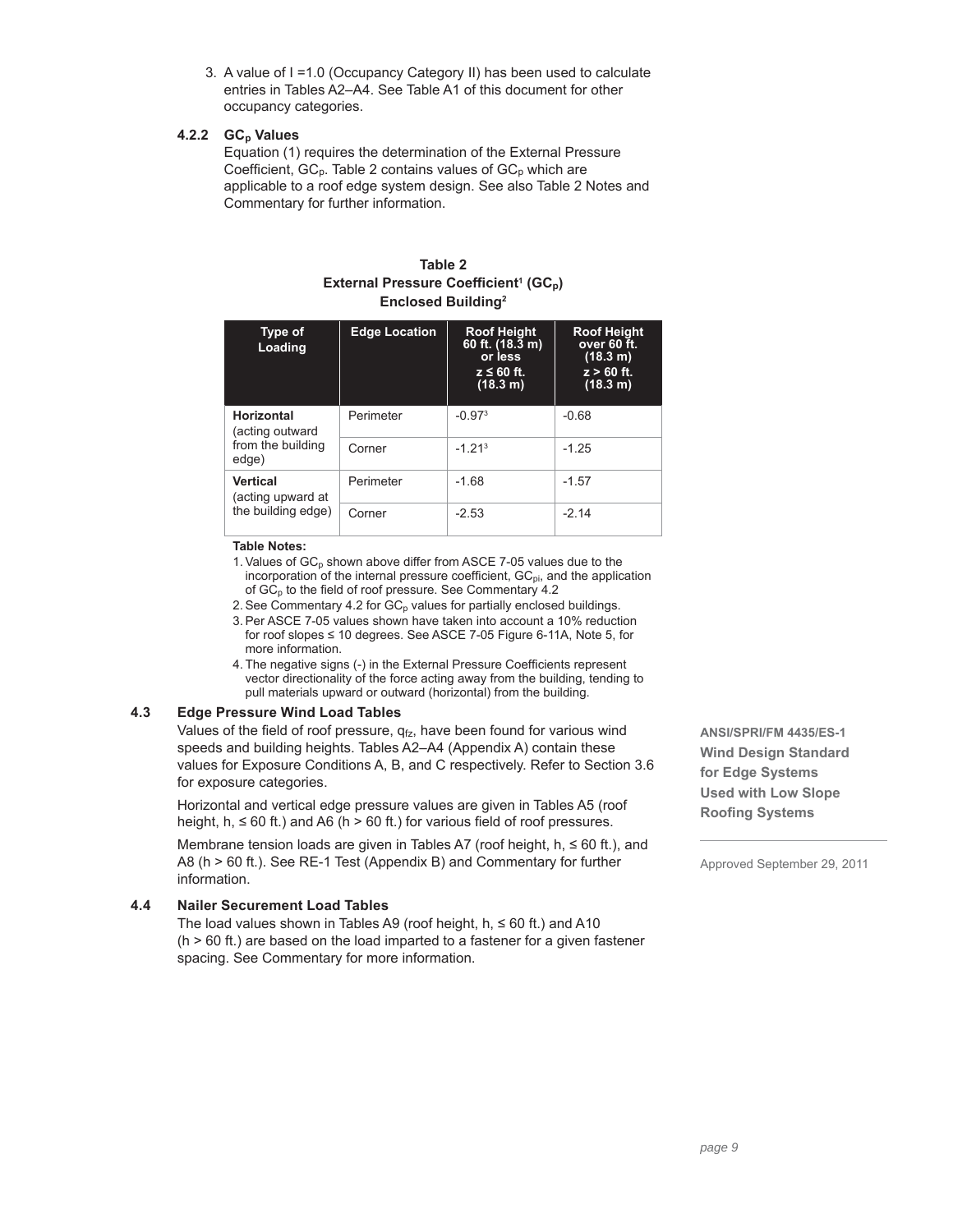# **5. Edge System Resistance**

Roof edge designs shall be tested in accordance with RE-1, RE-2 or RE-3 as appropriate for the application. See Appendix B—Edge System Testing.

# **5.1 Dependently Terminated Systems**

Edge devices designed to act as membrane termination shall be tested according Test RE-1 and RE-2.

# **5.2 Edge Flashing, Gravel Stops**

For edge systems where the exposed horizontal component is 4 in. (100 mm) or less, the exposed vertical component (face) area shall be tested via the RE-2 Test. For exposed horizontal components greater than 4 in., RE-3 Test is applicable. See RE-2 Test for more information.

# **5.3 Copings**

Coping and other edge devices for which the exposed horizontal component exceeds 4 in. (100 mm) shall pass Test RE-3.

## **5.4 FM Classifi cations**

Refer to Commentary Section 5.4 for edge system classifications based on their resistance to wind loads.

### **5.5 Perimeter and Corner Regions**

Edge systems installed within perimeter regions shall have sufficient strength to meet perimeter design loads. Similarly, edge systems installed within corner regions shall have sufficient strength to meet corner design loads.

### **6 Performance of Light Gauge Metal**

### **6.1 Thermal Expansion**

Edge Systems shall be designed to allow for free thermal movement due to any differing rates of expansion/contraction between system components and between the system and the substrate to which it is attached. See Commentary.

# **6.2 Metal Thickness**

Minimum gauges for flatness of exposed faces shall be determined from Table 3.

| <b>Exposed</b>       | Galvanized           | <b>Cold Rolled</b>     | <b>Formed</b>        | <b>Stainless Steel</b> |
|----------------------|----------------------|------------------------|----------------------|------------------------|
| Face                 | <b>Steel</b>         | Copper                 | <b>Aluminum</b>      |                        |
| Up to 4 in.          | 24 ga                | 16 oz.                 | $0.032$ in.          | 26 ga                  |
| (to 100 mm)          | $(0.028$ in. 0.7 mm) | $(0.022$ in. $0.6$ mm) | $(0.82 \text{ mm})$  | $(0.016$ in. 0.4 mm)   |
| $> 4$ in $-8$ in.    | $24$ ga              | 16 oz.                 | $0.040$ in.          | 24 ga                  |
| $(> 100 - 200$ mm)   | $(0.028$ in. 0.7 mm) | $(0.022$ in. 0.6 mm)   | $(1.0 \text{ mm})$   | $(0.016$ in. 0.4 mm)   |
| $> 8$ in. $-10$ in.  | 22 ga                | 20 oz.                 | $0.050$ in.          | $24$ ga                |
| $(> 200 - 250$ mm)   | $(0.034$ in. 0.9 mm) | $(0.027$ in. 0.7 mm)   | $(1.3 \, \text{mm})$ | (0.023 in. 0.6 mm      |
| $> 10$ in. $-16$ in. | $20$ ga              | 20 oz.                 | $0.063$ in.          | $22$ ga                |
| $(> 250 - 400$ mm)   | $(0.040$ in. 1.0 mm) | w/stiffening ribs      | $(1.6 \, \text{mm})$ | $(0.029$ in. 0.7 mm)   |

# **Table 3 Recommended Minimum Metal Thickness for Flatness**

# **6.3 Galvanic Corrosion**

Metal edge devices (face, clip and fastener) shall be comprised of the same kind of metal, or shall be galvanically compatible metal pairs. See Commentary for more information related to galvanic corrosion of dissimilar materials.

**ANSI/SPRI/FM 4435/ES-1 Wind Design Standard for Edge Systems Used with Low Slope Roofing Systems**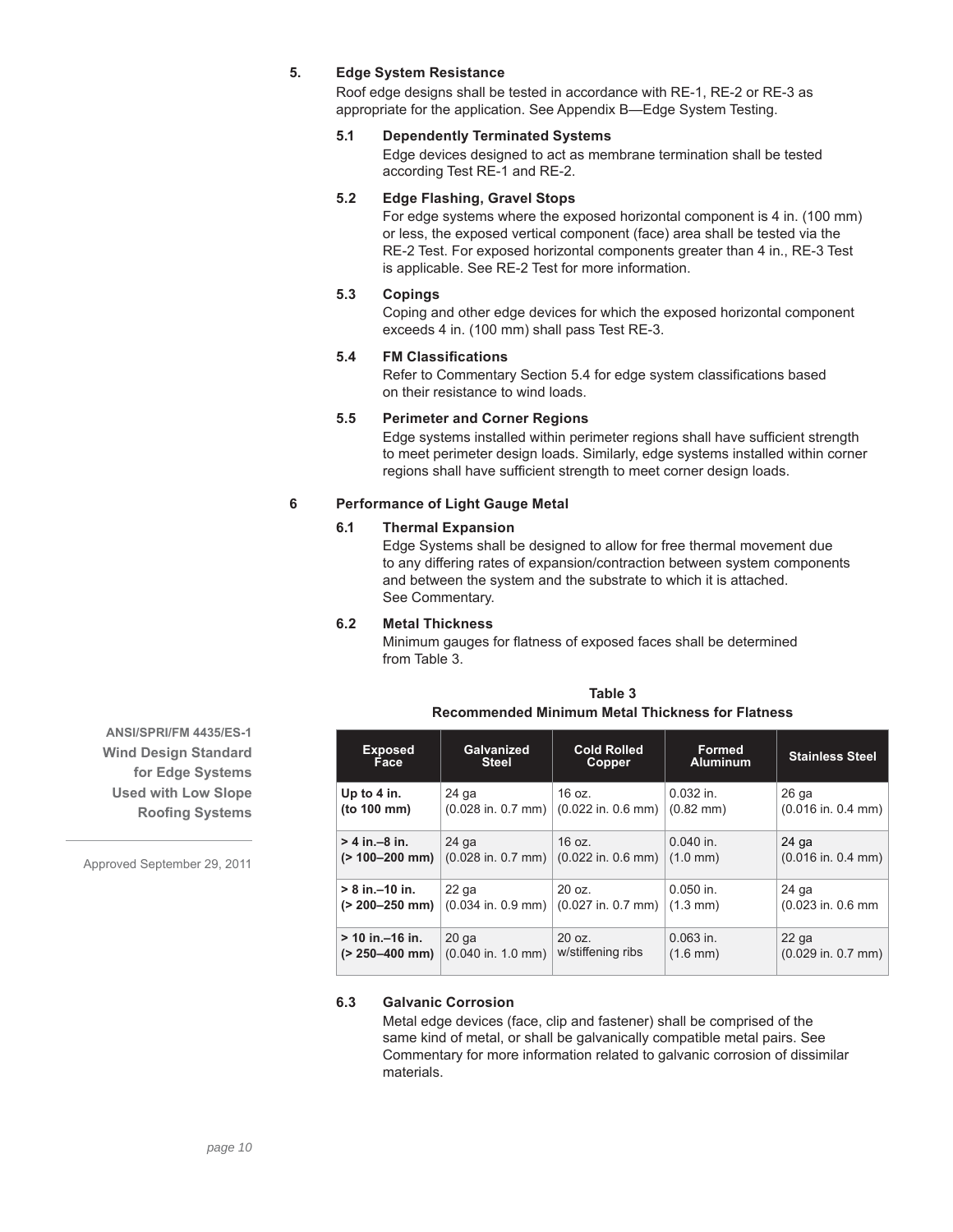Fasteners shall be galvanically compatible with the other roof edge system components<sup>5</sup>. When used with aluminum, steel fasteners shall have a dielectric resistive coating. Copper shall not be used in combination with mill finish steel, zinc or aluminum. Only copper, stainless steel, or copper-alloy fasteners shall be used with the copper components.

# **6.4 Non-typical building Environments**

Metal to be used for highly acidic, caustic or other non-typical environments shall be designed and/or specified by the owner's representative or building's engineer of record.

# **7. Appliances**

Appliance attachments, such as air terminals (lightning rods), signs or antennae that penetrate the water seal, induce a galvanic reaction, or induce a wind load may compromise the effectiveness of the roof edge system. Appliances shall not be attached to the roof edge system, or shall be isolated to prevent the transfer of wind, thermal, or other forces which may compromise the performance of the edge system. Any attached appliances shall also be isolated to prevent galvanic reaction.

# **8.** Packaging and Identification

Edge system components or packaging shall contain written documentation which identifies the components which have been ES-1 tested. Documentation, in the form of manufacturer's printed product literature or letter, shall be made available to the building owner or his/her representative.

# **9. Installation Instructions**

Installation instructions shall be provided for all edge metal systems in compliance with the ES-1 design document, and shall include fastener and cleat requirements.

# **10. References**

- 1. *Minimum Design Loads for Buildings and Other Structures*, ASCE 7-05, American Society of Civil Engineers (ASCE), New York, 2005.
- 2. Factory Mutual Approved Product News Vol. 21, No. 2, 2005.
- 3. Roofing Industry Committee on Weather Issues (RICOWI), *Hurricane Katrina Wind Investigation Report*, 2007, pp. xiv
- 4. Roofing Industry Committee on Weather Issues (RICOWI), *Hurricanes Charley and Ivan Wind Investigation Report, 2006*, pp.xiv
- 5. *Procedure for Evaluation of Corrosion Resistance of Steel Fasteners*, Single Ply Roofing Industry (SPRI) Publication, Needham MA, 1988.

**ANSI/SPRI/FM 4435/ES-1 Wind Design Standard for Edge Systems Used with Low Slope Roofing Systems**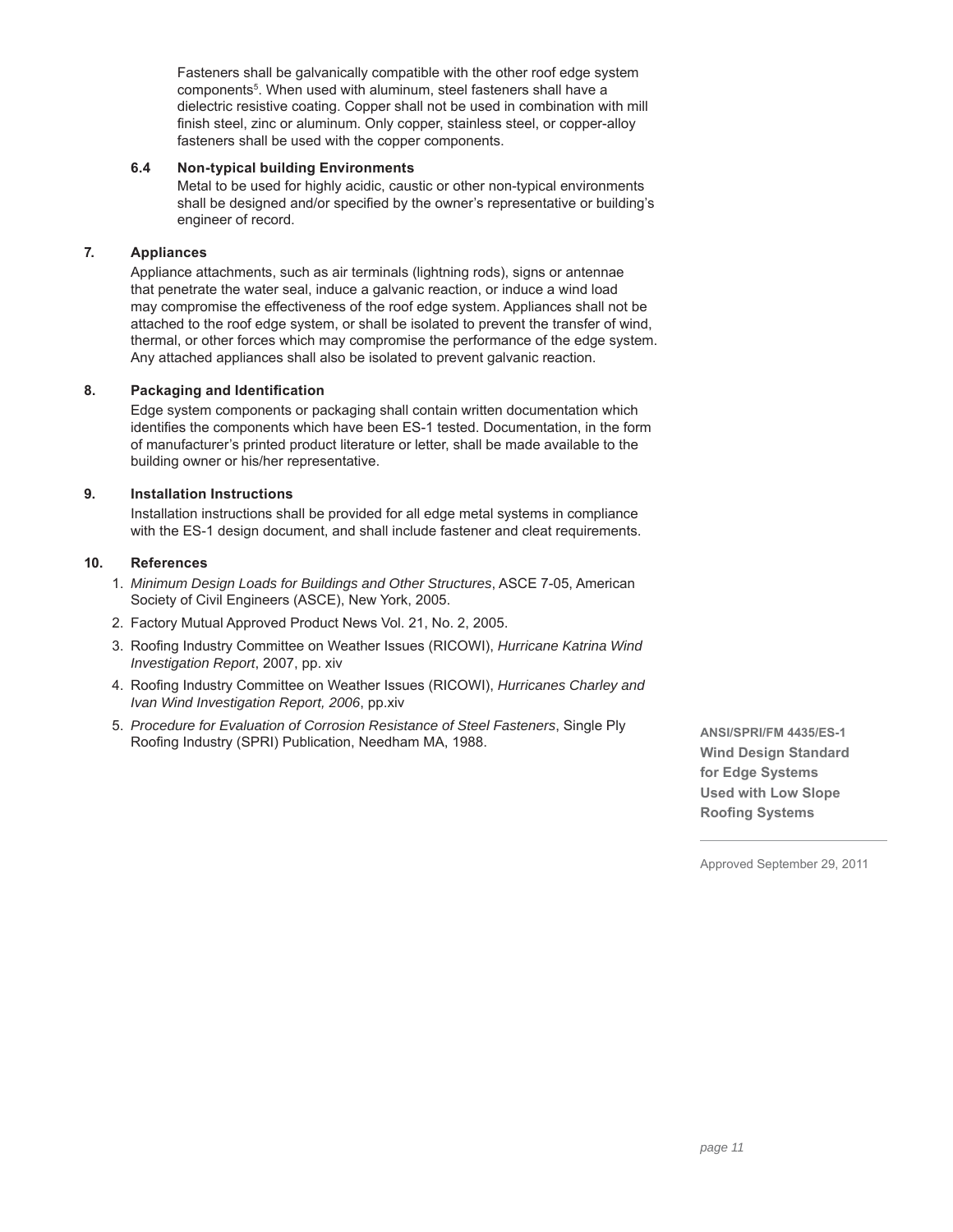# **Appendix A—Tables**

# **Table A1–Importance Factors**

|                     |                                                                                                                                                                                                                                                                                                                                                                                                                                    |               | <b>Importance Factor</b>                                             |                                                              |  |
|---------------------|------------------------------------------------------------------------------------------------------------------------------------------------------------------------------------------------------------------------------------------------------------------------------------------------------------------------------------------------------------------------------------------------------------------------------------|---------------|----------------------------------------------------------------------|--------------------------------------------------------------|--|
|                     | <b>Nature of Occupancy</b>                                                                                                                                                                                                                                                                                                                                                                                                         | Category      | Non-Hurricane<br>Prone<br>Regions &<br><u>Alaska</u><br>V=85-100 mph | <b>Hurricane</b><br>Prone<br><b>Regions</b><br>$V > 100$ mph |  |
|                     | Buildings and other structures that represent a low hazard to<br>human life in the event of failure including, but not limited to:<br>$\triangleright$ Agricultural facilities<br>► Certain temporary facilities<br>$\triangleright$ Minor storage facilities                                                                                                                                                                      | T             | 0.87                                                                 | 0.77                                                         |  |
|                     | All buildings and other structures except those listed in<br>Categories I, III, and IV                                                                                                                                                                                                                                                                                                                                             | $\mathbf{II}$ | 1.00                                                                 | 1.00                                                         |  |
|                     | Buildings and other structures that represent a substantial<br>hazard to human life in the event of failure including, but not<br>limited to:                                                                                                                                                                                                                                                                                      | Ш             | 1.15                                                                 | 1.15                                                         |  |
|                     | ▶ Buildings and other structures where more than 300 people<br>congregate in one area                                                                                                                                                                                                                                                                                                                                              |               |                                                                      |                                                              |  |
|                     | Buildings and other structures with day care facilities with<br>capacity greater than 150<br>▶ Buildings and other structures with elementary school or                                                                                                                                                                                                                                                                            |               |                                                                      |                                                              |  |
|                     | secondary school facilities with capacity greater than 250<br>▶ Buildings and other structures with a capacity greater than                                                                                                                                                                                                                                                                                                        |               |                                                                      |                                                              |  |
|                     | 500 for colleges or adult education facilities<br>$\blacktriangleright$ Health care facilities with a capacity of 50 or more resident                                                                                                                                                                                                                                                                                              |               |                                                                      |                                                              |  |
|                     | patients but not having surgery or emergency treatment<br>facilities                                                                                                                                                                                                                                                                                                                                                               |               |                                                                      |                                                              |  |
|                     | $\blacktriangleright$ Jails and detention facilities<br>▶ Power generating stations and other public utility facilities                                                                                                                                                                                                                                                                                                            |               |                                                                      |                                                              |  |
|                     | not included in Category IV                                                                                                                                                                                                                                                                                                                                                                                                        |               |                                                                      |                                                              |  |
|                     | ▶ Buildings and other structures not included in Category IV<br>(including, but not limited to, facilities that manufacture,<br>process, handle, store, use, or dispose of such substances<br>as hazardous fuels, hazardous chemicals, hazardous<br>waste, or explosives) containing sufficient quantities of<br>hazardous materials to be dangerous to the public if<br>released.                                                 |               |                                                                      |                                                              |  |
|                     | Buildings and other structures designated as essential<br>facilities including, but not limited to:                                                                                                                                                                                                                                                                                                                                | IV            | 1.15                                                                 | 1.15                                                         |  |
| 135/ES-1<br>landard | ▶ Hospitals and other health care facilities having surgery or<br>emergency treatment facilities                                                                                                                                                                                                                                                                                                                                   |               |                                                                      |                                                              |  |
| ystems              | Fire, rescue, ambulance, and police stations and<br>emergency vehicle garages                                                                                                                                                                                                                                                                                                                                                      |               |                                                                      |                                                              |  |
| v Slope<br>ystems   | ▶ Designated earthquake, hurricane, or other emergency<br>shelters                                                                                                                                                                                                                                                                                                                                                                 |               |                                                                      |                                                              |  |
|                     | ▶ Designated emergency preparedness, communication,<br>and operation centers and other facilities required for<br>emergency response                                                                                                                                                                                                                                                                                               |               |                                                                      |                                                              |  |
| 29, 2011            | ▶ Power generating stations and other public utility facilities<br>required in an emergency                                                                                                                                                                                                                                                                                                                                        |               |                                                                      |                                                              |  |
|                     | $\triangleright$ Ancillary structures (including, but not limited to,<br>communication towers, fuel storage tanks, cooling towers,<br>electrical substation structures, fire water storage tanks or<br>other structures housing or supporting water, or other fire-<br>suppression material or equipment) required for operation<br>of Category IV structures during an emergency                                                  |               |                                                                      |                                                              |  |
|                     | Aviation control towers, air traffic control centers, and<br>emergency aircraft hangars                                                                                                                                                                                                                                                                                                                                            |               |                                                                      |                                                              |  |
|                     | ► Water storage facilities and pump structures required to<br>maintain water pressure for fire suppression                                                                                                                                                                                                                                                                                                                         |               |                                                                      |                                                              |  |
|                     | ▶ Buildings and other structures having critical national<br>defense functions                                                                                                                                                                                                                                                                                                                                                     |               |                                                                      |                                                              |  |
| page 12             | $\blacktriangleright$ Buildings and other structures (including, but not limited to,<br>facilities that manufacture, process, handle, store, use, or<br>dispose of such substances as hazardous fuels, hazardous<br>chemicals, hazardous waste, or explosives) containing<br>extremely hazardous materials where the quantity of the<br>material exceeds a threshold quantity established by the<br>authority having jurisdiction. |               |                                                                      |                                                              |  |

**ANSI/SPRI/FM 4435/ES-1 Wind Design Standard for Edge Systems Used with Low Slope Roofing Systems**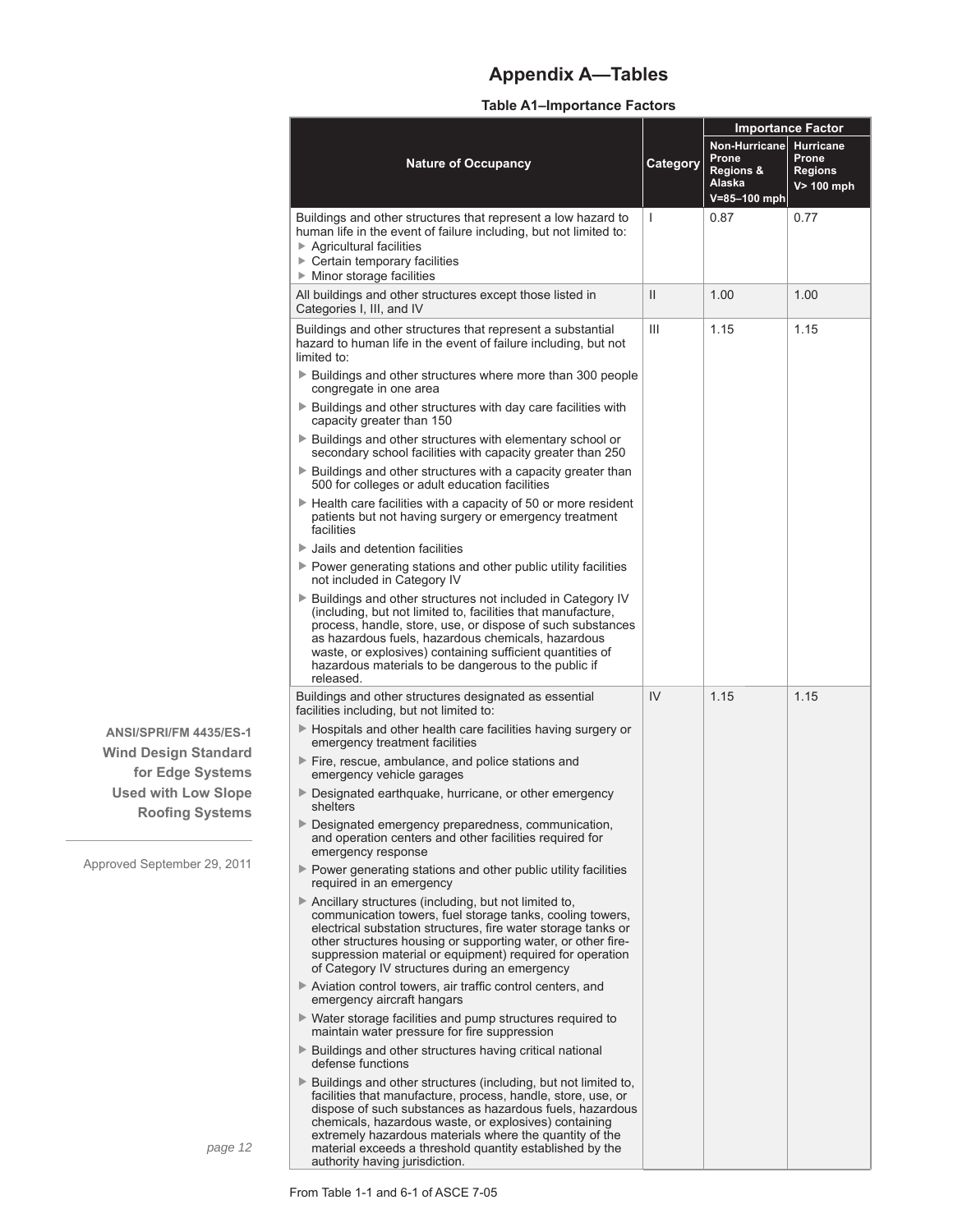| <b>Building</b><br><b>Height</b>    | <b>Exposure B, Occupancy Category II (I=1.0)</b><br>Wind Speed, 3 Second Gust, mph (m/sec) |                      |                      |                      |                      |                      |                      |                      |                      |                      |
|-------------------------------------|--------------------------------------------------------------------------------------------|----------------------|----------------------|----------------------|----------------------|----------------------|----------------------|----------------------|----------------------|----------------------|
| ft.                                 | 85                                                                                         | 90                   | 100                  | 110                  | 120                  | 130                  | 140                  | 150                  | 160                  | 170                  |
| (m)                                 | (38.1)                                                                                     | (40.3)               | (44.8)               | (49.3)               | (53.8)               | (58.2)               | (62.7)               | (67.2)               | (71.7)               | (76.2)               |
| $0 \leq 15$                         | $-15.3$                                                                                    | $-17.1$              | $-21.1$              | $-25.6$              | $-30.4$              | $-35.7$              | $-41.4$              | $-47.6$              | $-54.1$              | $-61.1$              |
| $(0 - 4.6)$                         | $-(0.73)$                                                                                  | $-(0.82)$            | $-(1.01)$            | $-(1.23)$            | $-(1.46)$            | $-(1.71)$            | $-(1.98)$            | $-(2.28)$            | $-(2.59)$            | $-(2.93)$            |
| $> 15 \le 20$                       | $-15.3$                                                                                    | $-17.1$              | $-21.1$              | $-25.6$              | $-30.4$              | $-35.7$              | $-41.4$              | $-47.6$              | $-54.1$              | $-61.1$              |
| $(4.6 - 6.1)$                       | $-(0.73)$                                                                                  | $-(0.82)$            | $-(1.01)$            | $-(1.23)$            | $-(1.46)$            | $-(1.71)$            | $-(1.98)$            | $-(2.28)$            | $-(2.59)$            | $-(2.93)$            |
| $> 20 \le 25$<br>$(6.1 - 7.6)$      | $-15.3$<br>$-(0.73)$                                                                       | $-17.1$<br>$-(0.82)$ | $-21.1$<br>$-(1.01)$ | $-25.6$<br>$-(1.23)$ | $-30.4$<br>$-(1.46)$ | $-35.7$<br>$-(1.71)$ | $-41.4$<br>$-(1.98)$ | $-47.6$<br>$-(2.28)$ | $-54.1$<br>$-(2.59)$ | $-61.1$<br>$-(2.93)$ |
|                                     |                                                                                            |                      |                      |                      |                      |                      |                      |                      |                      |                      |
| $> 25 \le 30$<br>$(7.6 - 9.1)$      | $-15.3$<br>$-(0.73)$                                                                       | $-17.1$<br>$-(0.82)$ | $-21.1$<br>$-(1.01)$ | $-25.6$<br>$-(1.23)$ | $-30.4$<br>$-(1.46)$ | $-35.7$<br>$-(1.71)$ | $-41.4$<br>$-(1.98)$ | $-47.6$<br>$-(2.28)$ | $-54.1$<br>$-(2.59)$ | $-61.1$<br>$-(2.93)$ |
| $> 30 \le 40$                       | $-16.6$                                                                                    | $-18.6$              | $-23.0$              | $-27.8$              | $-33.1$              | $-38.8$              | $-45.0$              | $-51.7$              | $-58.8$              | $-66.3$              |
| $(9.1 - 12.2)$                      | $-(0.79)$                                                                                  | $-(0.89)$            | $-(1.10)$            | $-(1.33)$            | $-(1.58)$            | $-(1.86)$            | $-(2.15)$            | $-(2.47)$            | $-(2.81)$            | $-(3.18)$            |
| $> 40 \le 50$                       | $-17.7$                                                                                    | $-19.8$              | $-24.5$              | $-29.6$              | $-35.2$              | $-41.4$              | $-48.0$              | $-55.1$              | $-62.6$              | $-70.7$              |
| $(12.2 - 15.2)$                     | $-(0.85)$                                                                                  | $-(0.95)$            | $-(1.17)$            | $-(1.42)$            | $-(1.69)$            | $-(1.98)$            | $-(2.30)$            | $-(2.64)$            | $-(3.00)$            | $-(3.39)$            |
| $> 50 \le 60$                       | $-18.6$                                                                                    | $-20.8$              | $-25.7$              | $-31.1$              | $-37.0$              | $-43.4$              | $-50.3$              | $-57.8$              | $-65.7$              | $-74.2$              |
| $(15.2 - 18.3)$                     | $-(0.89)$                                                                                  | $-(1.00)$            | $-(1.23)$            | $-(1.49)$            | $-(1.77)$            | $-(2.08)$            | $-(2.41)$            | $-(2.77)$            | $-(3.15)$            | $-(3.55)$            |
| $> 60 \le 70$                       | $-26.0$                                                                                    | $-29.2$              | $-36.0$              | $-43.6$              | $-51.8$              | $-60.8$              | $-70.6$              | $-81.0$              | $-92.2$              | $-104$               |
| $(18.3 - 21.3)$                     | $-(1.25)$                                                                                  | $-(1.40)$            | $-(1.72)$            | $-(2.09)$            | $-(2.48)$            | $-(2.91)$            | $-(3.38)$            | $-(3.88)$            | $-(4.41)$            | $-(4.98)$            |
| $> 70 \le 80$                       | $-27.2$                                                                                    | $-30.5$              | $-37.6$              | $-45.5$              | $-54.2$              | $-63.6$              | $-73.7$              | $-84.6$              | $-96.3$              | $-109$               |
| $(21.3 - 24.4)$                     | $-(1.30)$                                                                                  | $-(1.46)$            | $-(1.80)$            | $-(2.18)$            | $-(2.59)$            | $-(3.04)$            | $-(3.53)$            | $-(4.05)$            | $-(4.61)$            | $-(5.21)$            |
| $> 80 \le 90$                       | $-28.1$                                                                                    | $-31.5$              | $-38.8$              | $-47.0$              | $-55.9$              | $-65.6$              | $-76.1$              | $-87.4$              | $-99.4$              | $-112$               |
| $(24.4 - 27.4)$                     | $-(1.34)$                                                                                  | $-(1.51)$            | $-(1.86)$            | $-(2.25)$            | $-(2.68)$            | $-(3.14)$            | $-(3.64)$            | $-(4.18)$            | $-(4.76)$            | $-(5.37)$            |
| $> 90 \le 100$                      | $-28.9$                                                                                    | $-32.4$              | $-40.0$              | $-48.5$              | $-57.7$              | $-67.7$              | $-78.5$              | $-90.1$              | $-103$               | $-116$               |
| $(27.4 - 30.5)$                     | $-(1.39)$                                                                                  | $-(1.55)$            | $-(1.92)$            | $-(2.32)$            | $-(2.76)$            | $-(3.24)$            | $-(3.76)$            | $-(4.31)$            | $-(4.91)$            | $-(5.54)$            |
| $> 100 \le 110$<br>$(30.5 - 33.5)$  | $-29.8$<br>$-(1.43)$                                                                       | $-33.4$<br>$-(1.60)$ | $-41.3$<br>$-(1.98)$ | $-49.9$<br>$-(2.39)$ | $-59.4$<br>$-(2.84)$ | $-69.7$<br>$-(3.34)$ | $-80.9$<br>$-(3.87)$ | $-92.8$<br>$-(4.44)$ | $-106$<br>$-(5.06)$  | $-119$<br>$-(5.71)$  |
| $> 110 \le 120$                     | $-30.4$                                                                                    | $-34.1$              | $-42.1$              | $-50.9$              | $-60.6$              | $-71.1$              | $-82.4$              | $-94.6$              | $-108$               | $-122$               |
| $(33.5 - 36.6)$                     | $-(1.46)$                                                                                  | $-(1.63)$            | $-(2.01)$            | $-(2.44)$            | $-(2.90)$            | $-(3.40)$            | $-(3.95)$            | $-(4.53)$            | $-(5.16)$            | $-(5.82)$            |
| $> 120 \le 130$                     | $-31.3$                                                                                    | $-35.1$              | $-43.3$              | $-52.4$              | $-62.3$              | $-73.1$              | $-84.8$              | $-97.4$              | $-111$               | $-125$               |
| $(36.6 - 39.6)$                     | $-(1.50)$                                                                                  | $-(1.68)$            | $-(2.07)$            | $-(2.51)$            | $-(2.98)$            | $-(3.50)$            | $-(4.06)$            | $-(4.66)$            | $-(5.31)$            | $-(5.99)$            |
| $> 130 \le 140$                     | $-31.9$                                                                                    | $-35.7$              | $-44.1$              | $-53.3$              | $-63.5$              | $-74.5$              | $-86.4$              | $-99.2$              | $-113$               | $-127$               |
| $(39.6 - 42.7)$                     | $-(1.53)$                                                                                  | $-(1.71)$            | $-(2.11)$            | $-(2.55)$            | $-(3.04)$            | $-(3.57)$            | $-(4.14)$            | $-(4.75)$            | $-(5.40)$            | $-(6.10)$            |
| $> 140 \le 160$                     | $-33.0$                                                                                    | $-37.0$              | $-45.7$              | $-55.3$              | $-65.8$              | $-77.2$              | $-89.6$              | $-103$               | $-117$               | $-132$               |
| $(42.7 - 48.8)$                     | $-(1.58)$                                                                                  | $-(1.77)$            | $-(2.19)$            | $-(2.65)$            | $-(3.15)$            | $-(3.70)$            | $-(4.29)$            | $-(4.92)$            | $-(5.60)$            | $-(6.32)$            |
| $> 160 \le 180$                     | $-34.2$                                                                                    | $-38.3$              | $-47.3$              | -57.3                | $-68.1$              | $-80.0$              | $-92.8$              | $-106$               | $-121$               | -137                 |
| $(48.8 - 54.9)$                     | $-(1.64)$                                                                                  | $-(1.84)$            | $-(2.27)$            | $-(2.74)$            | $-(3.26)$            | $-(3.83)$            | $-(4.44)$            | $-(5.10)$            | $-(5.80)$            | $-(6.55)$            |
| $> 180 \le 200$                     | $-35.1$                                                                                    | $-39.3$              | $-48.5$              | $-58.7$              | $-69.9$              | $-82.0$              | $-95.1$              | $-109.2$             | $-124.3$             | $-140.3$             |
| $(54.9 - 61.0)$                     | $-(1.68)$                                                                                  | $-(1.88)$            | $-(2.32)$            | $-(2.81)$            | $-(3.35)$            | $-(3.93)$            | $-(4.56)$            | $-(5.23)$            | $-(5.95)$            | $-(6.72)$            |
| $> 200 \le 250$                     | $-37.4$                                                                                    | $-41.9$<br>$-(2.01)$ | $-51.8$              | $-62.6$<br>$-(3.00)$ | -74.6                | -87.5<br>$-(4.19)$   | $-101$               | $-116$               | $-133$               | -150                 |
| $(61.0 - 76.2)$                     | $-(1.79)$                                                                                  |                      | $-(2.48)$            |                      | $-(3.57)$            |                      | $-(4.86)$            | $-(5.58)$            | $-(6.35)$            | $-(7.16)$            |
| $> 250 \leq 300$<br>$(76.2 - 91.4)$ | $-39.5$<br>$-(1.89)$                                                                       | $-44.2$<br>$-(2.12)$ | $-54.6$<br>$-(2.61)$ | $-66.1$<br>$-(3.16)$ | $-78.6$<br>$-(3.76)$ | $-92.3$<br>$-(4.42)$ | $-107$<br>$-(5.12)$  | $-123$<br>$-(5.88)$  | -140<br>$-(6.69)$    | $-158$<br>$-(7.56)$  |
|                                     |                                                                                            |                      | $-57.0$              | $-69.0$              | $-82.1$              | $-96.4$              | $-112$               | $-128$               | $-146$               |                      |
| $> 300 \le 350$<br>$(91.4 - 107)$   | $-41.2$<br>$-(1.97)$                                                                       | $-46.2$<br>$-(2.21)$ | $-(2.73)$            | $-(3.30)$            | $-(3.93)$            | $-(4.61)$            | $-(5.35)$            | $-(6.14)$            | $-(6.99)$            | -165<br>$-(7.89)$    |
| $> 350 \le 400$                     | $-43.0$                                                                                    | $-48.2$              | $-59.5$              | $-71.9$              | $-85.6$              | $-100$               | $-117$               | $-134$               | $-152$               | $-172$               |
| $(107 - 122)$                       | $-(2.06)$                                                                                  | $-(2.31)$            | $-(2.85)$            | $-(3.44)$            | $-(4.10)$            | $-(4.81)$            | $-(5.58)$            | $-(6.41)$            | $-(7.29)$            | $-(8.23)$            |
| $> 400 \le 450$                     | -44.4                                                                                      | -49.8                | $-61.5$              | -74.4                | $-88.5$              | -104                 | $-121$               | $-138$               | $-157$               | $-178$               |
| $(122 - 137)$                       | $-(2.13)$                                                                                  | $-(2.38)$            | $-(2.94)$            | $-(3.56)$            | $-(4.24)$            | $-(4.97)$            | $-(5.77)$            | $-(6.62)$            | $-(7.54)$            | $-(8.51)$            |
| $> 450 \le 500$                     | $-45.6$                                                                                    | $-51.1$              | $-63.1$              | $-76.3$              | $-90.9$              | $-107$               | $-124$               | $-142$               | $-162$               | $-182$               |
| $(137 - 152)$                       | $-(2.18)$                                                                                  | $-(2.45)$            | $-(3.02)$            | $-(3.66)$            | $-(4.35)$            | $-(5.11)$            | $-(5.92)$            | $-(6.80)$            | $-(7.73)$            | $-(8.73)$            |

# **Table A2** Field of Roof Pressure q<sub>fz</sub> psf (kPa)-Exposure B **Enclosed Building1**

**ANSI/SPRI/FM 4435/ES-1 Wind Design Standard for Edge Systems Used with Low Slope Roofing Systems** 

Approved September 29, 2011

#### **Table Notes:**

1. See Commentary 4.2 for open buildings or partially enclosed buildings.

2. See Commentary for more information concerning the calculation of  $q_{fz}$ .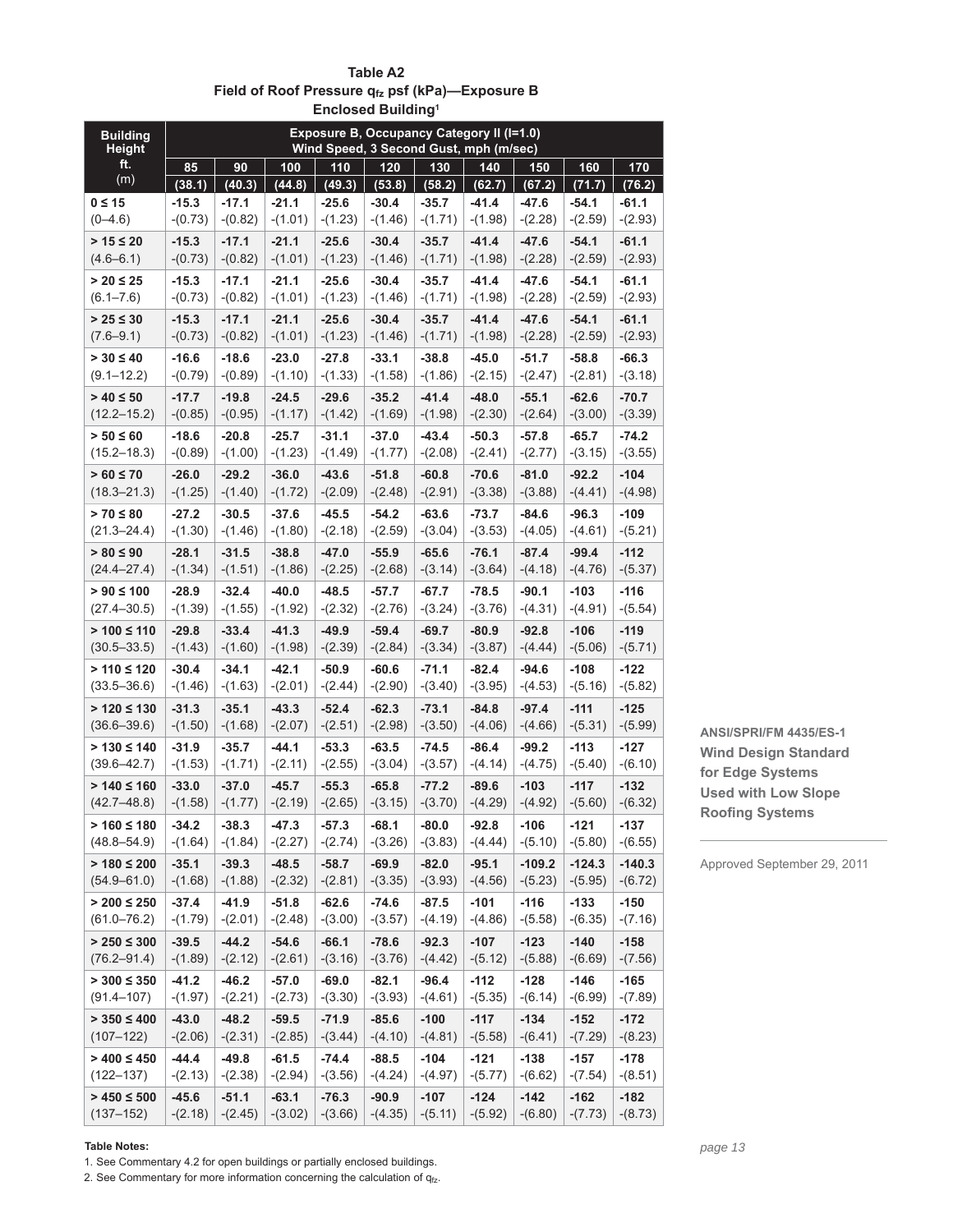| <b>Building</b><br><b>Height</b>   | <b>Exposure C, Occupancy Category II (I=1.0)</b><br>Wind Speed, 3 Second Gust, mph (m/sec) |                      |                      |                      |                      |                      |                      |                      |                      |                      |
|------------------------------------|--------------------------------------------------------------------------------------------|----------------------|----------------------|----------------------|----------------------|----------------------|----------------------|----------------------|----------------------|----------------------|
| ft.                                | 85                                                                                         | 90                   | 100                  | 110                  | 120                  | 130                  | 140                  | 150                  | 160                  | 170                  |
| (m)                                | (38.1)                                                                                     | (40.3)               | (44.8)               | (49.3)               | (53.8)               | (58.2)               | (62.7)               | (67.2)               | (71.7)               | (76.2)               |
| $0 \leq 15$                        | $-18.6$                                                                                    | $-20.8$              | $-25.7$              | $-31.1$              | $-37.0$              | $-43.4$              | $-50.3$              | $-57.8$              | $-65.7$              | $-74.2$              |
| $(0 - 4.6)$                        | $-(0.89)$                                                                                  | $-(1.00)$            | $-(1.23)$            | $-(1.49)$            | $-(1.77)$            | $-(2.08)$            | $-(2.41)$            | $-(2.77)$            | $-(3.15)$            | $-(3.55)$            |
| $> 15 \le 20$                      | $-19.6$                                                                                    | $-22.0$              | $-27.2$              | $-32.9$              | $-39.1$              | $-45.9$              | $-53.3$              | $-61.2$              | $-69.6$              | $-78.6$              |
| $(4.6 - 6.1)$                      | $-(0.94)$                                                                                  | $-(1.05)$            | $-(1.30)$            | $-(1.58)$            | $-(1.87)$            | $-(2.20)$            | $-(2.55)$            | $-(2.93)$            | $-(3.33)$            | $-(3.76)$            |
| $> 20 \le 25$<br>$(6.1 - 7.6)$     | $-20.5$<br>$-(0.98)$                                                                       | $-23.0$<br>$-(1.10)$ | $-28.4$<br>$-(1.36)$ | $-34.4$<br>$-(1.65)$ | $-40.9$<br>$-(1.96)$ | $-48.0$<br>$-(2.30)$ | $-55.7$<br>$-(2.66)$ | $-63.9$<br>$-(3.06)$ | $-72.7$<br>$-(3.48)$ | $-82.1$<br>$-(3.93)$ |
| $> 25 \le 30$                      | $-21.4$                                                                                    | $-24.0$              | $-29.6$              | $-35.8$              | $-42.6$              |                      | $-58.0$              | $-66.6$              | $-75.8$              |                      |
| $(7.6 - 9.1)$                      | $-(1.02)$                                                                                  | $-(1.15)$            | $-(1.42)$            | $-(1.72)$            | $-(2.04)$            | $-50.0$<br>$-(2.40)$ | $-(2.78)$            | $-(3.19)$            | $-(3.63)$            | $-85.6$<br>$-(4.10)$ |
| $> 30 \le 40$                      | $-22.7$                                                                                    | $-25.4$              | $-31.4$              | $-38.0$              | $-45.2$              | $-53.1$              | $-61.6$              | $-70.7$              | $-80.4$              | $-90.8$              |
| $(9.1 - 12.2)$                     | $-(1.09)$                                                                                  | $-(1.22)$            | $-(1.50)$            | $-(1.82)$            | $-(2.17)$            | $-(2.54)$            | $-(2.95)$            | $-(3.38)$            | $-(3.85)$            | $-(4.35)$            |
| $> 40 \le 50$                      | $-23.8$                                                                                    | $-26.7$              | $-32.9$              | $-39.8$              | $-47.4$              | $-55.6$              | $-64.5$              | $-74.1$              | $-84.3$              | $-95.2$              |
| $(12.2 - 15.2)$                    | $-(1.14)$                                                                                  | $-(1.28)$            | $-(1.58)$            | $-(1.91)$            | $-(2.27)$            | $-(2.66)$            | $-(3.09)$            | $-(3.55)$            | $-(4.04)$            | $-(4.56)$            |
| $> 50 \le 60$                      | $-24.7$                                                                                    | $-27.6$              | $-34.1$              | $-41.3$              | $-49.2$              | $-57.7$              | $-66.9$              | $-76.8$              | -87.4                | $-98.7$              |
| $(15.2 - 18.3)$                    | $-(1.18)$                                                                                  | $-(1.32)$            | $-(1.63)$            | $-(1.98)$            | $-(2.35)$            | $-(2.76)$            | $-(3.20)$            | $-(3.68)$            | $-(4.18)$            | $-(4.72)$            |
| $> 60 \le 70$                      | $-34.2$                                                                                    | $-38.3$              | $-47.3$              | $-57.3$              | $-68.1$              | $-80.0$              | $-92.8$              | $-106$               | $-121$               | $-137$               |
| $(18.3 - 21.3)$                    | $-(1.64)$                                                                                  | $-(1.84)$            | $-(2.27)$            | $-(2.74)$            | $-(3.26)$            | $-(3.83)$            | $-(4.44)$            | $-(5.10)$            | $-(5.80)$            | $-(6.55)$            |
| $> 70 \le 80$                      | $-35.4$                                                                                    | $-39.6$              | $-48.9$              | $-59.2$              | $-70.5$              | $-82.7$              | $-95.9$              | $-110$               | $-125$               | $-141$               |
| $(21.3 - 24.4)$                    | $-(1.69)$                                                                                  | $-(1.90)$            | $-(2.34)$            | $-(2.84)$            | $-(3.37)$            | $-(3.96)$            | $-(4.59)$            | $-(5.27)$            | $-(6.00)$            | $-(6.77)$            |
| $> 80 \le 90$<br>$(24.4 - 27.4)$   | $-36.2$<br>$-(1.74)$                                                                       | $-40.6$<br>$-(1.95)$ | $-50.2$<br>$-(2.40)$ | $-60.7$<br>$-(2.91)$ | $-72.2$<br>$-(3.46)$ | $-84.8$<br>$-(4.06)$ | $-98.3$<br>$-(4.71)$ | $-113$<br>$-(5.40)$  | $-128$<br>$-(6.15)$  | $-145$<br>$-(6.94)$  |
| $> 90 \le 100$                     | $-36.8$                                                                                    | $-41.3$              | $-51.0$              | $-61.7$              | $-73.4$              | $-86.1$              | -99.9                | $-115$               | $-130$               | $-147$               |
| $(27.4 - 30.5)$                    | $-(1.76)$                                                                                  | $-(1.98)$            | $-(2.44)$            | $-(2.95)$            | $-(3.51)$            | $-(4.12)$            | $-(4.78)$            | $-(5.49)$            | $-(6.25)$            | $-(7.05)$            |
| $> 100 \le 110$                    | $-37.6$                                                                                    | $-42.1$              | $-52.0$              | $-62.9$              | $-74.8$              | $-87.8$              | $-102$               | $-117$               | $-133$               | $-150$               |
| $(30.5 - 33.5)$                    | $-(1.80)$                                                                                  | $-(2.02)$            | $-(2.49)$            | $-(3.01)$            | $-(3.58)$            | $-(4.21)$            | $-(4.88)$            | $-(5.60)$            | $-(6.37)$            | $-(7.19)$            |
| $> 110 \le 120$                    | $-38.3$                                                                                    | $-42.9$              | -53.0                | $-64.1$              | $-76.3$              | $-89.5$              | $-104$               | $-119$               | -136                 | $-153$               |
| $(33.5 - 36.6)$                    | $-(1.83)$                                                                                  | $-(2.06)$            | $-(2.54)$            | $-(3.07)$            | $-(3.65)$            | $-(4.29)$            | $-(4.97)$            | $-(5.71)$            | $-(6.49)$            | $-(7.33)$            |
| $> 120 \le 130$                    | $-39.0$                                                                                    | $-43.7$              | $-54.0$              | $-65.3$              | $-77.8$              | $-91.3$              | $-106$               | $-121$               | $-138$               | $-156$               |
| $(36.6 - 39.6)$                    | $-(1.87)$                                                                                  | $-(2.09)$            | $-(2.59)$            | $-(3.13)$            | $-(3.72)$            | $-(4.37)$            | $-(5.07)$            | $-(5.82)$            | $-(6.62)$            | $-(7.47)$            |
| $> 130 \le 140$                    | $-39.7$                                                                                    | $-44.6$              | $-55.0$              | $-66.6$              | $-79.2$              | $-93.0$              | $-108$               | $-124$               | $-141$               | $-159$               |
| $(39.6 - 42.7)$                    | $-(1.90)$                                                                                  | $-(2.13)$            | $-(2.63)$            | $-(3.19)$            | $-(3.79)$            | $-(4.45)$            | $-(5.16)$            | $-(5.93)$            | $-(6.74)$            | $-(7.61)$            |
| $> 140 \le 160$<br>$(42.7 - 48.8)$ | $-40.6$<br>$-(1.94)$                                                                       | $-45.5$<br>$-(2.18)$ | $-56.2$<br>$-(2.69)$ | $-68.0$<br>$-(3.26)$ | $-81.0$<br>$-(3.88)$ | $-95.0$<br>$-(4.55)$ | $-110$<br>$-(5.28)$  | $-127$<br>$-(6.06)$  | $-144$<br>$-(6.89)$  | $-162$<br>$-(7.78)$  |
| $> 160 \le 180$                    | $-41.8$                                                                                    | $-46.9$              | $-57.8$              | $-70.0$              | $-83.3$              | $-97.8$              | $-113$               | $-130$               | $-148$               | $-167$               |
| $(48.8 - 54.9)$                    | $-(2.00)$                                                                                  | $-(2.24)$            | $-(2.77)$            | $-(3.35)$            | $-(3.99)$            | $-(4.68)$            | $-(5.43)$            | $-(6.23)$            | $-(7.09)$            | $-(8.00)$            |
| $> 180 \le 200$                    | $-42.7$                                                                                    | $-47.8$              | $-59.1$              | $-71.5$              | $-85.0$              | $-99.8$              | $-116$               | $-133$               | $-151$               | $-171$               |
| $(54.9 - 61.0)$                    | $-(2.04)$                                                                                  | $-(2.29)$            | $-(2.83)$            | $-(3.42)$            | $-(4.07)$            | $-(4.78)$            | $-(5.54)$            | $-(6.36)$            | $-(7.24)$            | $-(8.17)$            |
| $> 200 \le 250$                    | $-44.7$                                                                                    | $-50.1$              | $-61.9$              | $-74.9$              | $-89.1$              | $-105$               | $-121$               | $-139$               | $-158$               | $-179$               |
| $(61.0 - 76.2)$                    | $-(2.14)$                                                                                  | $-(2.40)$            | $-(2.96)$            | $-(3.59)$            | $-(4.27)$            | $-(5.01)$            | $-(5.81)$            | $-(6.67)$            | $-(7.59)$            | $-(8.56)$            |
| $> 250 \le 300$                    | $-46.5$                                                                                    | $-52.1$              | $-64.3$              | $-77.8$              | $-92.6$              | $-109$               | $-126$               | $-145$               | $-165$               | $-186$               |
| $(76.2 - 91.4)$                    | $-(2.22)$                                                                                  | $-(2.49)$            | $-(3.08)$            | $-(3.73)$            | $-(4.43)$            | $-(5.20)$            | $-(6.04)$            | $-(6.93)$            | $-(7.88)$            | $-(8.90)$            |
| $> 300 \le 350$                    | $-47.9$                                                                                    | $-53.7$              | $-66.3$              | $-80.3$              | $-95.5$              | -112                 | $-130$               | $-149$               | $-170$               | -192                 |
| $(91.4 - 107)$                     | $-(2.29)$                                                                                  | $-(2.57)$            | $-(3.18)$            | $-(3.84)$            | $-(4.57)$            | $-(5.37)$            | $-(6.23)$            | $-(7.15)$            | $-(8.13)$            | $-(9.18)$            |
| $> 350 \le 400$<br>$(107 - 122)$   | $-49.4$<br>$-(2.36)$                                                                       | $-55.4$<br>$-(2.65)$ | $-68.4$<br>$-(3.27)$ | $-82.7$<br>$-(3.96)$ | -98.4<br>$-(4.71)$   | $-116$<br>$-(5.53)$  | $-134$<br>$-(6.42)$  | $-154$<br>$-(7.36)$  | $-175$<br>$-(8.38)$  | -198<br>$-(9.46)$    |
| $> 400 \le 450$                    | $-50.6$                                                                                    | -56.7                | -70.0                | -84.7                | -101                 | -118                 | -137                 | -157                 | -179                 | $-202$               |
| $(122 - 137)$                      | $-(2.42)$                                                                                  | $-(2.71)$            | $-(3.35)$            | $-(4.05)$            | $-(4.82)$            | $-(5.66)$            | $-(6.57)$            | $-(7.54)$            | $-(8.58)$            | $-(9.68)$            |
| $> 450 \le 500$                    | $-51.7$                                                                                    | $-58.0$              | $-71.6$              | $-86.6$              | $-103$               | $-121$               | $-140$               | $-161$               | $-183$               | $-207$               |
| $(137 - 152)$                      | $-(2.48)$                                                                                  | $-(2.78)$            | $-(3.43)$            | $-(4.15)$            | $-(4.94)$            | $-(5.79)$            | $-(6.72)$            | $-(7.71)$            | $-(8.78)$            | $-(9.91)$            |

# **Table A3 Field of Roof Pressure qfz psf (kPa)—Exposure C Enclosed Building1**

**ANSI/SPRI/FM 4435/ES-1 Wind Design Standard for Edge Systems Used with Low Slope Roofing Systems** 

Approved September 29, 2011

*page 14*

**Table Notes:** 1. See Commentary 4.2 for open buildings or partially enclosed buildings.

2. See Commentary for more information concerning the calculation of  $q_{fz}$ .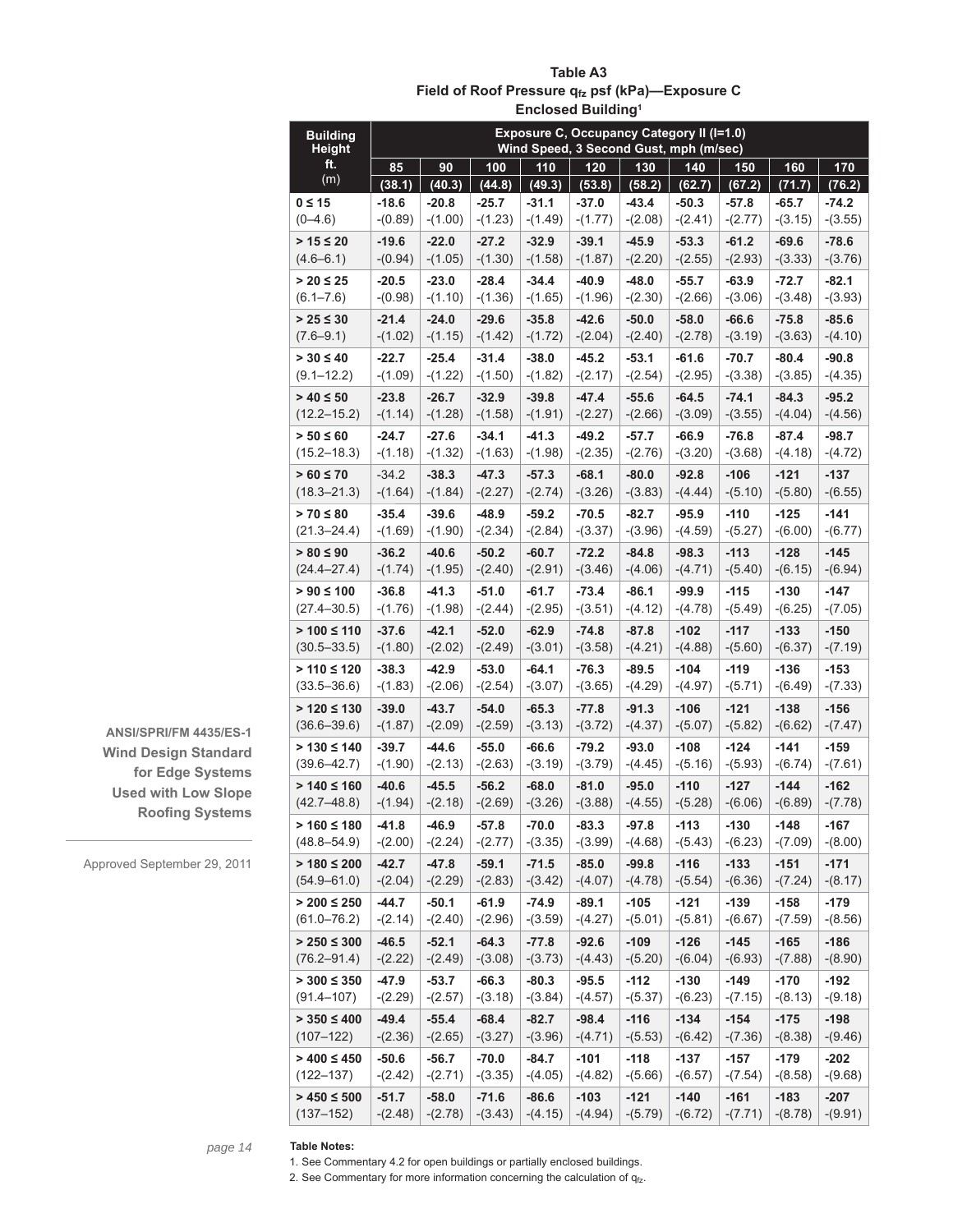|                                    |                      |                      |                      | Liiciosed Duildilig  |                      |                      |                                                                                     |                     |                     |                     |
|------------------------------------|----------------------|----------------------|----------------------|----------------------|----------------------|----------------------|-------------------------------------------------------------------------------------|---------------------|---------------------|---------------------|
| <b>Building</b><br><b>Height</b>   |                      |                      |                      |                      |                      |                      | Exposure D, Occupancy Category II (I=1.0)<br>Wind Speed, 3 Second Gust, mph (m/sec) |                     |                     |                     |
| ft.                                | 85                   | 90                   | 100                  | 110                  | 120                  | 130                  | 140                                                                                 | 150                 | 160                 | 170                 |
| (m)                                | (38.1)               | (40.3)               | (44.8)               | (49.3)               | (53.8)               | (58.2)               | (62.7)                                                                              | (67.2)              | (71.7)              | (76.2)              |
| $0 \leq 15$                        | $-22.5$              | $-25.2$              | $-31.1$              | $-37.6$              | $-44.8$              | $-52.6$              | $-61.0$                                                                             | $-70.0$             | $-79.7$             | $-89.9$             |
| $(0 - 4.6)$                        | $-(1.08)$            | $-(1.21)$            | $-(1.49)$            | $-(1.80)$            | $-(2.15)$            | $-(2.52)$            | $-(2.92)$                                                                           | $-(3.35)$           | $-(3.81)$           | $-(4.31)$           |
| $> 15 \le 20$                      | $-23.6$              | $-26.4$              | $-32.6$              | $-39.5$              | $-47.0$              | $-55.1$              | $-63.9$                                                                             | $-73.4$             | $-83.5$             | $-94.3$             |
| $(4.6 - 6.1)$                      | $-(1.13)$            | $-(1.27)$            | $-(1.56)$            | $-(1.89)$            | $-(2.25)$            | $-(2.64)$            | $-(3.06)$                                                                           | $-(3.51)$           | $-(4.00)$           | $-(4.51)$           |
| $> 20 \le 25$                      | $-24.4$              | $-27.4$              | $-33.8$              | $-40.9$              | $-48.7$              | $-57.2$              | $-66.3$                                                                             | $-76.1$             | $-86.6$             | $-97.8$             |
| $(6.1 - 7.6)$                      | $-(1.17)$            | $-(1.31)$            | $-(1.62)$            | $-(1.96)$            | $-(2.33)$            | $-(2.74)$            | $-(3.18)$                                                                           | $-(3.64)$           | $-(4.15)$           | $-(4.68)$           |
| $> 25 \le 30$                      | $-25.3$              | $-28.4$              | $-35.0$              | $-42.4$              | $-50.5$              | $-59.2$              | $-68.7$                                                                             | $-78.8$             | $-89.7$             | $-101.3$            |
| $(7.6 - 9.1)$                      | $-(1.21)$            | $-(1.36)$            | $-(1.68)$            | $-(2.03)$            | $-(2.42)$            | $-(2.84)$            | $-(3.29)$                                                                           | $-(3.78)$           | $-(4.30)$           | $-(4.85)$           |
| $> 30 \le 40$                      | $-26.6$              | $-29.9$              | $-36.9$              | $-44.6$              | $-53.1$              | $-62.3$              | $-72.2$                                                                             | $-82.9$             | $-94.3$             | $-106.5$            |
| $(9.1 - 12.2)$                     | $-(1.27)$            | $-(1.43)$            | $-(1.76)$            | $-(2.14)$            | $-(2.54)$            | $-(2.98)$            | $-(3.46)$                                                                           | $-(3.97)$           | $-(4.52)$           | $-(5.10)$           |
| $> 40 \le 50$                      | $-27.7$              | $-31.1$              | $-38.4$              | $-46.4$              | $-55.2$              | $-64.8$              | $-75.2$                                                                             | $-86.3$             | $-98.2$             | $-111$              |
| $(12.2 - 15.2)$                    | $-(1.33)$            | $-(1.49)$            | $-(1.84)$            | $-(2.22)$            | $-(2.65)$            | $-(3.10)$            | $-(3.60)$                                                                           | $-(4.13)$           | $-(4.70)$           | $-(5.31)$           |
| $> 50 \le 60$                      | $-28.6$              | $-32.1$              | $-39.6$              | $-47.9$              | $-57.0$              | $-66.9$              | $-77.6$                                                                             | $-89.0$             | $-101$              | $-114$              |
| $(15.2 - 18.3)$                    | $-(1.37)$            | $-(1.53)$            | $-(1.89)$            | $-(2.29)$            | $-(2.73)$            | $-(3.20)$            | $-(3.71)$                                                                           | $-(4.26)$           | $-(4.85)$           | $-(5.48)$           |
| $> 60 \le 70$<br>$(18.3 - 21.3)$   | $-39.2$<br>$-(1.88)$ | $-43.9$<br>$-(2.10)$ | $-54.2$<br>$-(2.60)$ | $-65.6$<br>$-(3.14)$ | $-78.0$<br>$-(3.74)$ | $-91.6$<br>$-(4.39)$ | $-106$<br>$-(5.09)$                                                                 | $-122$<br>$-(5.84)$ | $-139$<br>$-(6.64)$ | $-157$<br>$-(7.50)$ |
| $> 70 \le 80$                      | $-40.3$              | $-45.2$              | $-55.8$              | $-67.5$              | $-80.4$              | $-94.3$              | $-109$                                                                              | $-126$              | $-143$              | -161                |
| $(21.3 - 24.4)$                    | $-(1.93)$            | $-(2.16)$            | $-(2.67)$            | $-(3.23)$            | $-(3.85)$            | $-(4.52)$            | $-(5.24)$                                                                           | $-(6.01)$           | $-(6.84)$           | $-(7.72)$           |
| $> 80 \le 90$                      | $-40.9$              | $-45.9$              | $-56.6$              | $-68.5$              | $-81.5$              | $-95.7$              | $-111$                                                                              | $-127$              | $-145$              | $-164$              |
| $(24.4 - 27.4)$                    | $-(1.96)$            | $-(2.20)$            | $-(2.71)$            | $-(3.28)$            | $-(3.90)$            | $-(4.58)$            | $-(5.31)$                                                                           | $-(6.10)$           | $-(6.94)$           | $-(7.84)$           |
| $> 90 \le 100$                     | $-41.8$              | $-46.9$              | $-57.8$              | $-70.0$              | $-83.3$              | $-97.8$              | $-113$                                                                              | $-130$              | $-148$              | $-167$              |
| $(27.4 - 30.5)$                    | $-(2.00)$            | $-(2.24)$            | $-(2.77)$            | $-(3.35)$            | $-(3.99)$            | $-(4.68)$            | $-(5.43)$                                                                           | $-(6.23)$           | $-(7.09)$           | $-(8.00)$           |
| $> 100 \le 110$                    | $-42.5$              | $-47.7$              | $-58.9$              | $-71.2$              | $-84.7$              | $-99.5$              | $-115$                                                                              | $-132$              | $-151$              | $-170$              |
| $(30.5 - 33.5)$                    | $-(2.04)$            | $-(2.28)$            | $-(2.82)$            | $-(3.41)$            | $-(4.06)$            | $-(4.76)$            | $-(5.52)$                                                                           | $-(6.34)$           | $-(7.21)$           | $-(8.14)$           |
| $> 110 \le 120$                    | $-43.3$              | $-48.5$              | $-59.9$              | $-72.4$              | $-86.2$              | $-101$               | $-117$                                                                              | $-135$              | $-153$              | $-173$              |
| $(33.5 - 36.6)$                    | $-(2.07)$            | $-(2.32)$            | $-(2.87)$            | $-(3.47)$            | $-(4.13)$            | $-(4.84)$            | $-(5.62)$                                                                           | $-(6.45)$           | $-(7.34)$           | $-(8.28)$           |
| $> 120 \le 130$                    | $-43.8$              | $-49.1$              | $-60.7$              | $-73.4$              | $-87.4$              | $-103$               | $-119$                                                                              | $-137$              | $-155$              | $-175$              |
| $(36.6 - 39.6)$                    | $-(2.10)$            | $-(2.35)$            | $-(2.91)$            | $-(3.52)$            | $-(4.18)$            | $-(4.91)$            | $-(5.69)$                                                                           | $-(6.54)$           | $-(7.44)$           | $-(8.40)$           |
| $> 130 \le 140$                    | $-44.4$              | $-49.8$              | $-61.5$              | $-74.4$              | $-88.5$              | $-104$               | $-121$                                                                              | $-138$              | $-157$              | $-178$              |
| $(39.6 - 42.7)$                    | $-(2.13)$            | $-(2.38)$            | $-(2.94)$            | $-(3.56)$            | $-(4.24)$            | $-(4.97)$            | $-(5.77)$                                                                           | $-(6.62)$           | $-(7.54)$           | $-(8.51)$           |
| $> 140 \le 160$                    | $-45.3$              | $-50.8$              | $-62.7$              | $-75.9$              | $-90.3$              | $-106$               | $-123$                                                                              | $-141$              | $-160$              | $-181$              |
| $(42.7 - 48.8)$                    | $-(2.17)$            | $-(2.43)$            | $-(3.00)$            | $-(3.63)$            | $-(4.32)$            | $-(5.07)$            | $-(5.88)$                                                                           | $-(6.75)$           | $-(7.68)$           | $-(8.68)$           |
| $> 160 \le 180$<br>$(48.8 - 54.9)$ | $-46.2$<br>$-(2.21)$ | $-51.8$              | $-63.9$<br>$-(3.06)$ | $-77.3$<br>$-(3.70)$ | $-92.0$<br>$-(4.41)$ | $-108$<br>$-(5.17)$  | $-125$<br>$-(6.00)$                                                                 | $-144$<br>$-(6.88)$ | $-164$<br>$-(7.83)$ | $-185$<br>$-(8.84)$ |
|                                    |                      | $-(2.48)$            |                      |                      |                      |                      |                                                                                     |                     |                     |                     |
| $> 180 \le 200$<br>$(54.9 - 61.0)$ | $-47.1$<br>$-(2.25)$ | $-52.7$<br>$-(2.53)$ | $-65.1$<br>$-(3.12)$ | $-78.8$<br>$-(3.77)$ | $-93.8$<br>$-(4.49)$ | $-110$<br>$-(5.27)$  | $-128$<br>$-(6.11)$                                                                 | $-147$<br>$-(7.02)$ | $-167$<br>$-(7.98)$ | $-188$<br>$-(9.01)$ |
| $> 200 \le 250$                    | -49.1                | $-55.0$              | $-68.0$              | $-82.2$              | -97.9                | $-115$               | $-133$                                                                              | $-153$              | $-174$              | $-196$              |
| $(61.0 - 76.2)$                    | $-(2.35)$            | $-(2.64)$            | $-(3.25)$            | $-(3.94)$            | $-(4.69)$            | $-(5.50)$            | $-(6.38)$                                                                           | $-(7.32)$           | $-(8.33)$           | $-(9.40)$           |
| $> 250 \leq 300$                   | $-50.6$              | $-56.7$              | $-70.0$              | -84.7                | $-101$               | $-118$               | $-137$                                                                              | $-157$              | $-179$              | $-202$              |
| $(76.2 - 91.4)$                    | $-(2.42)$            | $-(2.71)$            | $-(3.35)$            | $-(4.05)$            | $-(4.82)$            | $-(5.66)$            | $-(6.57)$                                                                           | $-(7.54)$           | $-(8.58)$           | $-(9.68)$           |
| $> 300 \le 350$                    | $-52.0$              | $-58.3$              | -72.0                | $-87.1$              | $-104$               | $-122$               | $-141$                                                                              | $-162$              | $-184$              | $-208$              |
| $(91.4 - 107)$                     | $-(2.49)$            | $-(2.79)$            | $-(3.45)$            | $-(4.17)$            | $-(4.96)$            | $-(5.83)$            | $-(6.76)$                                                                           | $-(7.76)$           | $-(8.83)$           | $-(9.96)$           |
| $> 350 \le 400$                    | $-53.2$              | $-59.6$              | $-73.6$              | $-89.1$              | $-106$               | $-124$               | $-144$                                                                              | $-166$              | $-188$              | $-213$              |
| $(107 - 122)$                      | $-(2.55)$            | $-(2.86)$            | $-(3.52)$            | $-(4.27)$            | $-(5.08)$            | $-(5.96)$            | $-(6.91)$                                                                           | $-(7.93)$           | $-(9.02)$           | $-(10.19)$          |
| $> 400 \le 450$                    | $-54.4$              | $-60.9$              | $-75.2$              | $-91.0$              | $-108$               | $-127$               | $-147$                                                                              | $-169$              | $-193$              | $-217$              |
| $(122 - 137)$                      | $-(2.60)$            | $-(2.92)$            | $-(3.60)$            | $-(4.36)$            | $-(5.19)$            | $-(6.09)$            | $-(7.06)$                                                                           | $-(8.11)$           | $-(9.22)$           | $-(10.41)$          |
| $> 450 \le 500$                    | $-55.2$              | $-61.9$              | $-76.4$              | $-92.5$              | $-110$               | $-129$               | $-150$                                                                              | $-172$              | $-196$              | $-221$              |
| $(137 - 152)$                      | $-(2.64)$            | $-(2.96)$            | $-(3.66)$            | $-(4.43)$            | $-(5.27)$            | $-(6.19)$            | $-(7.17)$                                                                           | $-(8.24)$           | $-(9.37)$           | $-(10.58)$          |

**Table A4** Field of Roof Pressure q<sub>tz</sub> psf (kPa)-Exposure D **Enclosed Building1**

**ANSI/SPRI/FM 4435/ES-1 Wind Design Standard for Edge Systems Used with Low Slope Roofing Systems** 

Approved September 29, 2011

#### **Table Notes:**

1. See Commentary 4.2 for open buildings or partially enclosed buildings.

2. See Commentary for more information concerning the calculation of  $q_{fz}$ .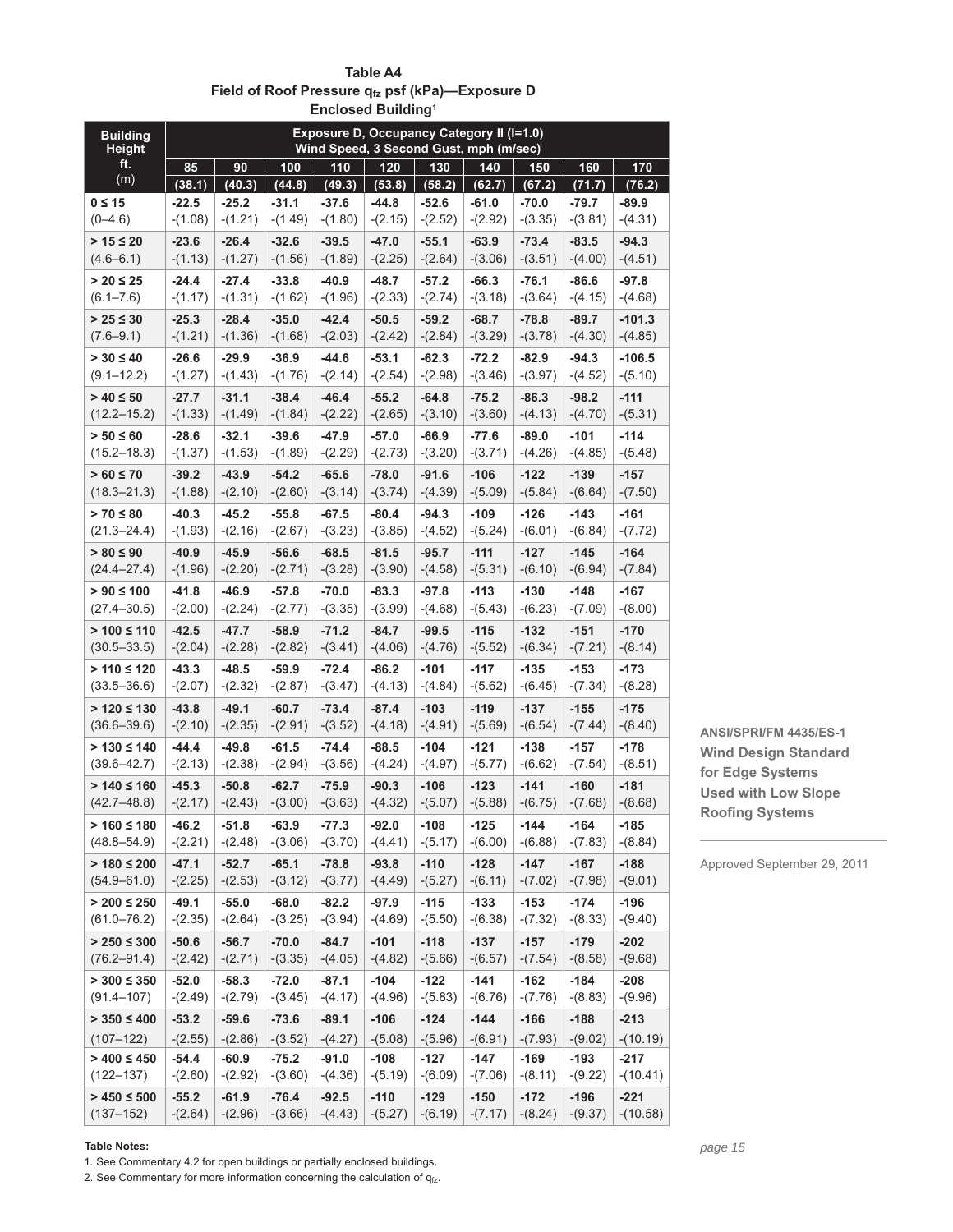# **Table A5 Horizontal and Vertical Edge Pressures Enclosed Building1 Occupancy Category II (Importance Factor, I=1.0)** *h ≤ 60 ft.*

| <b>Field of</b><br><b>Roof Pressure</b><br><b>qfz</b> | <b>Horizontal Load</b> | psf<br>(KPa)    | <b>Vertical Load</b><br><b>Psf</b><br>(KPa) |                 |  |
|-------------------------------------------------------|------------------------|-----------------|---------------------------------------------|-----------------|--|
| Psf                                                   | <b>Perimeter</b>       | Corner          | Perimeter                                   | Corner          |  |
| (KPa)                                                 | $P_{hp}$               | $P_{hc}$        | $P_{VD}$                                    | $P_{\text{vc}}$ |  |
| 30                                                    | 58                     | 73              | 101                                         | 152             |  |
| (1.44)                                                | (2.8)                  | (3.5)           | (4.8)                                       | (7.3)           |  |
| 37.5                                                  | 73                     | 91              | 126                                         | 190             |  |
| (1.80)                                                | (3.5)                  | (4.3)           | (6.0)                                       | (9.1)           |  |
| 45                                                    | 87                     | 109             | 151                                         | 228             |  |
| (2.15)                                                | (4.2)                  | (5.2)           | (7.2)                                       | (10.9)          |  |
| 52.5                                                  | 102                    | 127             | 176                                         | 266             |  |
| (2.51)                                                | (4.9)                  | (6.1)           | (8.4)                                       | (12.7)          |  |
| 60                                                    | 116                    | 145             | 202                                         | 304             |  |
| (2.87)                                                | (5.6)                  | (7.0)           | (9.7)                                       | (14.5)          |  |
| 67.5                                                  | 131                    | 163             | 227                                         | 342             |  |
| (3.23)                                                | (6.3)                  | (7.8)           | (10.9)                                      | (16.4)          |  |
| 75                                                    | 146                    | 182             | 252                                         | 380             |  |
| (3.59)                                                | (7.0)                  | (8.7)           | (12.1)                                      | (18.2)          |  |
| 82.5                                                  | 160                    | 200             | 277                                         | 417             |  |
| (3.95)                                                | (7.7)                  | (9.6)           | (13.3)                                      | (20.0)          |  |
| 90                                                    | 175                    | 218             | 302                                         | 455             |  |
| (4.31)                                                | (8.4)                  | (10.4)          | (14.5)                                      | (21.8)          |  |
| 97.5                                                  | 189                    | 236             | 328                                         | 493             |  |
| (4.67)                                                | (9.1)                  | (11.3)          | (15.7)                                      | (23.6)          |  |
| X                                                     | $1.94 \times X$        | $2.41 \times X$ | $3.36 \times X$                             | $5.06 \times X$ |  |

**Table Notes:**

1. See Commentary 4.2 for open buildings or partially enclosed buildings.

2. Design factors such as exposure, wind speed, and building height are used to determine the appropriate field of roof pressure. See Tables A2–A4 and<br>Commentary Section 4.2 for more information.

3. Horizontal and vertical load values are calculated directly from a field of roof pressure given in column 1 and from Equation (1) which contains a safety factor.

**ANSI/SPRI/FM 4435/ES-1 Wind Design Standard for Edge Systems Used with Low Slope Roofing Systems**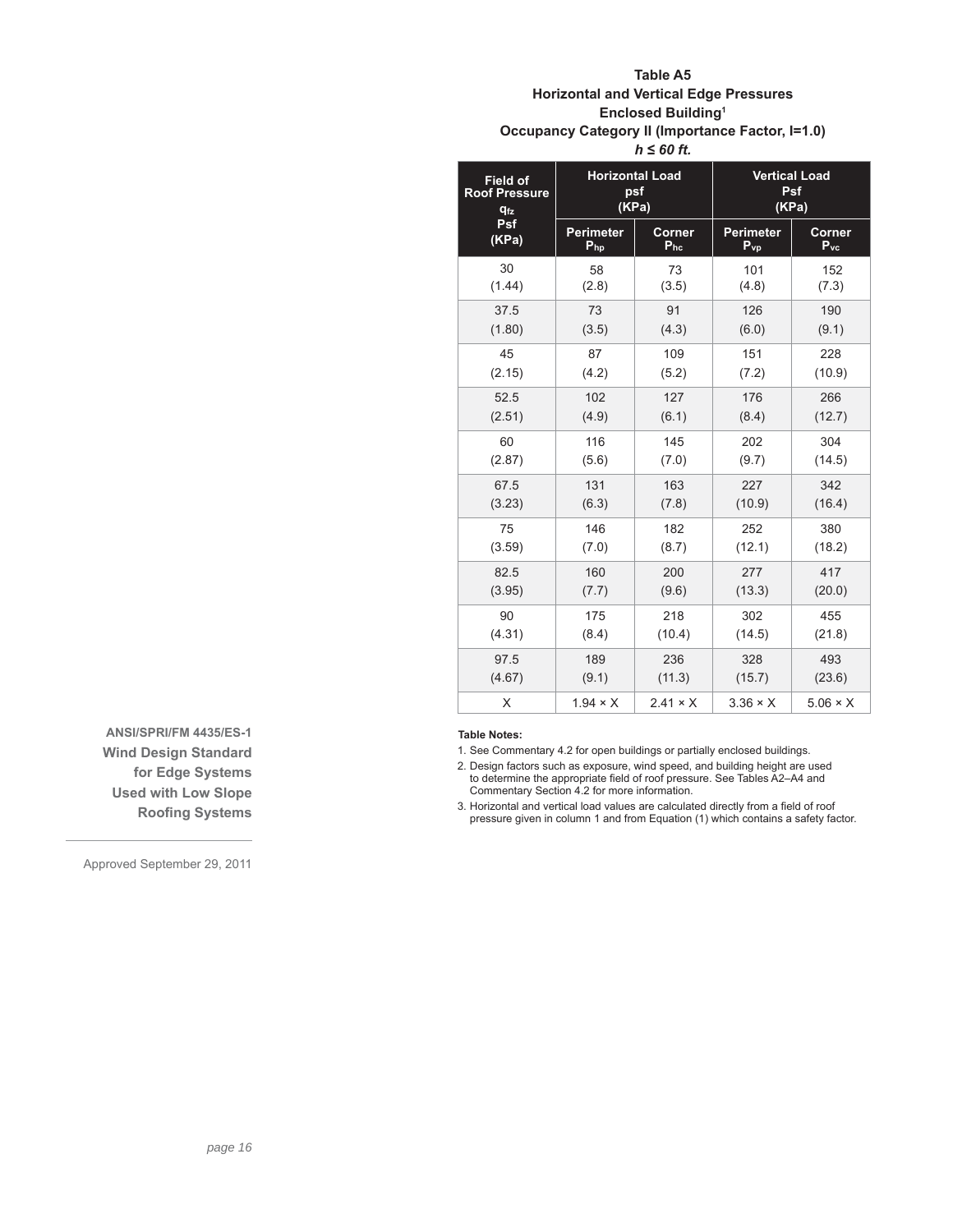# **Table A6 Horizontal and Vertical Edge Pressures Enclosed Building1 Occupancy Category II (Importance Factor, I=1.0)** *h > 60 ft.*

| <b>Field of</b>       |                 | <b>Horizontal Load</b> | <b>Vertical Load</b> |                            |  |
|-----------------------|-----------------|------------------------|----------------------|----------------------------|--|
| <b>Roof Pressure</b>  |                 | psf                    | Psf                  |                            |  |
| <b>q<sub>fz</sub></b> |                 | (KPa)                  | (KPa)                |                            |  |
| Psf                   | Perimeter       | Corner                 | <b>Perimeter</b>     | Corner                     |  |
| (KPa)                 | $P_{hp}$        | $P_{hc}$               | $P_{vp}$             | $\mathsf{P}_{\mathsf{vc}}$ |  |
| 30                    | 41              | 75                     | 94                   | 128                        |  |
| (1.44)                | (2.0)           | (3.6)                  | (4.5)                | (6.1)                      |  |
| 37.5                  | 51              | 94                     | 118                  | 161                        |  |
| (1.80)                | (2.4)           | (4.5)                  | (5.6)                | (7.7)                      |  |
| 45                    | 61              | 113                    | 141                  | 193                        |  |
| (2.15)                | (2.9)           | (5.4)                  | (6.8)                | (9.2)                      |  |
| 52.5                  | 71              | 131                    | 165                  | 225                        |  |
| (2.51)                | (3.4)           | (6.3)                  | (7.9)                | (10.8)                     |  |
| 60                    | 82              | 150                    | 188                  | 257                        |  |
| (2.87)                | (3.9)           | (7.2)                  | (9.0)                | (12.3)                     |  |
| 67.5                  | 92              | 169                    | 212                  | 289                        |  |
| (3.23)                | (4.4)           | (8.1)                  | (10.1)               | (13.8)                     |  |
| 75                    | 102             | 188                    | 236                  | 321                        |  |
| (3.59)                | (4.9)           | (9.0)                  | (11.3)               | (15.4)                     |  |
| 82.5                  | 112             | 206                    | 259                  | 353                        |  |
| (3.95)                | (5.4)           | (9.9)                  | (12.4)               | (16.9)                     |  |
| 90                    | 122             | 225                    | 283                  | 385                        |  |
| (4.31)                | (5.9)           | (10.8)                 | (13.5)               | (18.4)                     |  |
| 97.5                  | 133             | 244                    | 306                  | 417                        |  |
| (4.67)                | (6.3)           | (11.7)                 | (14.7)               | (20.0)                     |  |
| 105                   | 143             | 263                    | 330                  | 449                        |  |
| (5.03)                | (6.8)           | (12.6)                 | (15.8)               | (21.5)                     |  |
| 112.5                 | 153             | 281                    | 353                  | 482                        |  |
| (5.39)                | (7.3)           | (13.5)                 | (16.9)               | (23.1)                     |  |
| 120                   | 163             | 300                    | 377                  | 514                        |  |
| (5.75)                | (7.8)           | (14.4)                 | (18.0)               | (24.6)                     |  |
| 127.5                 | 173             | 319                    | 400                  | 546                        |  |
| (6.10)                | (8.3)           | (15.3)                 | (19.2)               | (26.1)                     |  |
| X                     | $1.36 \times X$ | $2.5 \times X$         | $3.14 \times X$      | $4.28 \times X$            |  |

#### **Table Notes:**

1. See Commentary 4.2 for open buildings or partially enclosed buildings.

- 2. Design factors such as exposure, wind speed, and building height are used to determine the appropriate field of roof pressure. See Tables A2–A4 and Commentary Section 4.2 for more information.
- 3. Horizontal and vertical load values are calculated directly from a field of roof pressure given in column 1 and from Equation (1) which contains a safety factor.

**ANSI/SPRI/FM 4435/ES-1 Wind Design Standard for Edge Systems Used with Low Slope Roofing Systems**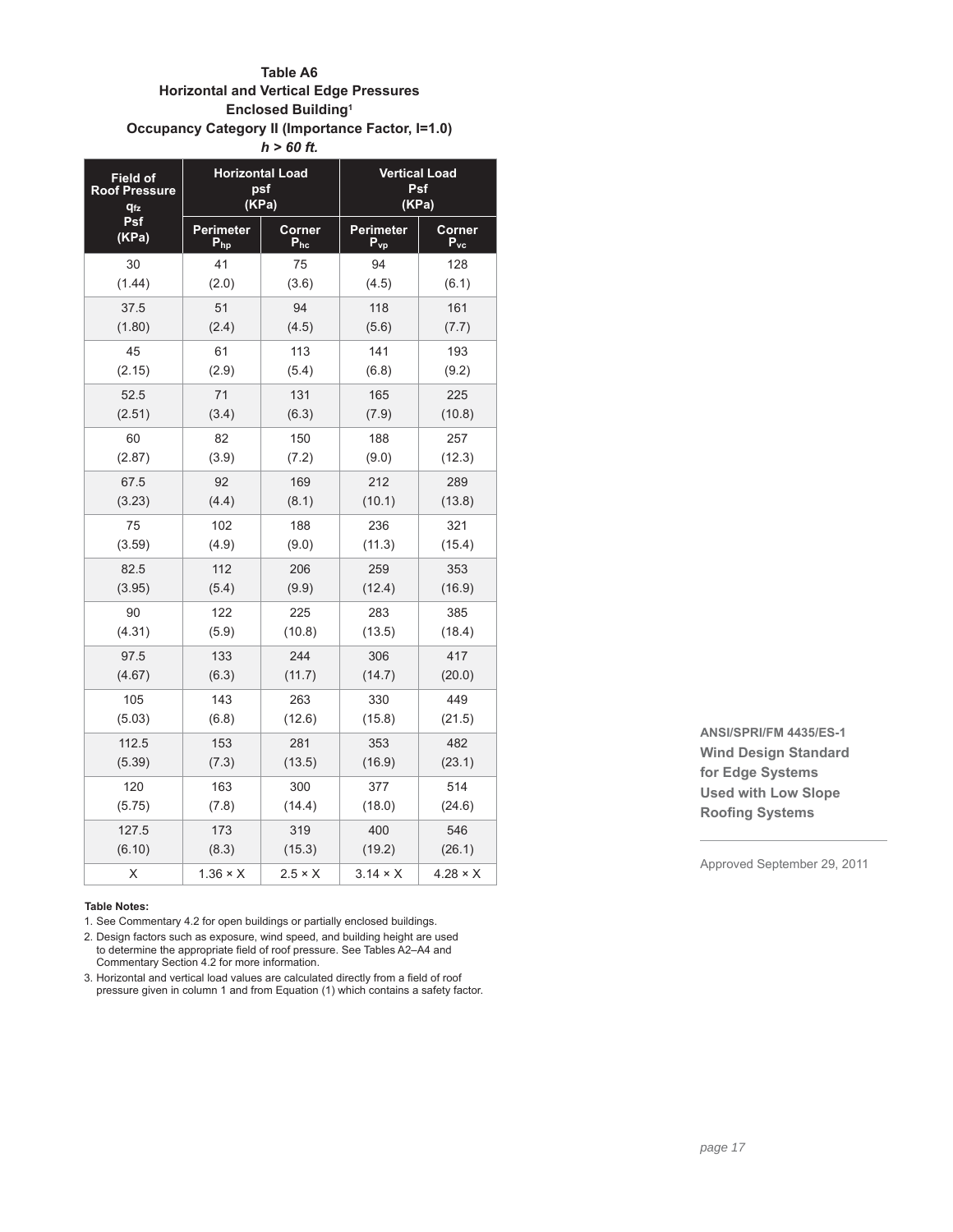# **Table A7 RE-1 Classifications-Dependently Terminated Systems**

# **Enclosed Building1**

**Occupancy Category II (Importance Factor, I=1.0)**

for  $h \leq 60$  ft.

|                                                                        | <b>Vertical</b>               | Membrane Tension Ib/ft. (kg/m)         |                                       |                                       |                                       |                                                            |
|------------------------------------------------------------------------|-------------------------------|----------------------------------------|---------------------------------------|---------------------------------------|---------------------------------------|------------------------------------------------------------|
| <b>Field of Roof</b><br><b>Pressure</b>                                | Perimeter<br>Pressure         | Distance to first Row of Fasteners ft. |                                       |                                       |                                       |                                                            |
| $q_{tz}$<br>psf<br>(kPa)                                               | $P_{vp}$<br>psf<br>(kPa)      | $1 < r \leq 2$<br>$(0.3 < r \le 0.6)$  | $2 < r \leq 3$<br>$(0.6 < r \le 0.9)$ | $3 < r \leq 4$<br>$(0.9 < r \le 1.2)$ | $4 < r \leq 5$<br>$(1.2 < r \le 0.5)$ | Note <sup>2</sup><br>$5 < r \leq 6$<br>$(1.5 < r \le 1.8)$ |
| $q_{fz} \leq 30.0$                                                     | 101                           | 239                                    | 358                                   | 477                                   | 596                                   | 716                                                        |
| $(q_{\text{fz}} \leq 1.44)$                                            | (4.83)                        | (356)                                  | (533)                                 | (710)                                 | (887)                                 | (1066)                                                     |
| $30.0 < q_{\text{fz}} \leq 37.5$                                       | 126                           | 298                                    | 447                                   | 596                                   | 745                                   | 894                                                        |
| $(1.44 < q_{\text{fz}} \leq 1.8)$                                      | (6.03)                        | (443)                                  | (664)                                 | (887)                                 | (1109)                                | (1330)                                                     |
| $37.5 < q_{1z} \leq 45.0$                                              | 151                           | 358                                    | 537                                   | 716                                   | 894                                   | 1073                                                       |
| $(1.8 < q_{\text{fz}} \leq 2.15)$                                      | (7.24)                        | (533)                                  | (799)                                 | (1066)                                | (1330)                                | (1597)                                                     |
| $45.0 < q_{fz} \le 52.5$                                               | 176                           | 417                                    | 626                                   | 835                                   | 1042                                  | 1251                                                       |
| $(2.15 < q_{\text{fz}} \leq 2.51)$                                     | (8.45)                        | (621)                                  | (932)                                 | (1243)                                | (1552)                                | (1863)                                                     |
| $52.5 < q_{\text{fz}} \leq 60.0$                                       | 202                           | 477                                    | 716                                   | 954                                   | 1193                                  | 1431                                                       |
| $(2.51 < q_{fz} \le 2.87)$                                             | (9.65)                        | (710)                                  | (1066)                                | (1419)                                | (1775)                                | (2130)                                                     |
| $60.0 < q_{\text{fz}} \leq 67.5$<br>$(2.87 < q_{\text{fz}} \leq 3.23)$ | 227<br>537<br>(10.9)<br>(799) |                                        | 804<br>(1198)                         | 1073<br>(1597)                        | 1342<br>(1997)                        | 1610<br>(2395)                                             |
| $67.5 < q_{\text{fz}} \leq 75.0$<br>$(3.23 < q_{\text{fz}} \leq 3.59)$ | 252<br>(12.1)                 | 596<br>(887)                           | 894<br>1193<br>(1330)<br>(1775)       |                                       | 1490<br>(2218)                        | 1789<br>(2661)                                             |
| $75.0 < q_{fz} \leq 82.5$<br>$(3.59 < q_{\text{fz}} \leq 3.95)$        | 277<br>(13.3)                 | 984<br>656<br>(976)<br>(1464)          |                                       | 1312<br>(1951)                        | 1640<br>(2440)                        | 1968<br>(2928)                                             |
| $82.5 < q_{\text{fz}} \leq 90.0$                                       | 302                           | 716                                    | 1073                                  | 1431                                  | 1789                                  | 2146                                                       |
| $(3.95 < q_{\text{fz}} \leq 4.31)$                                     | (14.5)                        | (1066)                                 | (1597)                                | (2130)                                | (2661)                                | (3194)                                                     |
| $90.0 < q_{fz} \le 97.5$                                               | 328                           | 775                                    | 1163                                  | 1550                                  | 1937                                  | 2326                                                       |
| $(4.31 < q_{fz} \leq 4.67)$                                            | (15.7)                        | (1152)                                 | (1731)                                | (2307)                                | (2884)                                | (3460)                                                     |
| 97.5 < q <sub>fz</sub> ≤ 105.0                                         | 353                           | 835                                    | 1251                                  | 1669                                  | 2087                                  | 2504                                                       |
| $(4.67 < q_{fz} \le 5.03)$                                             | (16.9)                        | (1243)                                 | (1863)                                | (2484)                                | (3106)                                | (3725)                                                     |
| $105 < q_{\text{fz}} \leq 112.5$                                       | 378                           | 894                                    | 1342                                  | 1789                                  | 2236                                  | 2683                                                       |
| $(5.03 < q_{\text{fz}} \leq 5.39)$                                     | (18.1)                        | (1330)                                 | (1997)                                | (2661)                                | (3328)                                | (3992)                                                     |
| $112.5 < q_{tz} \le 120$                                               | 403                           | 954                                    | 1431                                  | 1907                                  | 2384                                  | 2861                                                       |
| $(5.39 < q_{\text{fz}} \leq 5.75)$                                     | (19.3)                        | (1419)                                 | (2130)                                | (2839)                                | (3548)                                | (4258)                                                     |
| $120 < q_{\text{fz}} \leq 127.5$                                       | 428                           | 1013                                   | 1521                                  | 2027                                  | 2534                                  | 3040                                                       |
| $(5.75 < q_{fz} \le 6.11)$                                             | (20.5)                        | (1509)                                 | (2263)                                | (3016)                                | (3770)                                | (4525)                                                     |

**ANSI/SPRI/FM 4435/ES-1 Wind Design Standard for Edge Systems Used with Low Slope Roofing Systems** 

Approved September 29, 2011

### **Table Notes:**

1. See Commentary 4.2 for open buildings or partially enclosed buildings.

2. This column to be used for ballasted systems. See Appendix A**—**RE-1 Test information.

3. See Commentary—Test Method RE-1 for the calculations used to determine entries in Tables A7.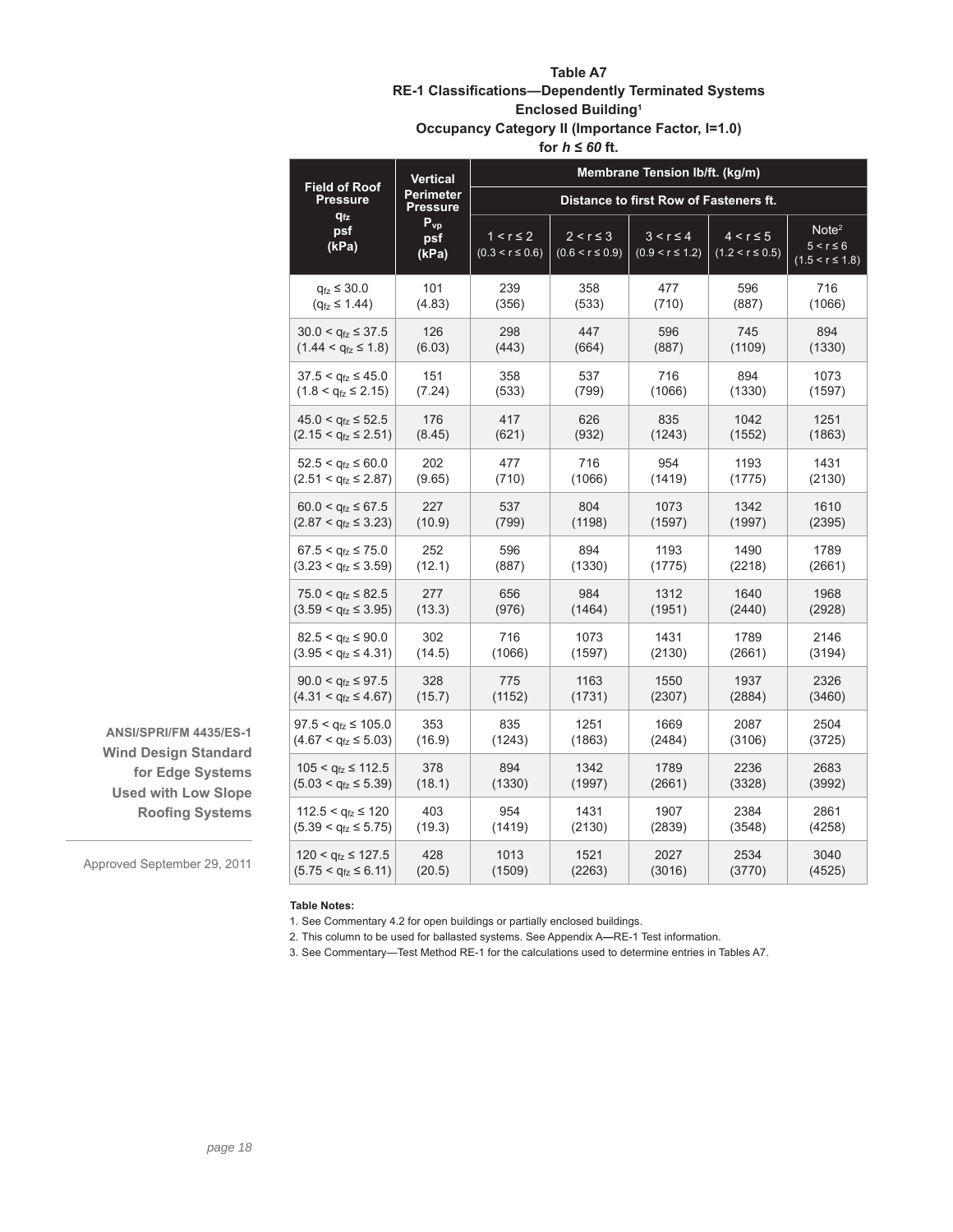# **Table A8 RE-1 Classifications-Dependently Terminated Systems Enclosed Building1 Occupancy Category II (Importance Factor, I=1.0)**

**for** *h > 60* **ft.**

|                                         | <b>Vertical</b>              | Membrane Tension Ib/ft. (kg/m)        |                                       |                                        |                                       |                                                            |
|-----------------------------------------|------------------------------|---------------------------------------|---------------------------------------|----------------------------------------|---------------------------------------|------------------------------------------------------------|
| <b>Field of Roof</b><br><b>Pressure</b> | Perimeter<br><b>Pressure</b> |                                       |                                       | Distance to first Row of Fasteners ft. |                                       |                                                            |
| <b>q<sub>fz</sub></b><br>psf<br>(kPa)   | $P_{vp}$<br>psf<br>(kPa)     | $1 < r \leq 2$<br>$(0.3 < r \le 0.6)$ | $2 < r \leq 3$<br>$(0.6 < r \le 0.9)$ | $3 < r \leq 4$<br>$(0.9 < r \le 1.2)$  | $4 < r \leq 5$<br>$(1.2 < r \le 0.5)$ | Note <sup>2</sup><br>$5 < r \leq 6$<br>$(1.5 < r \le 1.8)$ |
| $q_{\text{fz}} \leq 30.0$               | 94                           | 224                                   | 336                                   | 446                                    | 559                                   | 670                                                        |
| $(q_{\text{fz}} \leq 1.44)$             | (4.51)                       | (333)                                 | (498)                                 | (664)                                  | (830)                                 | (997)                                                      |
| $30.0 < q_{\text{fz}} \leq 37.5$        | 118                          | 278                                   | 418                                   | 559                                    | 698                                   | 836                                                        |
| $(1.44 < q_{1z} \le 1.8)$               | (5.64)                       | (415)                                 | (622)                                 | (830)                                  | (1037)                                | (1245)                                                     |
| $37.5 < q_{\text{fz}} \leq 45.0$        | 141                          | 336                                   | 502                                   | 670                                    | 836                                   | 1004                                                       |
| $(1.8 < q_{\text{fz}} \leq 2.15)$       | (6.77)                       | (498)                                 | (747)                                 | (997)                                  | (1245)                                | (1494)                                                     |
| $45.0 < q_{\text{fz}} \leq 52.5$        | 165                          | 390                                   | 586                                   | 782                                    | 975                                   | 1171                                                       |
| $(2.15 < q_{\text{fz}} \leq 2.51)$      | (7.89)                       | (581)                                 | (873)                                 | (1163)                                 | (1452)                                | (1742)                                                     |
| $52.5 < q_{\text{fz}} \leq 60.0$        | 188                          | 446                                   | 670                                   | 893                                    | 1116                                  | 1339                                                       |
| $(2.51 < q_{fz} \le 2.87)$              | (9.02)                       | (664)                                 | (997)                                 | (1329)                                 | (1661)                                | (1993)                                                     |
| $60.0 < q_{\text{fz}} \leq 67.5$        | 212                          | 502                                   | 752                                   | 1004                                   | 1255                                  | 1506                                                       |
| $(2.87 < q_{\text{fz}} \leq 3.23)$      | (10.2)                       | (747)                                 | (1121)                                | (1494)                                 | (1869)                                | (2242)                                                     |
| $67.5 < q_{\text{fz}} \leq 75.0$        | 236                          | 559                                   | 836                                   | 1116                                   | 1395                                  | 1674                                                       |
| $(3.23 < q_{\text{fz}} \leq 3.59)$      | (11.3)                       | (830)                                 | (1245)                                | (1661)                                 | (2075)                                | (2491)                                                     |
| $75.0 < q_{\text{fz}} \leq 82.5$        | 259                          | 613                                   | 920                                   | 1229                                   | 1535                                  | 1842                                                       |
| $(3.59 < q_{\text{fz}} \leq 3.95)$      | (12.4)                       | (914)                                 | (1370)                                | (1827)                                 | (2283)                                | (2740)                                                     |
| $82.5 < q_{1z} \leq 90.0$               | 283                          | 670                                   | 1004                                  | 1339                                   | 1674                                  | 2008                                                       |
| $(3.95 < q_{\text{fz}} \leq 4.31)$      | (13.5)                       | (997)                                 | (1494)                                | (1993)                                 | (2491)                                | (2989)                                                     |
| $90.0 < q_{\text{fz}} \leq 97.5$        | 306                          | 725                                   | 1088                                  | 1451                                   | 1813                                  | 2176                                                       |
| $(4.31 < q_{fz} \le 4.67)$              | (14.7)                       | (1078)                                | (1620)                                | (2159)                                 | (2698)                                | (3238)                                                     |
| $97.5 < q_{fz} \le 105.0$               | 330                          | 782                                   | 1171                                  | 1562                                   | 1953                                  | 2343                                                       |
| $(4.67 < q_{\text{fz}} \le 5.03)$       | (15.8)                       | (1163)                                | (1742)                                | (2325)                                 | (2907)                                | (3487)                                                     |
| $105 < q_{fz} \le 112.5$                | 353                          | 836                                   | 1255                                  | 1674                                   | 2093                                  | 2511                                                       |
| $(5.03 < q_{\text{fz}} \le 5.39)$       | (16.9)                       | (1245)                                | (1869)                                | (2491)                                 | (3114)                                | (3735)                                                     |
| $112.5 < q_{\text{fz}} \leq 120$        | 377                          | 893                                   | 1339                                  | 1785                                   | 2231                                  | 2678                                                       |
| $(5.39 < q_{fz} \le 5.75)$              | (18.0)                       | (1329)                                | (1993)                                | (2656)                                 | (3320)                                | (3985)                                                     |
| $120 < q_{\text{fz}} \leq 127.5$        | 400                          | 948                                   | 1424                                  | 1896                                   | 2371                                  | 2846                                                       |
| $(5.75 < q_{fz} \le 6.11)$              | (19.2)                       | (1412)                                | (2118)                                | (2823)                                 | (3528)                                | (4235)                                                     |

**ANSI/SPRI/FM 4435/ES-1 Wind Design Standard for Edge Systems Used with Low Slope Roofing Systems** 

Approved September 29, 2011

#### **Table Notes:**

1. See Commentary 4.2 for open buildings or partially enclosed buildings.

2. This column to be used for ballasted systems. See Appendix A**—**RE-1 Test information.

3. See Commentary**—**Test Method RE-1 for the calculations used to determine entries in Tables A8.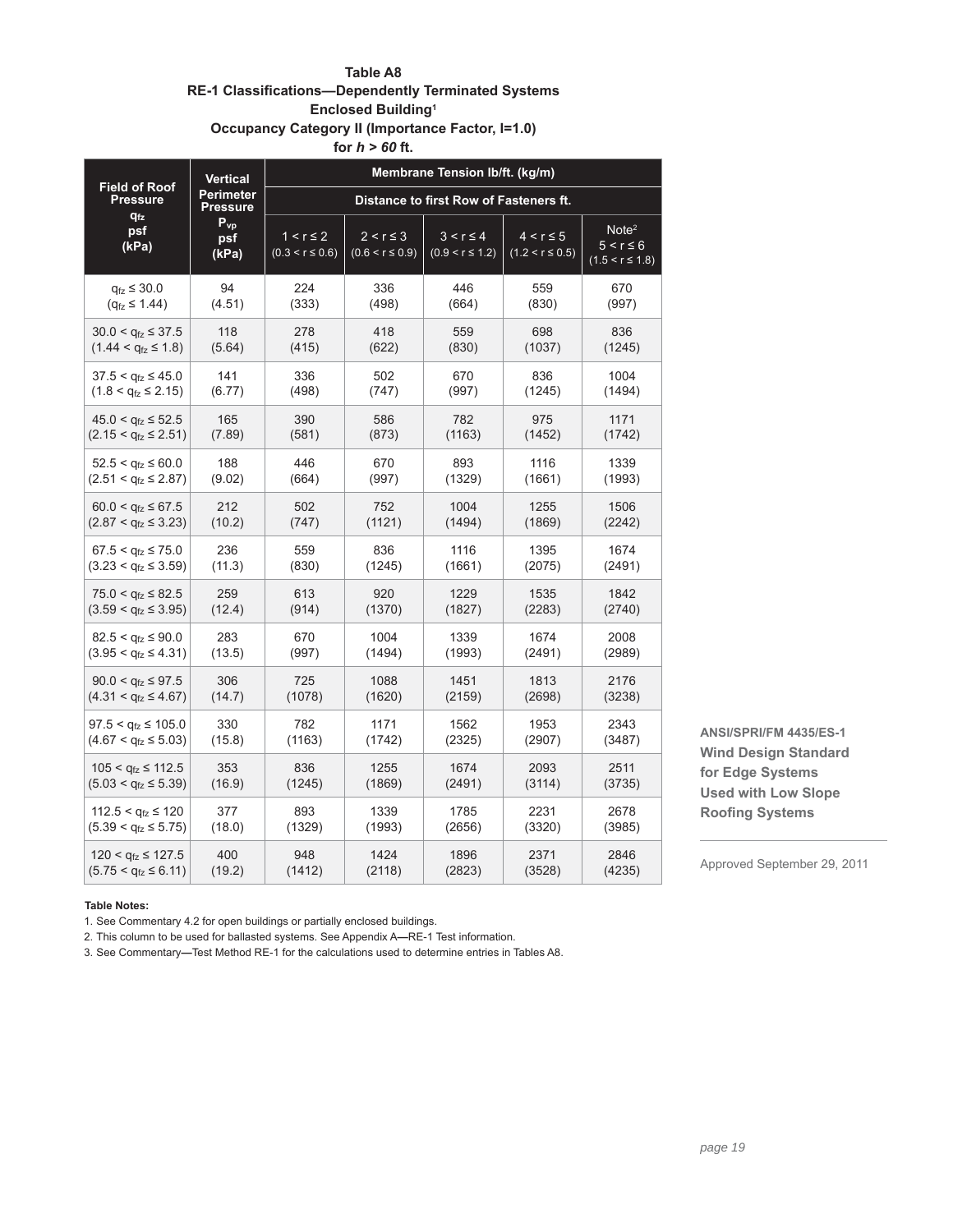# **Table A9 Nailer Attachment—Fastener Loads Enclosed Building Occupancy Category II (Importance Factor, I=1.0)** for  $h \leq 60$  ft.

| <b>Field of Roof</b><br><b>Pressure</b> | <b>Fastener</b><br><b>Spacing</b> | Perimeter Fastener Load <sup>5</sup> |  |  |
|-----------------------------------------|-----------------------------------|--------------------------------------|--|--|
| psf (kPa)                               | ft. $(m)$                         | lb/ ft. (kg/m)                       |  |  |
| 30(1.4)                                 | 2(0.61)                           | 101<br>(150)                         |  |  |
| 30(1.4)                                 | 3(0.91)                           | 151<br>(225)                         |  |  |
| 30(1.4)                                 | 4(1.22)                           | 202<br>(300)                         |  |  |
| 30(1.4)                                 | 5(1.52)                           | 252<br>(375)                         |  |  |
| 30(1.4)                                 | 6(1.83)                           | 302<br>(450)                         |  |  |
| 37.5(1.8)                               | 2(0.61)                           | 126<br>(187)                         |  |  |
| 37.5(1.8)                               | 3(0.91)                           | 189<br>(281)                         |  |  |
| 37.5(1.8)                               | 4(1.22)                           | 252<br>(375)                         |  |  |
| 37.5(1.8)                               | 5(1.52)                           | 315<br>(469)                         |  |  |
| 37.5(1.8)                               | 6(1.83)                           | 378<br>(562)                         |  |  |
| 45 (2.2)                                | 2(0.61)                           | 151<br>(225)                         |  |  |
| 45(2.2)                                 | 3(0.91)                           | 227<br>(337)                         |  |  |
| 45 (2.2)                                | 4 (1.22)                          | 302<br>(450)                         |  |  |
| 45(2.2)                                 | 5(1.52)                           | 378<br>(562)                         |  |  |
| 45 (2.2)                                | 6(1.83)                           | 454<br>(675)                         |  |  |
| 52.5(2.2)                               | 2(0.61)                           | 176<br>(262)                         |  |  |
| 52.5(2.2)                               | 3(0.91)                           | 265<br>(394)                         |  |  |
| 52.5(2.2)                               | 4 (1.22)                          | 353<br>(525)                         |  |  |
| 52.5(2.2)                               | 5(1.52)                           | 441<br>(656)                         |  |  |
| 52.5(2.2)                               | 6(1.83)                           | 529<br>(787)                         |  |  |

#### **Table Notes:**

1. Loads are given in units of lb/ft. due to the variation in edge system widths. A fastener attached to a nailer securing a 12 in. wide coping cap shall have a fastener load of 101 lbs. for a 2 ft. fastener spacing for a field of roof pressure of 30 psf. The same fastener shall have a load of 51 lbs. for a 6 in. (1/2 ft.) wide coping cap (101 lb/ft. × 0.5 ft.=51 lbs.). Additional loads (field of roof fasteners, attachments) are excluded.

2. Values given above can be used as a design aid in lieu of nailer design calculations or nailer testing. See Section 3.9 for more information.

- 3. Perimeter Fastener Load values are based on Equation (1) with no safety factor.
- 4. Fasteners shall have a working load rating equal to the values shown in the table, with appropriate safety factors for the medium (masonry, steel, wood) to which the nailer is attached.
- 5. Loads are given for the perimeter region only. Multiply *Perimeter Fastener Load* values by 1.51 (2.53/1.68 from Table 2) in order to determine fastener loads within a corner region.
- 6. The nailer should be designed by the engineer of record to withstand bending, shear, or other stresses imparted by the wind loads and fastener resistance loads, as well as fastener pull through.

**ANSI/SPRI/FM 4435/ES-1 Wind Design Standard for Edge Systems Used with Low Slope Roofing Systems**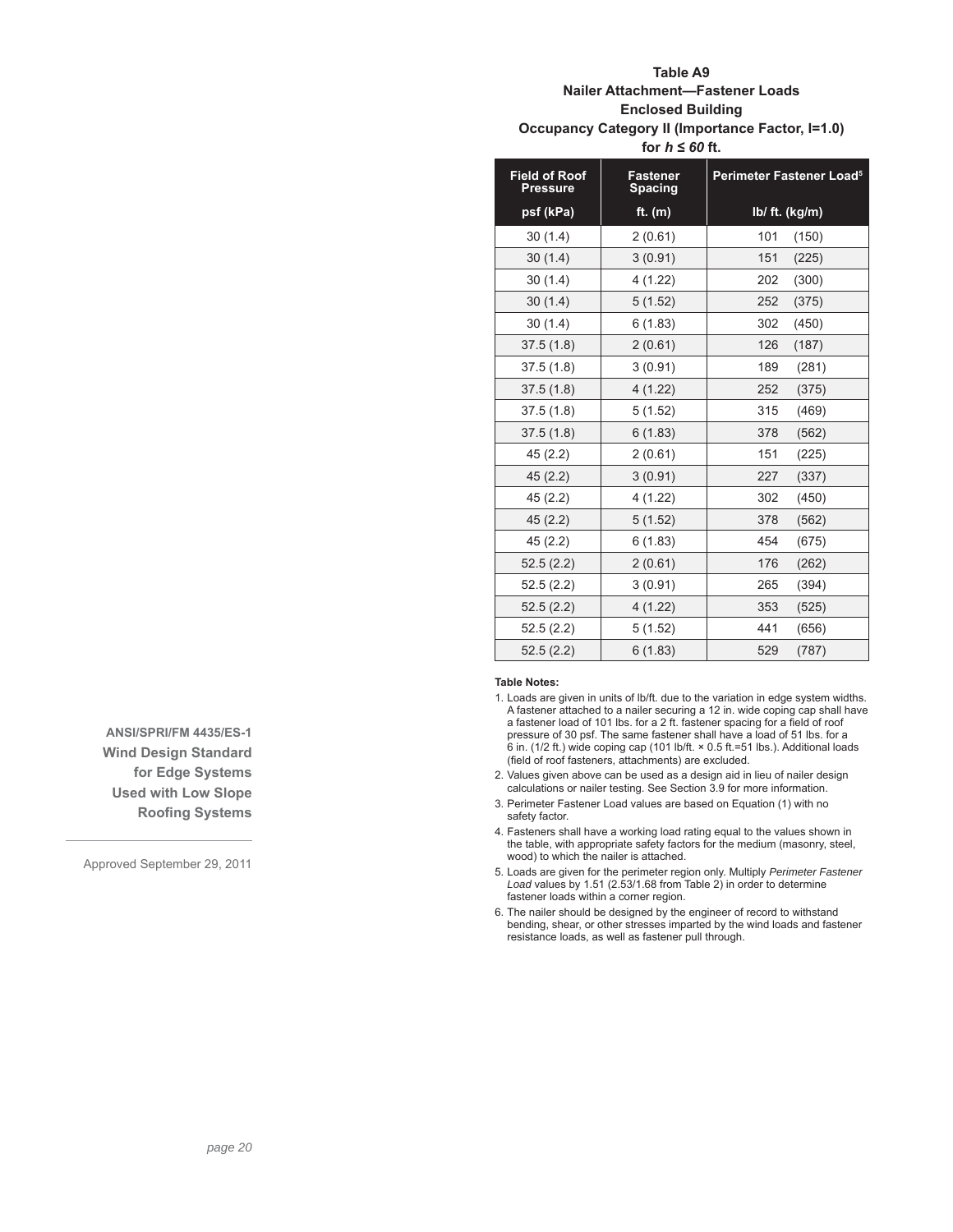# **Table A10 Nailer Attachment—Fastener Loads Enclosed Building Occupancy Category II (Importance Factor, I=1.0) for** *h > 60* **ft.**

| <b>Field of Roof</b><br><b>Pressure</b> | <b>Fastener</b><br><b>Spacing</b> | Perimeter Fastener Load <sup>5</sup> |  |  |
|-----------------------------------------|-----------------------------------|--------------------------------------|--|--|
| psf (kPa)                               | ft. $(m)$                         | Ib/ ft. (kg/m)                       |  |  |
| 30(1.4)                                 | 2(0.61)                           | 94<br>(140)                          |  |  |
| 30(1.4)                                 | 3(0.91)                           | 141<br>(210)                         |  |  |
| 30(1.4)                                 | 4(1.22)                           | 188<br>(280)                         |  |  |
| 30(1.4)                                 | 5(1.52)                           | 236<br>(350)                         |  |  |
| 30(1.4)                                 | 6(1.83)                           | 283<br>(421)                         |  |  |
| 37.5(1.8)                               | 2(0.61)                           | 118<br>(175)                         |  |  |
| 37.5(1.8)                               | 3(0.91)                           | 177<br>(263)                         |  |  |
| 37.5(1.8)                               | 4(1.22)                           | 236<br>(350)                         |  |  |
| 37.5(1.8)                               | 5(1.52)                           | 294<br>(438)                         |  |  |
| 37.5(1.8)                               | 6(1.83)                           | 353<br>(526)                         |  |  |
| 45(2.2)                                 | 2(0.61)                           | 141<br>(210)                         |  |  |
| 45(2.2)                                 | 3(0.91)                           | 212<br>(315)                         |  |  |
| 45(2.2)                                 | 4(1.22)                           | 283<br>(421)                         |  |  |
| 45(2.2)                                 | 5(1.52)                           | 353<br>(526)                         |  |  |
| 45(2.2)                                 | 6(1.83)                           | 424<br>(631)                         |  |  |
| 52.5(2.2)                               | 2(0.61)                           | 165<br>(245)                         |  |  |
| 52.5(2.2)                               | 3(0.91)                           | 247<br>(368)                         |  |  |
| 52.5(2.2)                               | 4(1.22)                           | 330<br>(491)                         |  |  |
| 52.5(2.2)                               | 5(1.52)                           | 412<br>(613)                         |  |  |
| 52.5(2.2)                               | 6(1.83)                           | 495<br>(736)                         |  |  |

#### **Table Notes:**

- 1. Loads are given in units of lb/ft. due to the variation in edge system widths. A fastener attached to a nailer securing a 12 in. wide coping cap shall have a fastener load of 94 lbs. for a 2 ft. fastener spacing for a field of roof pressure of 30 psf. The same fastener shall have a load of 47 lbs. for a 6 in. (1/2 ft.) wide coping cap (101 lb/ft.  $\times$  0.5 ft. = 47 lbs.). Additional loads (field of roof fasteners, attachments) are excluded.
- 2. Values given above can be used as a design aid in lieu of nailer design calculations or nailer testing. See Section 3.9 for more information.
- 3. Perimeter Fastener Load values are based on Equation (1) with no safety factor.
- 4. Fasteners shall have a working load rating equal to the values shown in the table, with appropriate safety factors for the medium (masonry, steel, wood) to which the nailer is attached.
- 5. Loads are given for the perimeter region only. *Multiply Perimeter Fastener Load* values by 1.36 (2.14/1.57 from Table 2) in order to determine fastener loads within a corner region.
- 6. The nailer should be designed by the engineer of record to withstand bending, shear, or other stresses imparted by the wind loads and fastener resistance loads, as well as fastener pull through.

**ANSI/SPRI/FM 4435/ES-1 Wind Design Standard for Edge Systems Used with Low Slope Roofing Systems**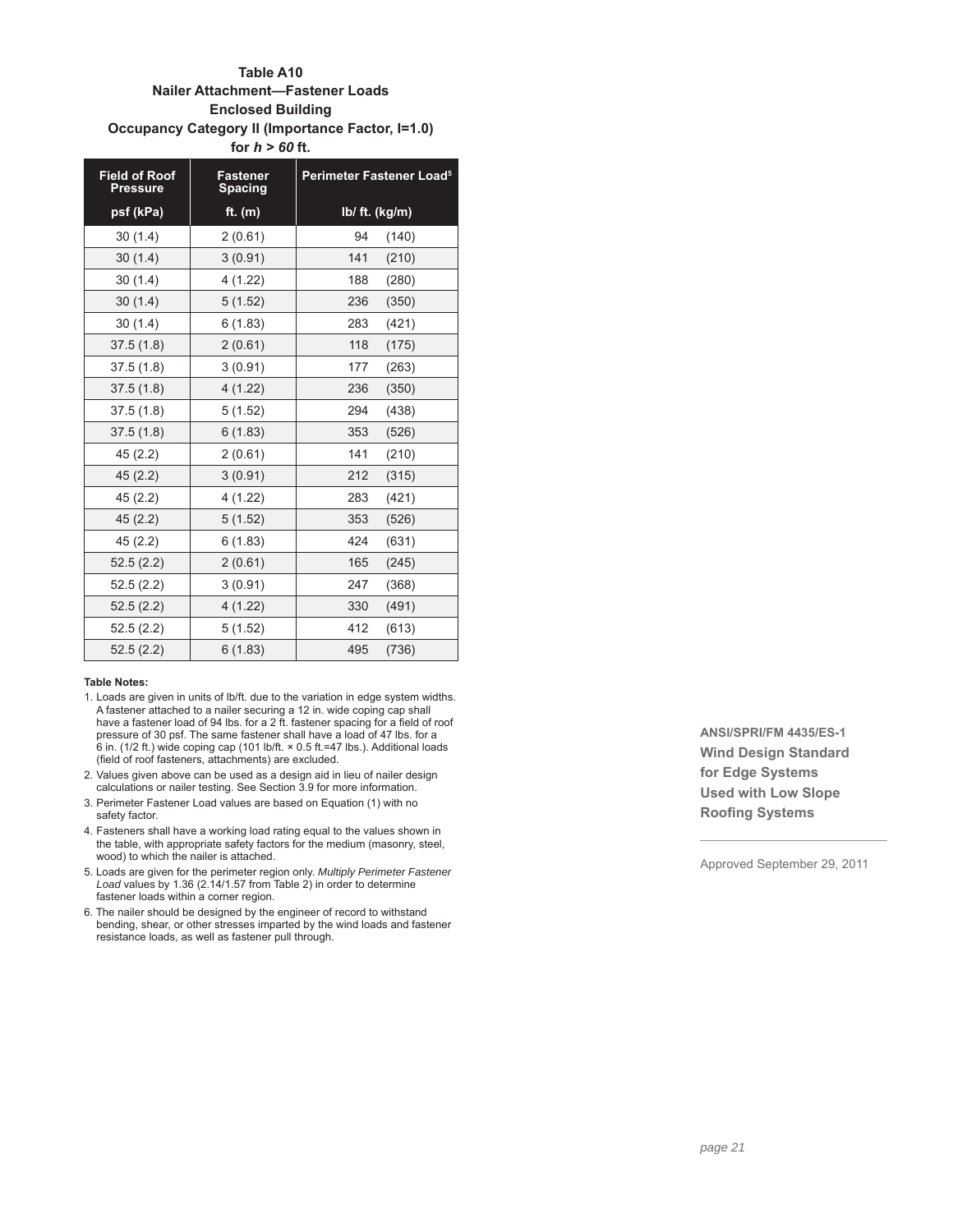# **Appendix B—Edge System Testing**

### **RE-1 Test**

# **Test Method for Dependently Terminated Roof Membrane Systems**

**Note:** This test is only needed for mechanically attached or ballasted systems which do NOT contain a "peel stop" within 12 in. of the roof edge.

# **RE1.1 Determination of applied load**

For mechanically attached roof membrane systems the load is determined based upon the distance (r) between the roof side of the edge system and the first row of fasteners parallel to the edge. The design membrane tension (S) shall be calculated using the formula below.

### **Note:**

With  $r = Row$  Spacing = horizontal distance to first row of fasteners from edge of system:

- 1. Test is waived if  $r \le 12$  in. (305 mm)
- 2. For ballasted systems r is assumed to be 6 ft. (1.8 m).
- 3. Fully adhered systems are assumed to apply no stress on the edge system under consideration and thus exempt from RE-1 testing.

For Mechanically Attached Systems (See RE-1 Test Commentary):

Design membrane tension (S) = SF × 2.37 ×  $q_{fz}$  × GC<sub>p</sub> × *r* Equation (RE1-1) where

- SF = Safety Factor
- $q_{fz}$  = Field of roof pressure (See Section 4.0)
- $GC_p$  = External pressure coefficient (See Section 4.0 and 4.2.2), choose either perimeter region or corner
	- $r = Row spacing = horizontal distance to first row of fasteners from edge of system$

When  $a$  SF = 2 is used, the equation becomes:

Design membrane tension (S) =  $2.37 \times q_{fz} \times GC_p \times r$  Equation (RE1-2)

# **RE1.2 Apparatus**

The description of the apparatus is general in nature. Any equipment capable of performing the test procedure within the allowed tolerances shall be permitted. A schematic drawing of this apparatus is shown in Figure RE1.1. The test apparatus shall be constructed so that the performance of individual components are unaffected by edge or end constraints on the test sample. Load shall be applied and measured with calibrated load cells, each accurate to within +/-3% of full scale load cell values. Calibration shall be performed annually (minimum) and should be performed and recorded at 5%, 25%, 50%, and 75% of the expected maximum test values.

# **Re1.3 Safety Precautions**

Proper precautions shall be taken to protect the operating personnel and observers in case of any failure.

# **RE1.4 Test Method**

To test the edge system's ability to restrain a membrane force, uniform tension shall be applied along the length of the membrane used in the test. The minimum length of the membrane and edge



**Figure RE1.1**

**ANSI/SPRI/FM 4435/ES-1 Wind Design Standard for Edge Systems Used with Low Slope Roofing Systems**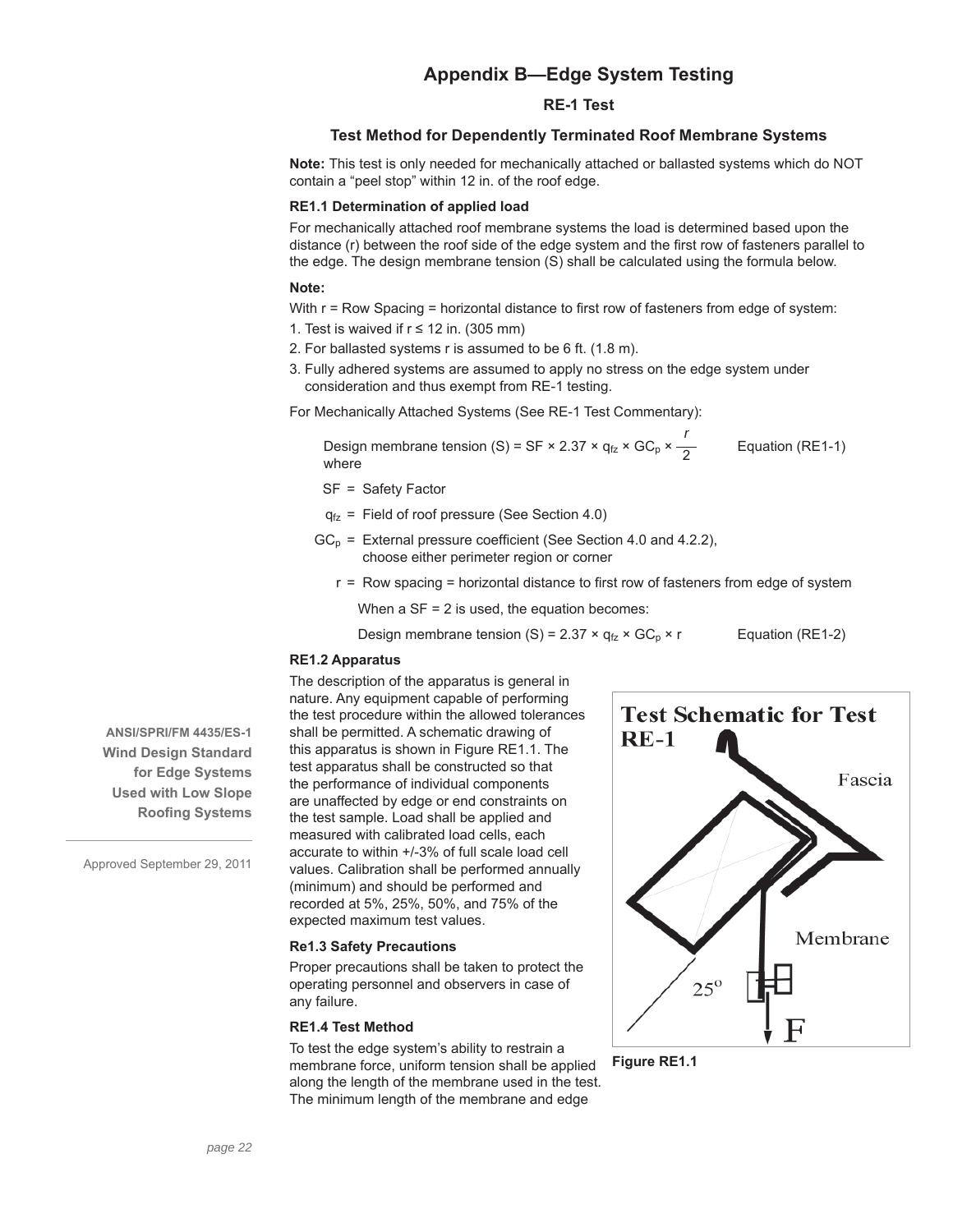shall be such that the edge sample contains three (3) attachment fasteners at the design fastener spacing, or is 3 ft. 0 in. (915 mm) in length, whichever is greater. The device shall be constructed and mounted on the base of a tensile testing device so the membrane is pulled at a 25º angle to the roof deck to simulate a billowing membrane (See Figure RE1.2). For devices in which fasteners are part of the membrane securement, at least two such fasteners shall be included in a balanced sample. However, no more fasteners shall be installed than would be typically installed in field conditions. Note that:

> Applied Load =  $F \times L$ where:

 $L =$  the length of the flashing sample, use 1 ft. to determine the load per linear ft.



**Figure RE1.2** lineal foot.

The jaws of the tester shall be connected to two bars that clamp the membrane securely between them so that the load is distributed uniformly along the width of the membrane (See **Commentary for Test RE-1**). The tester is loaded at a rate of 2 in./min (50 mm/min) until failure occurs. Failure is defined as any event that allows the membrane to come free of the edge termination or the termination to come free of its mount. The roof edge termination strength is deemed satisfactory if the test force at failure on a minimum12 in. (300 mm) wide sample meets or exceeds the force, S.

# **RE1.5 Test Results**

The results of the test shall be stated in pounds/lineal foot. The results are rounded down to the nearest pound/

> **ANSI/SPRI/FM 4435/ES-1 Wind Design Standard for Edge Systems Used with Low Slope Roofing Systems**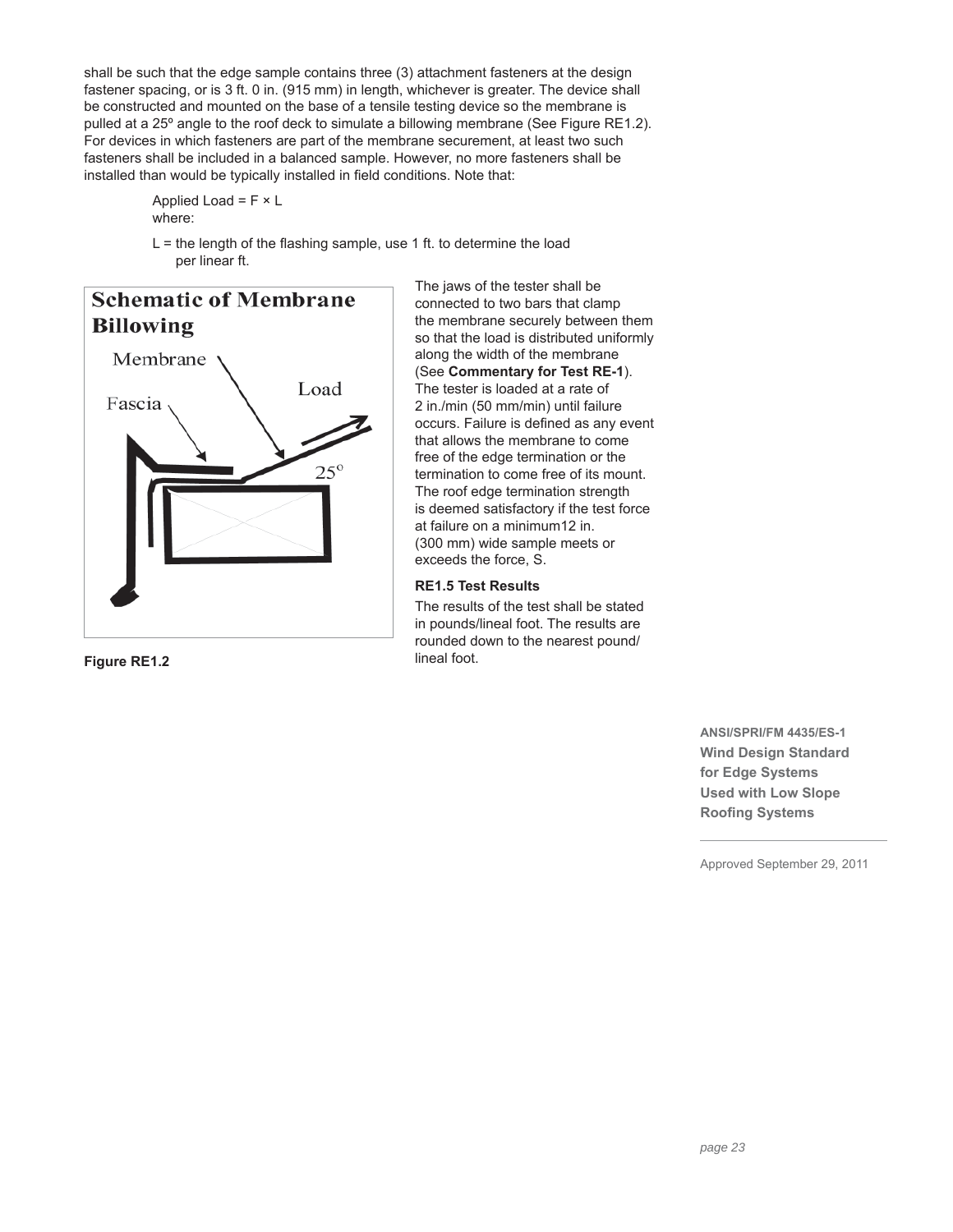# **RE-2 Test**

# **Test Method for Dependently or Independently Terminated Edge Systems** (Exposed horizontal component 4 in. (100 mm) or less)

### **RE2.1 Apparatus**

The description of the apparatus is general in nature. Any equipment capable of performing the test procedure within the allowed tolerances shall be permitted. A schematic drawing of this apparatus is shown in Figure RE2.1. The test apparatus shall be constructed so that the performance of individual components are unaffected by edge or end constraints on the test sample. Load shall be applied and measured with calibrated load cells, each accurate to within +/-3% of full scale load cell values. Calibration shall be performed annually (minimum) and should be performed and recorded at 5%, 25%, 50%, and 75% of the

# **Fascia Blow-Off Test Set Schematic**

(Force at Failure x Face Area = Blowoff Resistnace)





expected maximum test values. For exposed horizontal components greater than 4 in. (See Figure RE2.1) Test RE-3 is applicable.

### **RE2.2 Safety Precautions**

Proper precautions shall be taken to protect the operating personnel and observers in case of any failure.

#### **RE2.3 Test Specimens**

All parts of the test specimen shall be full size in width and all other dimensions, using the same materials, details and methods of construction and anchoring devices (such as clips or cleats) as used on the actual building. Sample length shall be a minimum of 8 ft. (2.4 m). When the anchoring means at the ends of the edge flashing are normally used to restrain other additional lengths of edge flashing, then the anchoring means shall be modified so that only that percentage that might restrain rotational movement in the test specimen is used.

# **RE2.4 Procedure**

# **RE2.4.1 Gravity**

Any undue influence from gravity that does not occur during actual installation shall be omitted from the test specimen. If the test specimen is inverted, a gravity correction shall be made in the determination of the allowable superimposed loading. Tests run in an inverted position shall include data from pressure reversal or an upright specimen to show that unlatching of the drip edges at the cleats will not occur in the normal orientation.

# **RE2.4.2 Loading**

Loading shall be applied uniformly on centers no greater than 12 in. (300 mm) to the centerline of the vertical face of the edge system. Loading shall be applied on the horizontal centerline of the face. Loads shall be applied incrementally and held for not less than 60 seconds after stabilization has been achieved at each incremental load. Between incremental loads, the load shall be reduced to zero until the specimen stabilizes (5 minutes maximum). After this stabilization period, initiate the next higher incremental load. Loading to the face of the edge system shall be applied in increments not to exceed 25 lb/ft<sup>2</sup> (120 kg/m<sup>2</sup>) until approximately  $\frac{1}{2}$  of the expected failure load is obtained. Thereafter, increments of load shall not exceed 10-lb/ft<sup>2</sup> (50 kg/m<sup>2</sup>). Loading speed shall be such that each incremental load up to and including 150 psf (7.2 kPa) shall be achieved in 60 seconds or less. Above 150 psf. (7.2kPa), incremental loading shall be achieved in 120 seconds or less.

**ANSI/SPRI/FM 4435/ES-1 Wind Design Standard for Edge Systems Used with Low Slope Roofing Systems**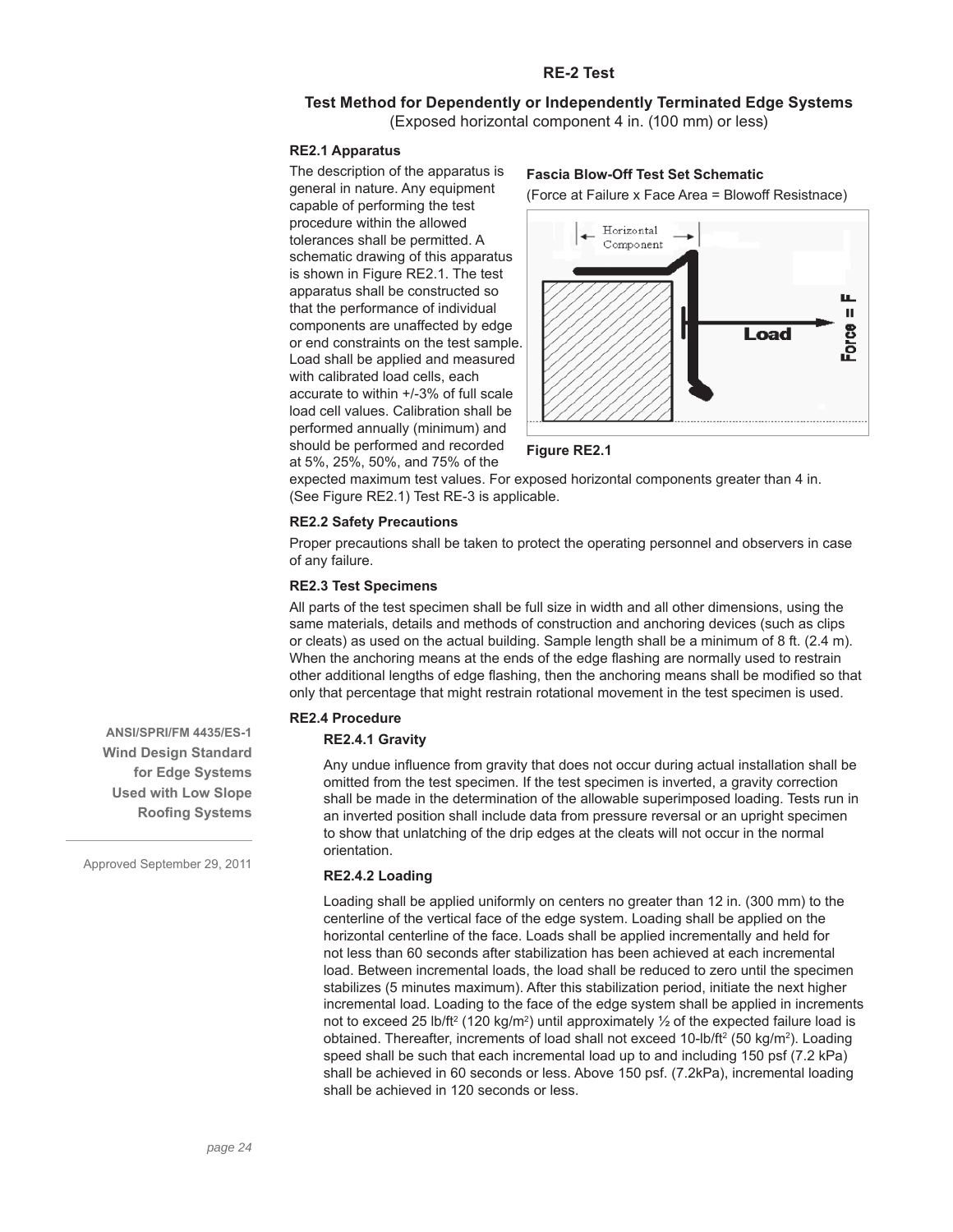Loading shall proceed as indicated until the test specimen either fails or exceeds the required design pressure. The last sustained 60-second load without failure is the maximum load recorded.

# **RE2.4.3 Failure**

Failure shall be loss of securement of a component of the roof edge system or deformation that would result in loss of weather protection of the edge.

# **RE2.4.4 Test Results**

The data for the conditions described in 2.4.3 above shall be recorded. If this data is units of force (in pounds), the data shall be converted to pressure by dividing the force by the area of the face:

Pressure = -Outward Force Face Height × Face Length

- **Pressure is measured in pounds per square foot,**
- ▶ Force is measured in Pounds Force,
- $\blacktriangleright$  Face Length is the test sample length in feet,
- Face Height is in feet (inches  $\div$  12).

**ANSI/SPRI/FM 4435/ES-1 Wind Design Standard for Edge Systems Used with Low Slope Roofing Systems**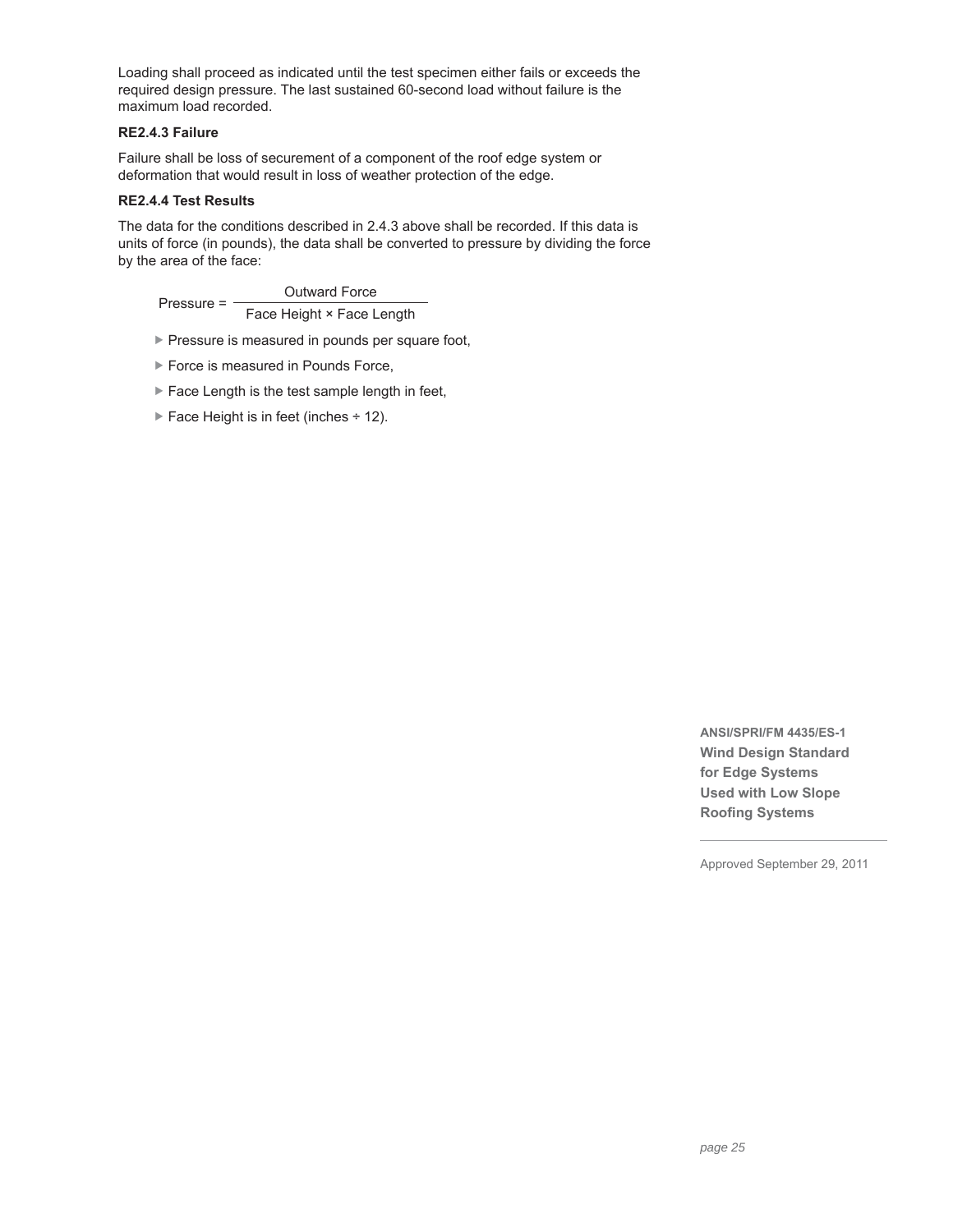# **RE-3 Test for Copings**

# (Exposed horizontal component exceeds 4 inches)

### **RE3.1 Apparatus**

This description of the apparatus is general in nature. Any equipment capable of performing the test procedure within the allowed tolerances shall be permitted. A schematic drawing of this apparatus is shown in Figures RE3.1 and RE3.2. The test apparatus shall be constructed so that the performance of individual components are unaffected by edge or end constraints on the test sample. Load shall be applied and measured with calibrated load cells, each accurate to within +/-3% of full scale load cell values. Calibration shall be performed annually (minimum) and should be performed and recorded at 5%, 25%, 50%, and 75% of the expected maximum test values.





**Figure RE3.1 RE3 Test—Face Leg Pull**

**Figure RE3.2 RE3 Test—Back Leg Pull**

### **R3.2 Safety Precautions**

Proper precautions shall be taken to protect the operating personnel and observers in case of any failure.

### **RE3.3 Test Specimens**

All parts of the test specimen shall be full size in width and all other dimensions, using the same materials, details and methods of construction and anchoring devices (such as clips or cleats) as used on the actual building. Sample length shall be a minimum of 8 ft. (2.4 m). When the anchoring means at the ends of the edge flashing are normally used to restrain other additional lengths of edge flashing, then the anchoring means shall be modified so that only that percentage that might restrain rotational movement in the test specimen is used. A minimum of 1 face/top test and 1 top/back test shall be performed.

#### **RE3.4 Procedure**

#### **RE3.4.1 Gravity**

Any undue influence from gravity that does not occur during actual installation shall be omitted from the test specimen. If the test specimen is inverted, a gravity correction shall be made in the determination of the allowable superimposed loading. Tests run in an inverted position shall include data from pressure reversal or an upright specimen to show that unlatching of the drip edges at the cleats will not occur in the normal orientation.

# **RE3.4.2 Loading**

Face and top loadings shall be applied simultaneously in the horizontal and vertical directions. Face and top loadings shall be applied in the approximate ratio of (Face Height x Horizontal  $GC_p$ ) to (Top Width x Vertical  $GC_p$ ) using the perimeter  $GC_p$  values from Table 2. The Face Height is the height of the face (front or back leg) being tested. Loading shall be applied uniformly on centers no greater than 12 in (300 mm) to the top of the coping and to one of the faces of the coping at the same time. Loads shall be applied on parallel horizontal centerlines of the surfaces tested. Coping systems tested under the ANSI/SPRI ES-1 2003 Standard do not require re-testing due to changes in the load ratio. See RE-3 Commentary for more information.

Loads shall be applied incrementally and held for not less than 60 seconds after stabilization has been achieved at each incremental load. Between incremental loads,

**ANSI/SPRI/FM 4435/ES-1 Wind Design Standard for Edge Systems Used with Low Slope Roofing Systems**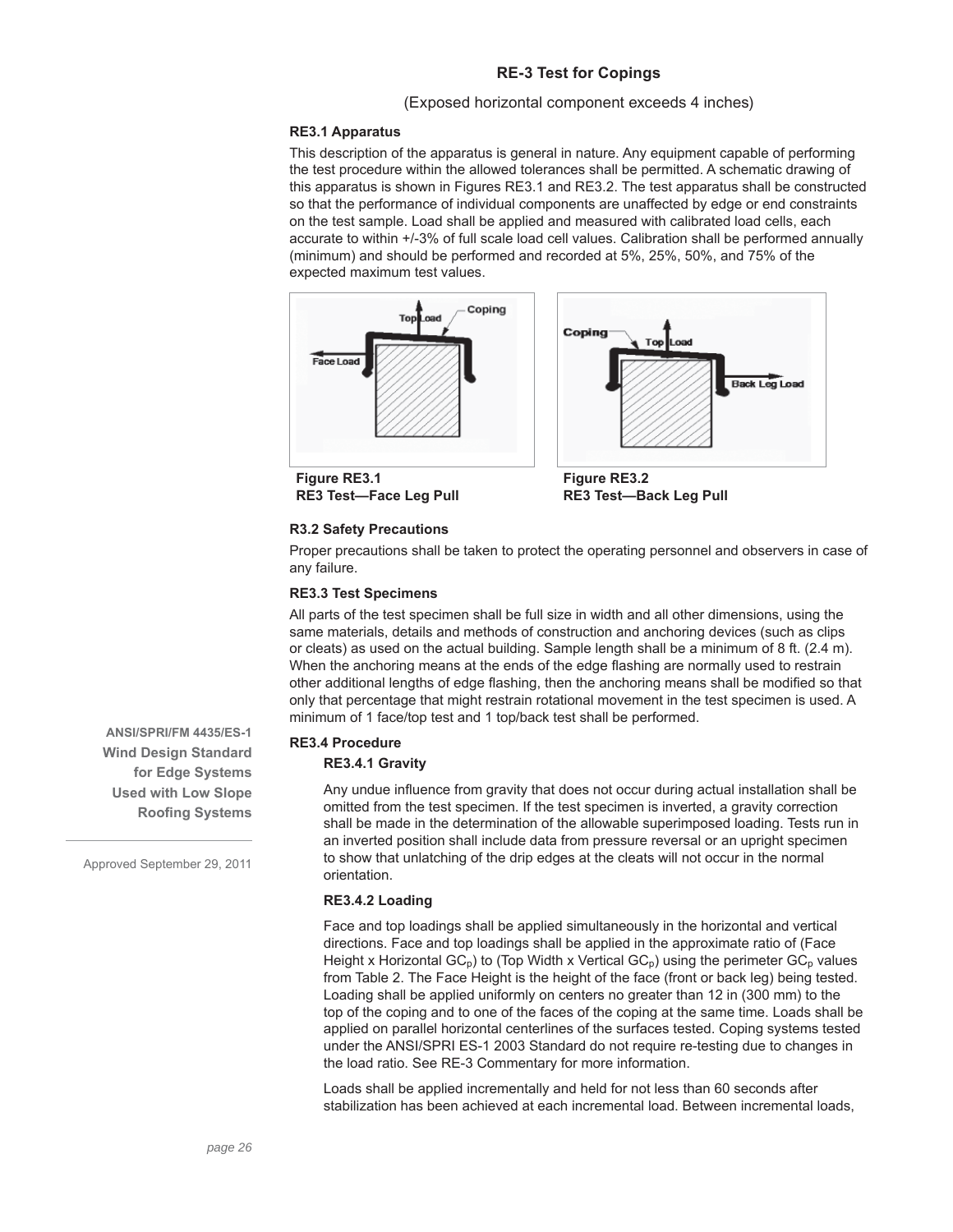the load shall be reduced to zero until the specimen stabilizes (5 minutes maximum). After this stabilization period, initiate the next higher incremental load. Loading to the top of the edge system shall be applied in increments not to exceed 25 lb/ft<sup>2</sup> (120 kg/m<sup>2</sup>) until approximately  $\frac{1}{2}$  of the expected failure load is obtained. Thereafter, increments of load shall not exceed 10-lb/ft<sup>2</sup> (50 kg/m<sup>2</sup>). Loading speed shall be such that each incremental load up to and including 150 psf (7.2 kPa) shall be achieved in 60 seconds or less. Above 150 psf. (7.2 kPa), incremental loading shall be achieved in ≤ 120 seconds.

Loading shall proceed as indicated until the test specimen either fails or exceeds the required design pressure. The last sustained 60-second load without failure is the maximum load recorded.

Both face and back legs shall be tested in this manner. Separate test samples shall be used for testing the face and back legs. Thus, one sample to test the face while loading the top (Figure RE3.1), and the other to test the back leg while loading the top (Figure RE3.2)

# **RE3.4.3 Failure:**

Failure shall be loss of securement of any component of the roof edge system.

# **RE3.4.4 Test Results:**

The data for the conditions described in 3.4.3 above shall be recorded. If this data is units of force (in pounds), the data shall be converted to pressure by dividing the force by the area of the face:

Pressure  $=$   $-$ Outward Force Face Height × Face Length

- $\blacktriangleright$  Pressure is measured in pounds per square foot,
- ▶ Force is measured in Pounds Force,
- ▶ Face Length is the test sample length in feet,
- Face Height is in feet (inches  $\div$  12).

**ANSI/SPRI/FM 4435/ES-1 Wind Design Standard for Edge Systems Used with Low Slope Roofing Systems**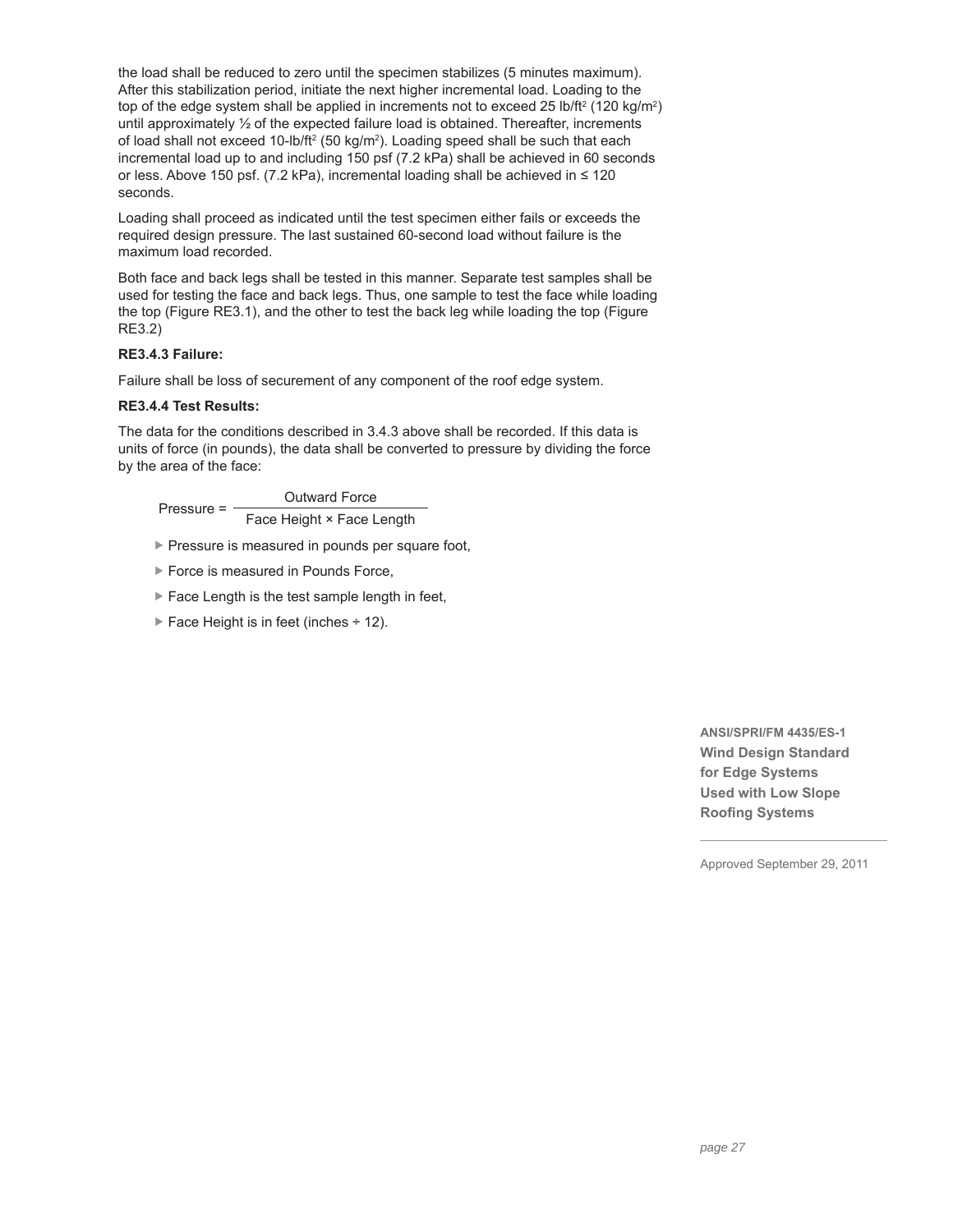# **Appendix C—Basic Wind Speed Map**

(From ASCE 7-05, Figure 1609)



**ANSI/SPRI/FM 4435/ES-1 Wind Design Standard for Edge Systems Used with Low Slope Roofing Systems** 

Basic Wind Speed (3 second gust) in mph (m/s)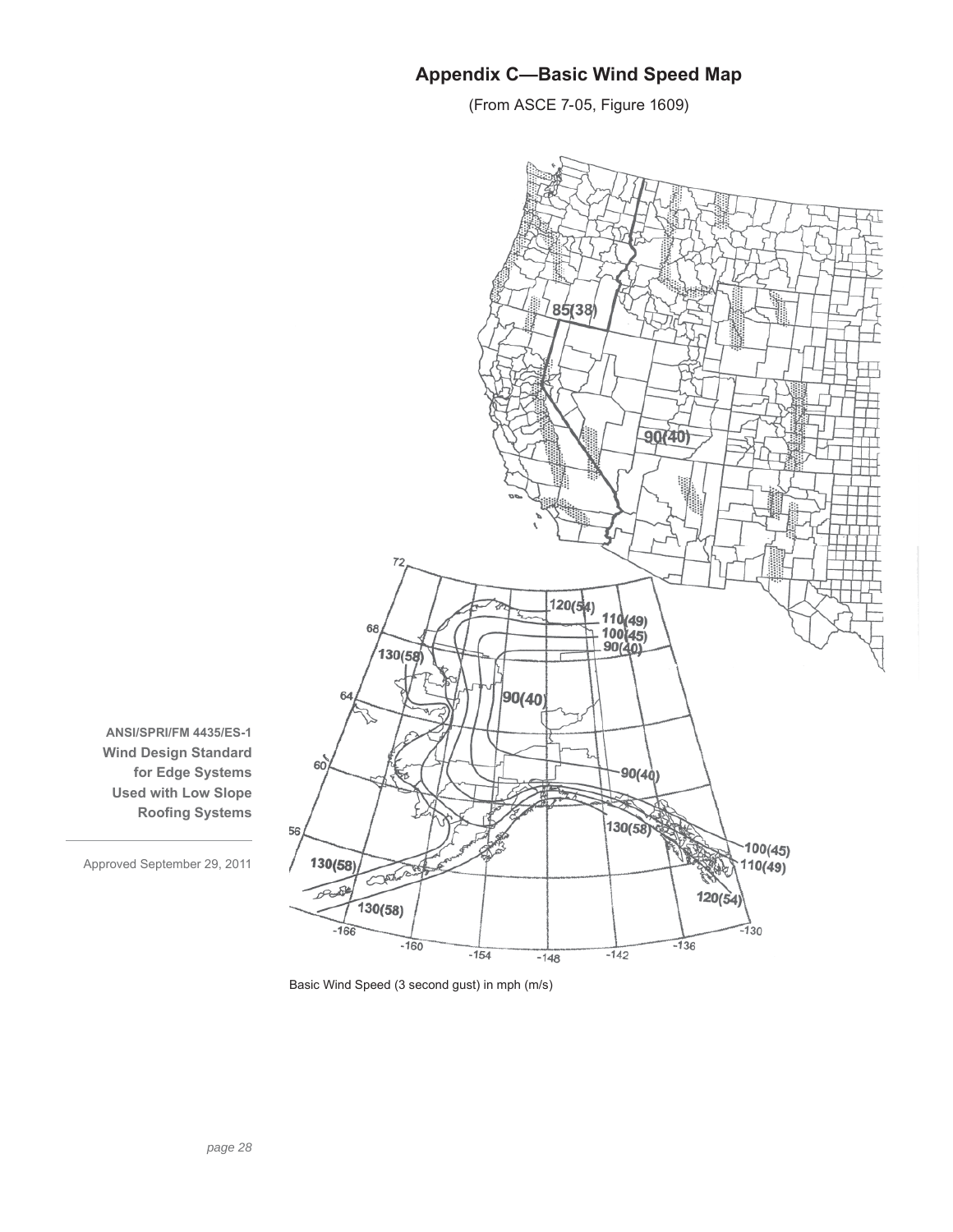# **Appendix C—Basic Wind Speed Map, cont.**

(From ASCE 7-05, Figure 1609)



Notes:

- 1. Values are nominal design 3-second gust wind speeds in miles per hour (m/s) at 33 ft (10 m) above ground for Exposure C category.
- 2. Linear interpolation between wind contours is permitted.
- 3. Islands and coastal areas outside the last contour shall use the last wind speed contour of the coastal area.
- 4. Mountainous terrain, gorges, ocean promontories, and special wind regions shall be examined for unusual wind conditions.
- **ANSI/SPRI/FM 4435/ES-1 sign Standard for Edge Systems th Low Slope Systems**

September 29, 2011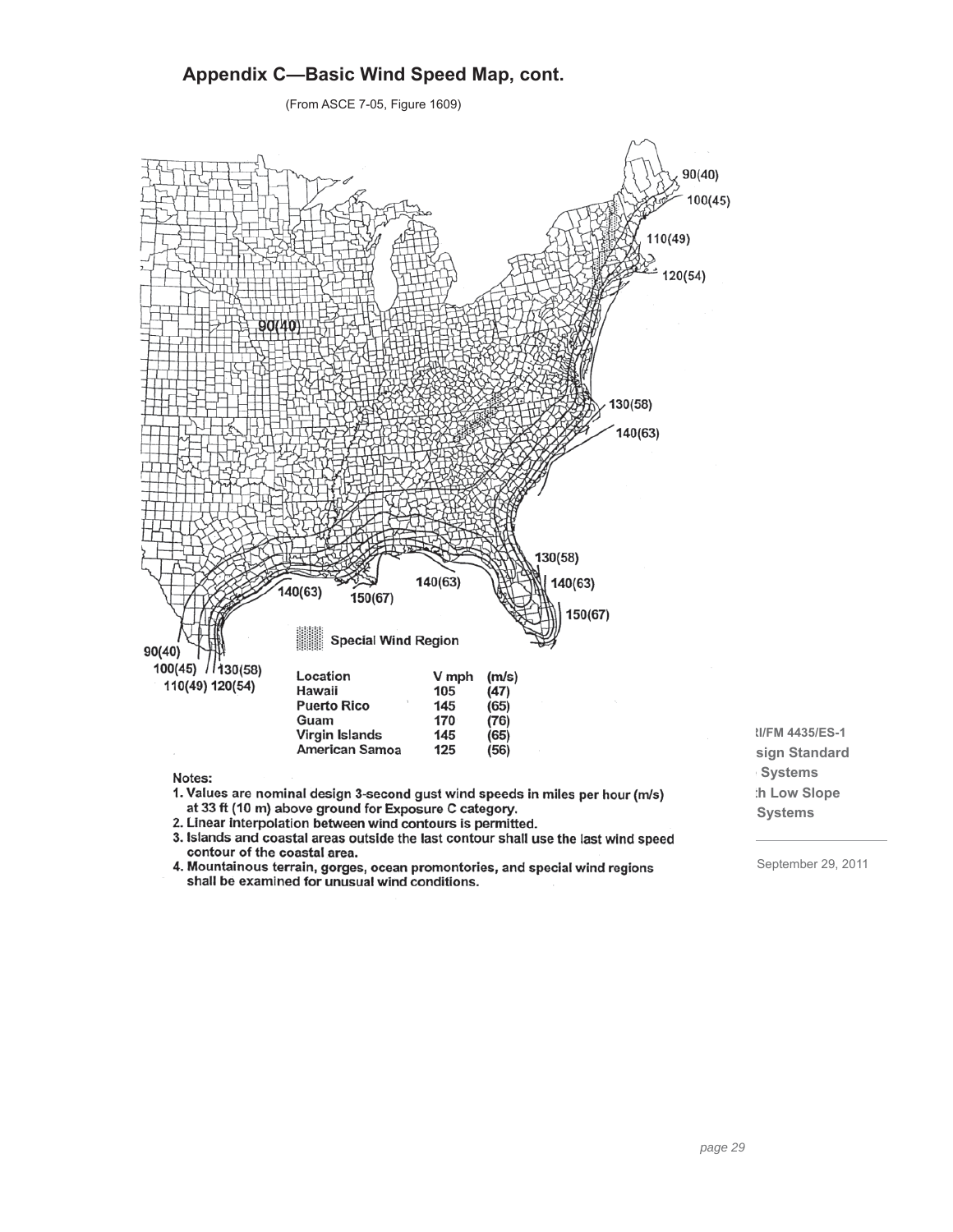# **Commentary**

This Commentary consists of explanatory and supplementary material designed to help designers, roofing contractors and local building authorities in applying the requirements of the preceding Standard.

This Commentary is intended to create an understanding of the requirements through brief explanations of the reasoning employed in arriving at these requirements.

The sections of this Commentary are numbered to correspond to sections of the Standard to which they refer. Since having supplementary material for every section of the Standard is not necessary, not all sections are referenced in this Commentary.

### **C1.1 Scope**

This design Standard was developed for use with Built-Up (BUR), Single-Ply and Modified Bitumen roofing systems. While the Standard is intended as a reference for designers and roofing contractors, the design responsibility rests with the "designer of record."

The low slope value defined in this Standard comes from an industry accepted value of ≤ 9.5 degrees (2:12), The ASCE 7-05 document, used as a model for the development of this Standard, provides tables for  $GC<sub>p</sub>$  for slopes less than or greater than 7 degrees (1.5:12) based on previous wind tunnel testing.

Roof edge systems serve aesthetic as well as performance functions for a building. Aesthetically, they provide an attractive finish and sometimes even a key feature to the exterior of a building. Of course, no matter how aesthetically pleasing, a roof edge system must act primarily as an effective mechanical termination and transition between the roof and other building components such as parapet walls, vertical walls, corners, soffits, edge flashing boards, etc.

A high performance roof edge system provides many benefits. It acts as a water seal at the edge. When it is the means by which the membrane is attached to the building at the edge, it must also exhibit sufficient holding power to prevent the membrane from pulling out at the edge under design wind conditions. Furthermore, the edge device assembly itself must not come loose in a design wind. A loose edge assembly not only endangers surrounding property or persons, but it also exposes the roofing to blow-off, starting at the edge. Good design practice requires consideration of nailer, roof edge and membrane securement, and selection of materials and finishes to minimize corrosion, and metal gauges to assure strength and flatness.

It is recommended that the roof edge designer be familiar with the ASCE 7-05 document and its commentary.

# **C2.0 Background Information**

The 1980s saw a dramatic increase in the popularity of single-ply roof systems. With this increase, metal edge termination systems began receiving additional attention. Throughout the 1980s into the early 1990s a variety of organizations developed edge termination recommendations and testing criteria. These standards however were not universal and each was focused on the specific needs or purpose of that organization. This created a challenge for design professionals in selecting the appropriate roof edge which would perform to the needs of their particular project.

In 1995 the Single Ply Roofing Industry (SPRI) began the process of developing a consensus roof edge performance standard. The goal was to create a standard that would have realworld practicality and provide unified guidance to design professionals as well as those that fabricate and install roof edges.

In 1998 the American National Standards Institute (ANSI) approved what was to become the ANSI/SPRI ES-1 Wind Design Standard for Edge Systems Used with Low Slope Roofing Systems. In 2003 the ES-1 Standard was included in the International Building Code.

Today, the central role that roof edge systems play in protecting against wind uplift is gaining increasing awareness due to renewed attention of significant wind events.

**ANSI/SPRI/FM 4435/ES-1 Wind Design Standard for Edge Systems Used with Low Slope Roofing Systems**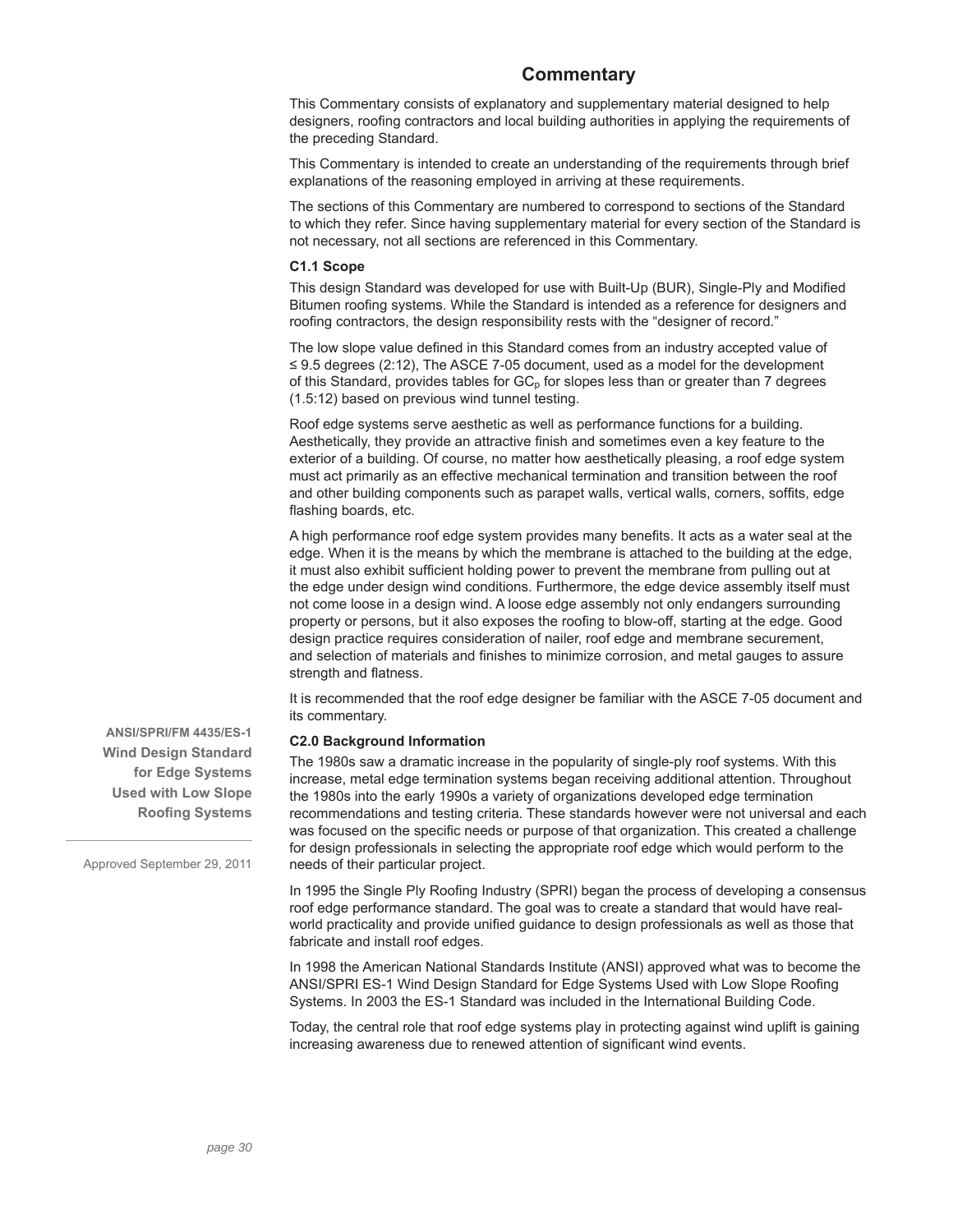# **C3.3 Wind Speed**

Special wind regions (mountains or valleys): Refer to Section 6.5.4.1 of ANSI/ASCE 7-05.

### **Special Wind Regions**

The basic wind speed shall be increased where records or experience indicate that the wind speeds are higher than those reflected in Appendix C. Mountainous terrain, gorges and special topographic regions shall be examined for unusual wind conditions. The authority having jurisdiction, if necessary, shall adjust the values given in Appendix C to account for higher local wind speeds.

### **Topographic Factor**

Refer to Section 6.5.7 of ASCE 7-05 if the height of the hill or escarpment is greater than 15 ft. in exposure C or D and 60 ft. for exposure B. The intensifying effects of topography (hills or escarpments) are to be accounted for. Speedup over hills and escarpments is accounted for in ASCE 7-05 by means of a topographic factor, Kzt that depends on the height of the building, the height and slope of the hill or escarpment, the distance of the crest upwind of the building, and whether the terrain is a hill or an escarpment. See Commentary 4.2.

# **Corner Region**

The angle at which the walls meet to constitute a corner is undefined here and in ASCE 7-05. It has been suggested that an airflow separation effect begins to take effect when walls meet at 150°. Since most walls meet at angles more acute than this, the meeting angle is not a practical consideration for this Standard. Because it is difficult to test corner systems, the increased wind forces on the component have been accounted for by recommending doubled fastening at the building corner regions rather than testing corner components directly as such.

### **C3.6 Exposure**

The terrain surrounding a building will influence the exposure of that building to the wind. See ASCE 7-05 Section 6.5.6.2 for surface roughness information. Exposure A, once used for large cities, has been omitted from the ASCE 7-05 document. Special wind conditions could apply. Therefore the engineer of record shall be contacted to determine wind design loads.

# **C3.7 Importance Factor**

The **Importance Factor**, **I,** accounts for the degree of hazard to human life and damage to property. The Importance Factor, I, is used to modify the wind speed and, in effect, assign different levels of risk based upon intended use of the structure. The tables are incomplete in this document; ASCE 7-05 provides additional information, and exceptions. Category I Exposure gives a 25-year mean recurrence value while Categories III and IV give 100-year mean recurrence values. Other recurrence values can be found in the Commentary of ASCE 7-05.

# **C3.8 Membrane Termination Systems**

The roof edging may be the only restraint preventing a roof blow-off. Mechanically attached membranes may be attached only by the roof edge system at the building edge. In ballasted systems, ballast may be scoured away from the edge. Ballasted roofs should be designed to meet ANSI/SPRI RP-4 to prevent excessive scour.

Consideration should be given to sealing the edge against air infiltration. Air infiltration may affect the loads on the roofing and the perimeter edge detail by adding a positive pressure under the roofing, thus compounding the effect of negative pressure above the roofing.

BUR and most modified bitumen membranes are fully adhered to roof deck or insulation. When they are mechanically attached they shall follow the rules for all mechanically attached systems.

# **C3.8.1 Dependently terminated**

Ballasted Systems or systems in which the mechanically attached roof cover is secured to the substrate at a distance greater than 12 in. (305 mm) from the outside edge of the nailer are considered dependently terminated by the edge system. For these systems Tables A7 and A8, and Test RE-1 are applicable. Dependently Terminated systems are often called Edge Flashings or Gravel Stops: these products or designs complete the horizontal deck or membrane plane at its transition to a vertical wall drop, typically at a 90° angle.

**ANSI/SPRI/FM 4435/ES-1 Wind Design Standard for Edge Systems Used with Low Slope Roofing Systems**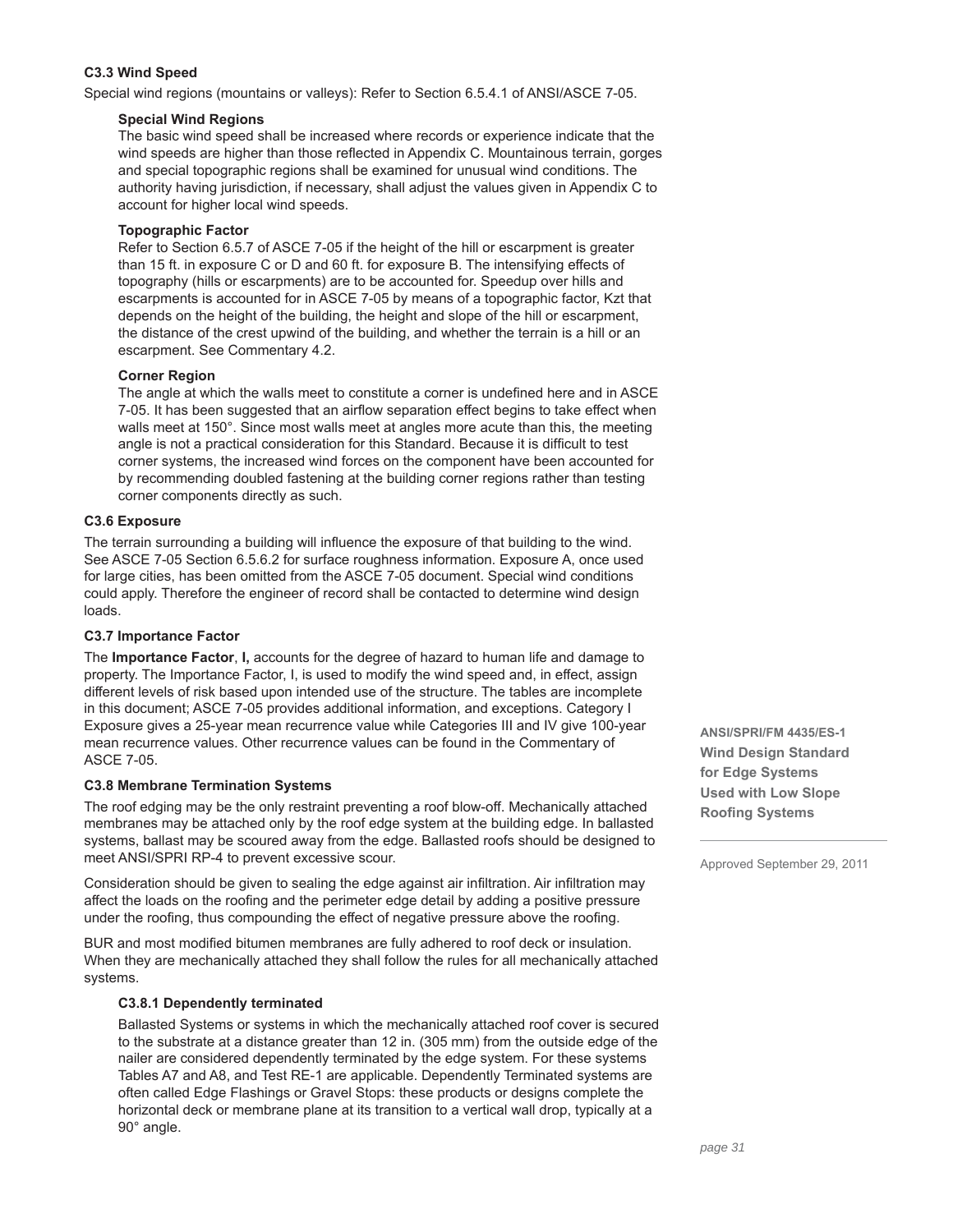Systems whose membrane tension, found from the RE-1 Test, meets or exceeds the membrane tension in a row are classified at 60–75 etc, which means they can be used as the perimeter securement for the classified systems with appropriate edge spacing. As an example a 50 ft. tall building in wind exposure B in a 110 mph wind zone would have a field of roof pressure of 29.6 psf (from Table A2). A system that has a vertical force resistance, found from an RE-1 Test, of 600 pounds/ft. could be used with a perimeter row fastener spacing of up to 5 ft. for a Class 60 rating (from Table A7), up to 4 ft. spacing for a Class 75 rating, up to 3 ft. spacing for a class 90 rating, and up to 2 ft. spacing for a Class 105 rating.

Normally the roofing membrane is restrained at the edge by means of a mechanical gripping of the roofing between metal members or by a bond between the roofing and edging.

An edge flashing may also function as an air seal, when combined with an air retarder throughout the field of the roof, by preventing air infiltration under the roofing membrane. To resist air infiltration, nailers should be sealed to the building with appropriate sealant material. Where multiple courses of nailers are used, these nailer courses should also be sealed to each other. Butt joints should also be sealed.

Termination devices against vertical walls inboard of the roof edge are not considered by this Standard.

# **C3.8.2 Independently terminated**

Systems in which the roof cover is fully adhered to the substrate or a mechanically attached roof cover is secured the substrate at a distance less than or equal to 12 in. (305 mm) from the outside edge of the nailer are considered independently terminated. For these systems Tables A5 and A6 and Test RE-2 or RE-3 are applicable.

### **Copings/Caps**

are Independently terminated systems: These are systems that cover the tops of parapet walls, usually with the roofing membrane terminated under them. Tables A5 and A6 provide classification for these systems.

#### **Gutters**

Gutters and other rain-carrying devices are beyond the scope of this Standard. However, the designer should be aware that their securement is important to the proper functioning of the building.

# **C3.9 Nailer System Requirements**

Resistance to blow-off depends not only upon the attachment of the roof edge device to the edge of the building, but also upon the integrity of the nailer or other substrate to which the edge device is attached. It is important to consider the load path from the nailer to the foundation of the building to assure proper wind load protection. The design professional or authority having jurisdiction should determine if the load path is complete and the appropriate safety factor is applied.

# **C3.9.1 Nailer Secured Systems Wood Members**

Nailers should be preservative treated wood (borate treatment is recommended) secured to structural components of the building by corrosion resistant<sup>1,2</sup> means sufficient to resist a vertical load of 200 lbs./ft. (300 kg/m) or the design load, whichever is greater. For wood nailers wider than 6 in. (152 mm), bolts should be staggered to avoid splitting the wood. Each wood nailer member should have at least two fasteners. A fastener should be located approximately 4 in. (100 mm) but not less than 3 in. (75 mm) from each end of the wood.

Additional wood members, such as cant strips and stacked nailers should be fastened with corrosion resistant fasteners having sufficient pullout resistance prior to edge system failure. These fasteners should be staggered, spaced at a maximum 12 in. (300 mm) on centers, and should penetrate the wood sufficiently to achieve design pullout resistance. Spacing should be on maximum 6 in. (152 mm) centers in corner regions of the building. When re-roofing, the existing nailer should be exposed and inspected. If it has deteriorated, it should be replaced.

The following references are provided to assist in the design of the wood nailer system.

**ANSI/SPRI/FM 4435/ES-1 Wind Design Standard for Edge Systems Used with Low Slope Roofing Systems**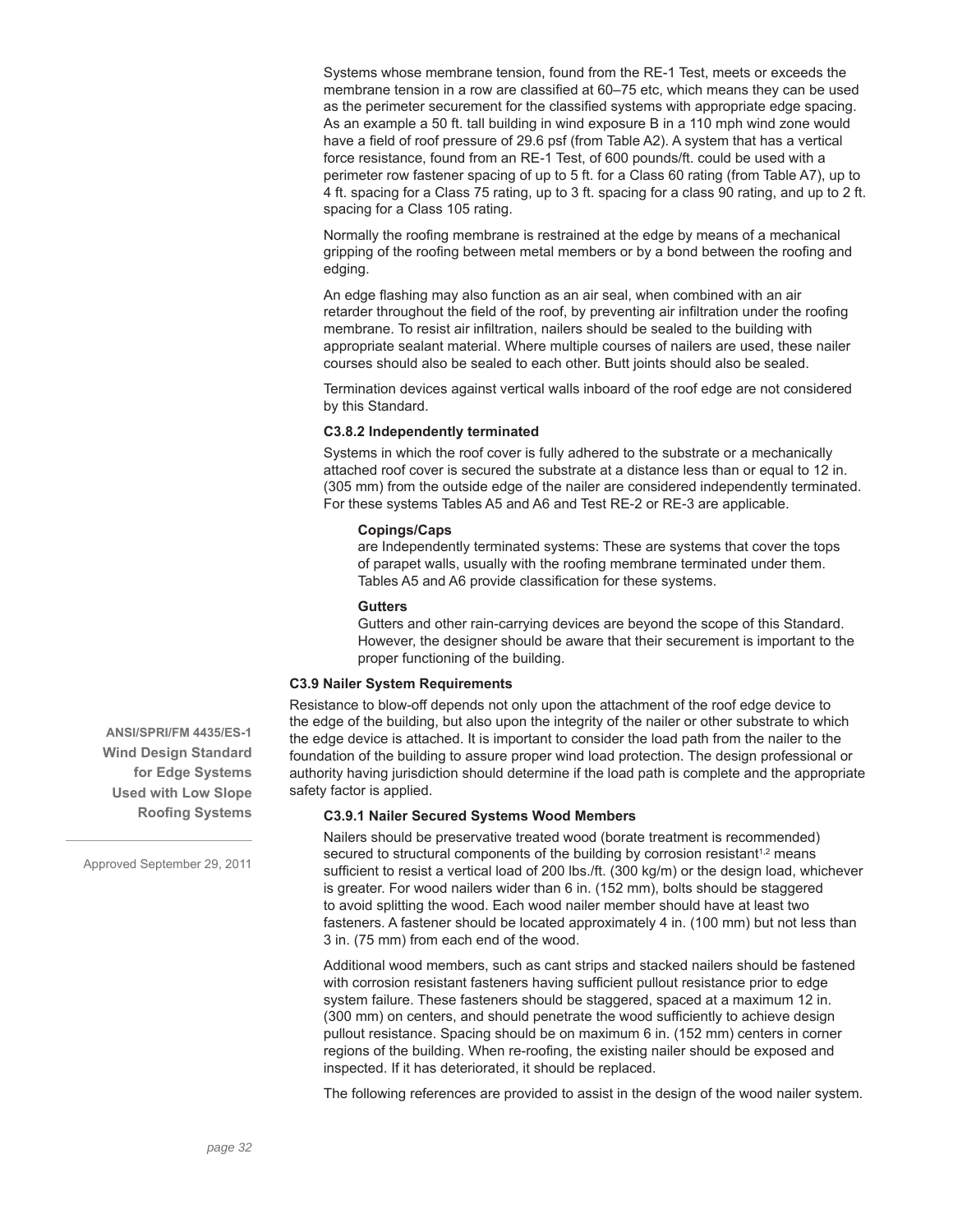- The American Forrest & Paper Association's (AF&PA's) "National Design Standard for Wood Construction (NDS)"
- The American Institute of Timber Construction's (AITC), "Design Manual"
- IBC Chapter 23
- FM 1-49 regarding wood blocking and nailers, Sec. 2.2-Construction and Location.
- Third party fastener test data.

# **C3.9.1.1 Masonry**

When embedded in masonry, anchor bolts as defined above should be bent 90 degrees at the base or have heads designed to prevent rotation and slipping out. When hollow block masonry is used at the roofline, cores and voids in the top row of blocks should be filled with concrete having a minimum density of 140-lbs/ cu ft. (10,900 g/m<sup>3</sup>). When embedded in lightweight aggregate hollow block, bolts should be embedded minimum 12 in. (300 mm) into concrete fill. When heavy aggregate blocks are used, bolts should be embedded minimum 8 in. (200 mm).

# **C3.9.1.2 Light Weight Concrete and Gypsum Decks**

Anchor all roof perimeter nailers using fasteners whose size and locations meet provisions in Section 3.9.1.1 of this Standard. It is recommended that the fasteners be attached directly to the structure if industry approved calculations verifying the anchor attachment strength, anchor substrate strength, and substrate attachment strength are not available.

# **C3.9.2 Nailer Attached to Steel Deck**

The steel deck should be designed to withstand the design forces specified under Section 3.9 of the Standard. Nailer attachment should provide a minimum resistance of 200-lb/ft. (300 kg/m) vertical load.

# **C3.9.3 Nailerless Systems**

When the roof edge is attached directly to masonry or steel without the use of a nailer, its attachment configuration should be tested to resist wind loading, using tests specified in Section 3.9 of this Standard.

# **C3.9.4 Re-roofing**

For nailer security when re-roofing, the contractor should check to ensure that the nailer or other substrate is in good condition and well secured to the building. Questionable members should be removed and replaced according to the above guidelines. Note that it is much more difficult to be sure that the load path (connection of roof members ultimately to the building foundation) is secure for an existing building than it is for new construction. The roofing contractor should notify the designer if unexpected conditions or deteriorated substrate materials are discovered during the re-roofing process. ANSI/ SPRI/ FX-1 should be used to verify the resistance of fasteners to pull out.

# **C4.2 Wind Load Determination**

The Roof Edge Design Pressure, P, has been calculated based on a conservative form of the Components and Cladding "Velocity Pressure", qz, found in Equations 6-15, 6-22, and 6-23 of ASCE 7-05. For purposes of calculating the Field of Roof Pressure, defined in this document as  $q_{fz}$ , the velocity pressure,  $q_{z}$ , from ASCE 7-05 has been used :

- $q =$  Velocity Pressure at height z (Equation 6-15 of ASCE 7-05) = 0.00256(Kz)(Kzt)  $K_d(V^2)(I)$  in which:
- $K_z$  = Velocity Pressure Exposure Coefficient (Table 6-3 in ASCE 7-05). Values of  $K_z$ vary from a minimum 0.70 (0–30 ft.) upwards to 1.56 (500 ft.) for Exposure B, depending on the roof edge height. Values shown in Tables A2–A4 take into account the values of  $K_z$  for the given building height.
- $K<sub>zt</sub>$  = Topographic Factor for buildings built near hills or escarpments, found from Equation 6-3 of ASCE 7-05 (Also shown as Figure 6-4 in ASCE 7-05). A value of  $K<sub>zt</sub> = 1$  is used in this ES-1 document. The design forces for edge metal systems upon buildings near "abrupt changes in general topography" should consider a more accurate  $K_{zt}$  value based on ASCE 7-05, Section 6.5.7. This  $K_{zt}$  value can then be multiplied directly to  $GC_p \times q_{fz} \times I$  to determine the value of P for the building located significantly close to, or upon, a hill, ridge, or escarpment.

**ANSI/SPRI/FM 4435/ES-1 Wind Design Standard for Edge Systems Used with Low Slope Roofing Systems**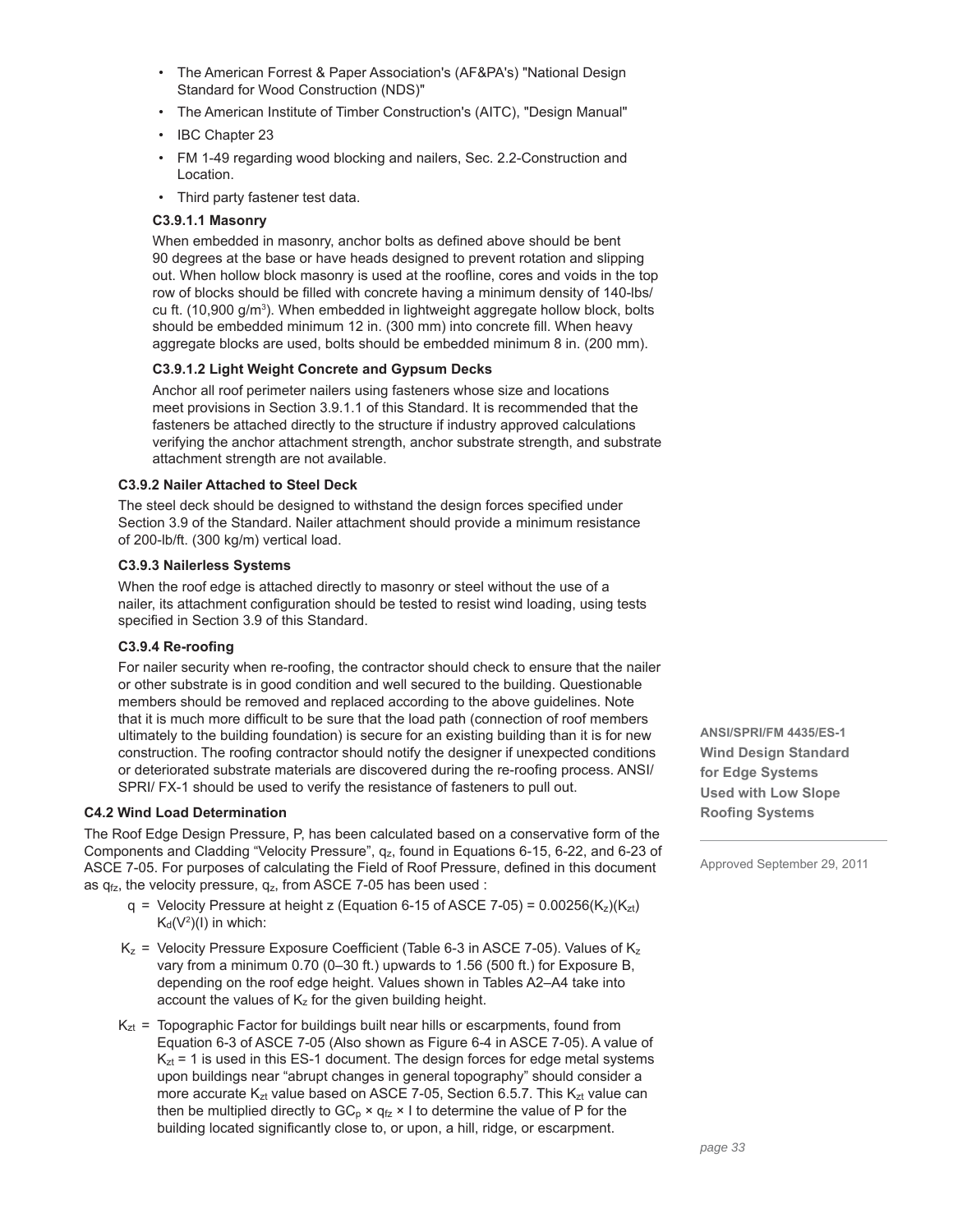- $K_d$  = Wind Directionality Factor (ASCE 7-05 Section 6.5.4.4). Per Section 6.5.4.4 of ASCE 7-05,  $K_d$  =1.0 since load combinations are not used in this document.
- V = Basic Wind Speed, in mph, from Appendix C of this Standard.
- I = Importance Factor for Wind Load defined in Table A1 (See also ASCE 7-05 Table 6-1). A value of unity (I=1.0, denoting a Category II building) is used in the qfz tables. A field of roof pressure, qfz, can be easily found for Occupancy Category I, III, and IV by multiplying the entry in Tables A2–A4 by 0.87, 1.15, or 1.15, respectively. Alternatively for determining the Roof Edge Design Pressure, the Importance Factor, I, can be changed to 0.87 or 1.15 in Equation (1) and used directly with the qfz values shown in Tables A2–A4. See ASCE 7-05 Table 6-1 for more information concerning occupancy categories.
- $q_{fz}$  = Field of Roof Pressure as defined in the ES-1 design document. The value of  $q_{fz}$ is found from Equations 6-22 (h  $\leq$  60 ft.) and 6-23 (h > 60 ft.) of ASCE 7-05 by using the  $GC<sub>p</sub>$  value for the field of roof found from Region 1 of Figure 6-11B (h  $\leq$  60 ft.) and Figure 6-17 ( h  $>$  60 ft.). Per ASCE 7-05 the GC<sub>pi</sub> term is also used. Thus from ASCE 7-05:
- $p = q_h (GC-GC_p)$  = components and cladding design wind pressure (in this case the field of roof pressure) per Equation 6-22 of ASCE 7-05.

where

- $q_h$  = velocity pressure evaluated at mean roof height h (See Equation 6-22 and Figure 6-11A for more information)
- $GC_{pi}$  = Internal Pressure coefficient for Enclosed Buildings,  $GC_{pi}$  = +/-0.18, use +0.18 for worst case pressure (See ASCE 7-05 Figure 6-5 for more information)
- $GC_p$  = External Pressure Coefficient. Choose  $GC_p$ , perimeter,  $GC_p$ , corner, or  $GC_p$ , roof as seen in ASCE 7-05 Figures 6-11A, 6-11B, 6-17
- $GC_{p, root}$  = -1.0 (h  $\leq$  60 ft.) for the field of roof (from ASCE 7-05 Figure 6-11B)  $= -1.4$  (h  $> 60$  ft.) for the field of roof (from ASCE 7-05 Figure 6-17)

Thus to find  $q_{fz}$  for h  $\leq 60$  ft., set p =  $q_{fz}$  = field of roof pressure, and use the GC<sub>p</sub> term for the roof:

Thus  $q_{fz} = q_h [-1.0 - (0.18)]$ 

 $=$  q<sub>h</sub> [-1.18] for h ≤ 60 ft.

For h > 60 ft. a value of -1.4 is used (instead of -1.0) per ASCE 7-05 Figure 6-17.

Tables A2–A4 were created using this procedure, where a velocity pressure,  $q_h$ , was calculated per Equation (6-15) of ASCE7-05 and multiplied by either -1.18  $(h ≤ 60 ft.)$  or  $-1.58$  ( h > 60 ft.).

- P = Roof Edge Design Pressure =  $2.0 \times (GC<sub>D</sub>) \times (q<sub>fz</sub>) \times I$ , where
- 2.0 = Design Factor (Safety Factor) for perimeter edge metal system designs.
- $GC_p$  = External Pressure Coefficient (See Table 2). Horizontal  $GC_p$  values (used for comparison to RE-2 and RE-3 Test values) and vertical  $GC_p$  values (used for comparison to RE-3 Test values) are presented for building heights less than or equal to 60 ft., or greater than 60 ft.

ASCE 7-05 does not address the horizontal component of  $GC_p$  at the actual roof edge. Therefore, the horizontal value of  $GC_p$  shown in Table 2 of this ES-1 document was taken from the value of Zone 4 of Figure 6-11A for height  $\leq 60$  ft. 1). Values for the horizontal GC<sub>p</sub> term, h ≤ 60 ft. have been reduced per ASCE 7-05 Figure 6-11A, Note: For walls 60 ft. high, the horizontal  $GC_p$  can be reduced by 10% for low slope roofs ( < 10%).

Vertical GC<sub>p</sub> values are considered for vertical forces on edge metal systems such as coping (or fascia systems with a horizontal exposure which exceeds 4 in. in length). Values for the vertical GC<sub>p</sub> term where chosen based on Region 2 of Figure 6-11B and 6-17 of ASCE 7-05.

To produce a representative horizontal and vertical design force for various edge metal systems, an effective wind area of 10 ft<sup>2</sup> was chosen for all GC<sub>p</sub> terms (See Figure 6-11 and 6-17 of ASCE 7-05).

Values given in Tables A2–A4 were found from  $q_{fz} = q_h \times (GC_{p, root} - GC_{pi})$ 

Note:

where per ASCE 7-05:

 $GC_{pi}$  = +/-0.18 for an enclosed building. choose +0.18

 $GC<sub>p. root</sub> = -1.0$  for  $h \le 60$  ft.  $= -1.4$  for  $h > 60$  ft.

**ANSI/SPRI/FM 4435/ES-1 Wind Design Standard for Edge Systems Used with Low Slope Roofing Systems**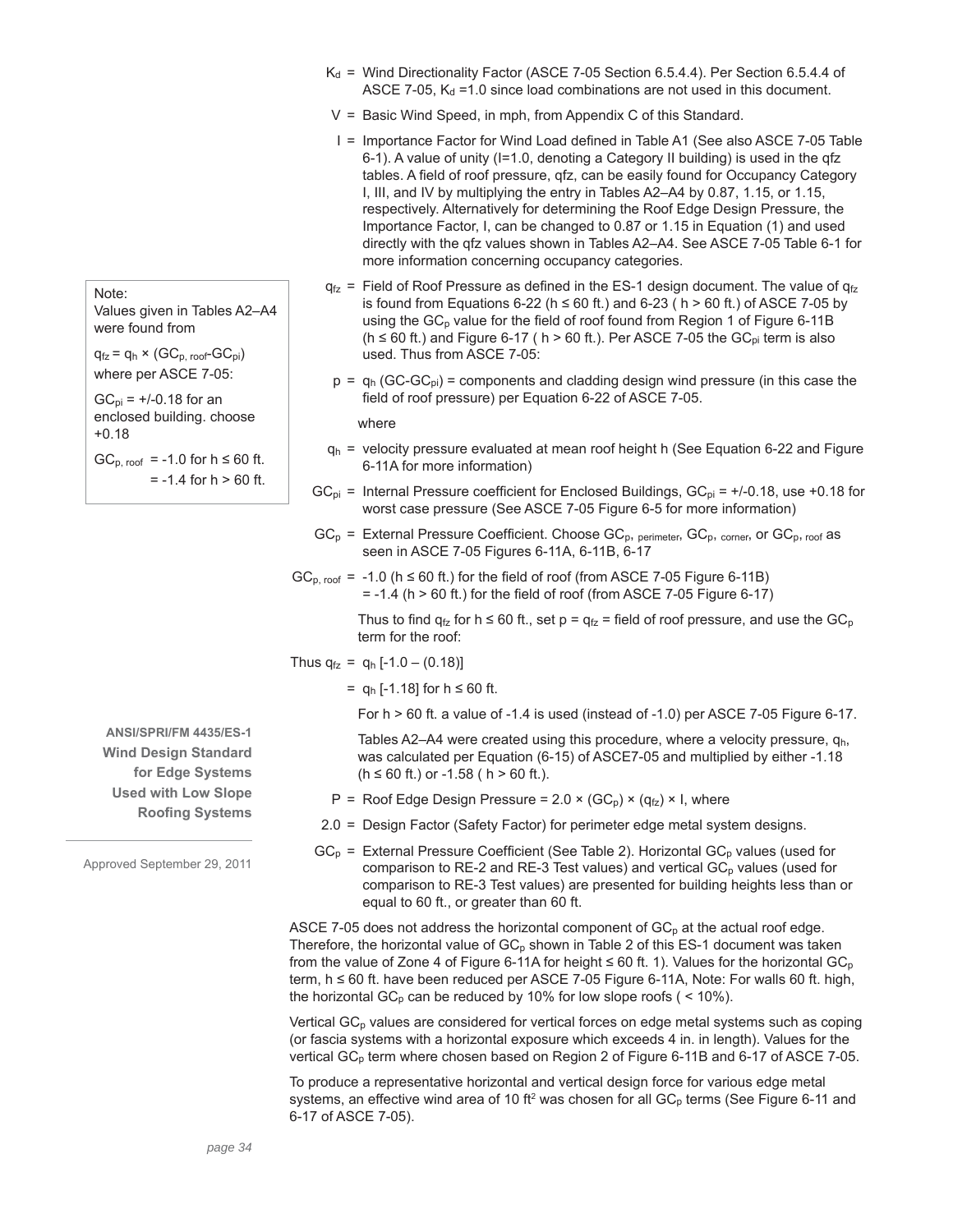In this document the  $GC<sub>p</sub>$  term is multiplied by the field of roof pressure and not the velocity pressure. As such the values of  $GC<sub>p</sub>$  shown in Table 2 were found by ensuring that the roof edge design pressure, P, has the same value as compared to ASCE 7-05 before a safety factor is applied:

Let Edge Pressure SPRI/FM 4435/ES-1 document = Edge pressure ASCE 7-05 calculation (See ASCE 7-05 equations 6-15, 6-22, and 6-23 for calculation of the edge pressure via ASCE 7-05)

Thus  $q_{fz}GC_{pTable 2} = q_h(GC_p-GC_{pi})$ 

where  $q_h$  = velocity pressure evaluated at mean roof height

Knowing  $q_{fz}$  = field of roof pressure

$$
= q_h \times (GC_{p, \text{ roof}}-GC_{pi})
$$

per ASCE 7-05 eqn 6-22

Thus

$$
q_h(GC_{p,\text{ roof}}-GC_{pi})Gc_{Table 2} = q_h(GC_{p}-GC_{pi})
$$

Solve for GC<sub>pTable 2</sub>

$$
GC_{pTable 2} = \frac{GC_{p}\text{-}GC_{pi}}{GC_{p, \text{ roof}}\text{-}GC_{pi}} \text{ (Equation C4.4-1)}
$$

Where the values of  $GC_p$  and  $GC_{pi}$  in the ratio above are taken directly from ASCE 7-05.

 $GC_p$  Calculation Example: For H  $\leq$  60 ft. vertical perimeter pressure, determine GC<sub>p Table 2</sub> value:

Table 2 GC<sub>pTable 2</sub> value =  $\frac{-1.8 - (0.18)}{-1.0 - (0.18)}$  = 1.678, round off to 1.68, and use negative sign.

Thus  $GC<sub>pTable 2</sub>$  value = -1.68 (See Table 2). The negative sign is used since it is an outward pressure (consistent with ASCE 7-05).

In the ratio above:

- $-1.8$  = Perimeter roof GC<sub>p</sub> value from ASCE 7-05 Figure 6-11B (h  $\leq 60$  ft.)
- -1.0 = Field of Roof  $GC_p$  (G $C_p$ , roof) from ASCE 7-05 Figure 6-11B (h  $\leq 60$  ft.)
- 0.18 = Internal Pressure Coefficient from ASCE 7-05 Figure 6-5 for an enclosed building. A positive value is used as it creates the worst case loading (positive internal pressure).

All values shown in Table 2 are found similarly: the corner region, horizontal pressure, and roof height factors are determined from the appropriate ASCE 7-05 Figure. Upon choosing the correct GC<sub>pTable 2</sub> apply the Safety Factor and Importance Factor, I, as needed to Equation (1) of the SPRI/FM 4435/ES-1 document.

**ANSI/SPRI/FM 4435/ES-1 Wind Design Standard for Edge Systems Used with Low Slope Roofing Systems**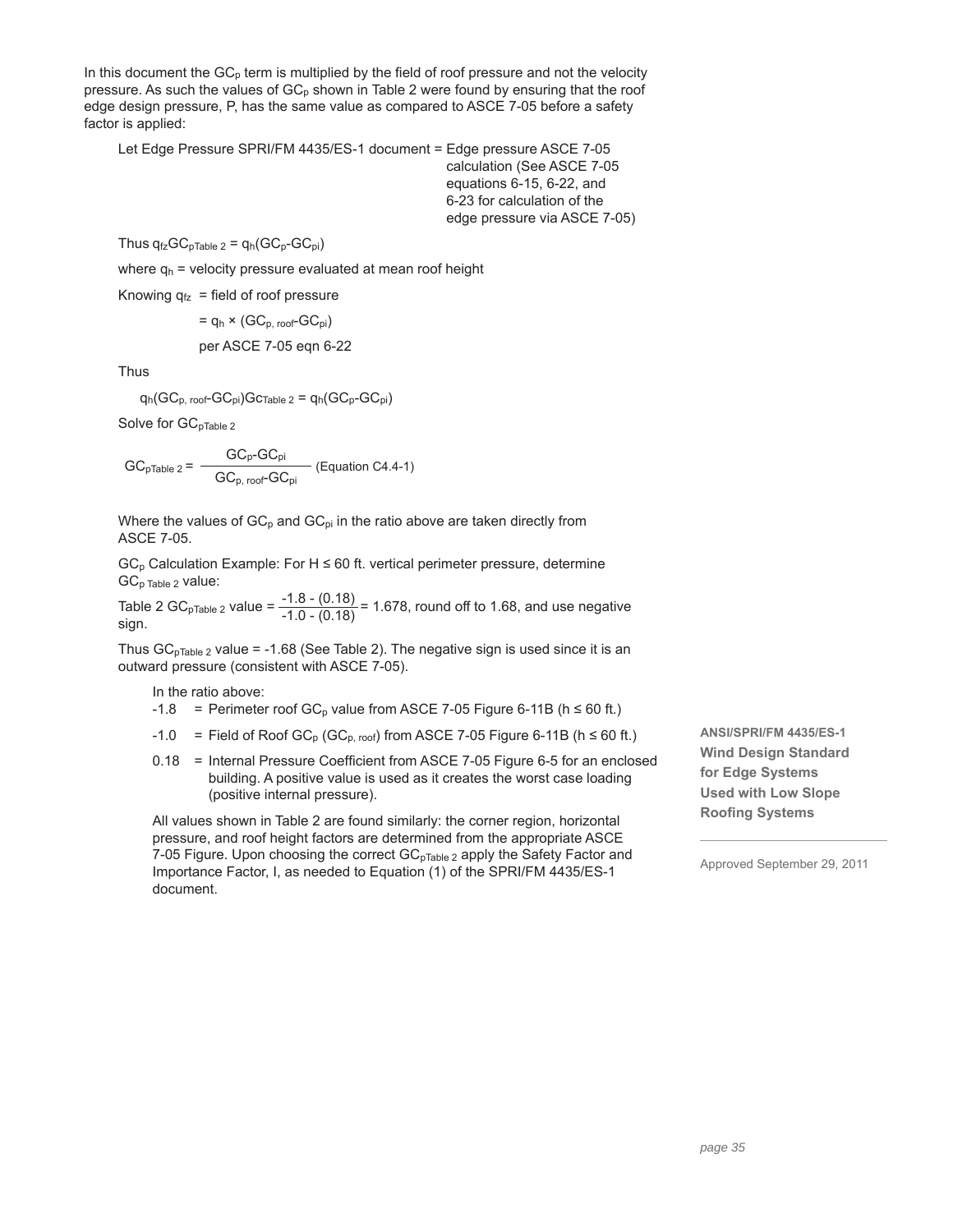Roof Pressure Calculation Examples: ES-1 design calculation as compared to ASCE 7-05 procedure:

**Example 1:** Choose h = 40 ft., Exposure B, 90 mph wind, perimeter area, enclosed building, Occupancy Category II (I=1.0). Find the design vertical perimeter pressure:

ASCE 7-05 Calculation Method

- Step 1.  $q_z$  (Equation 6-15 of ASCE 7-05) = 0.00256(K<sub>z</sub>)(K<sub>zt</sub>)K<sub>d</sub>(V<sup>2</sup>)(I) = 15.8 psf
- Step 2. The GC<sub>pi</sub> term per Figure 6-5 of ASCE 7-05 =  $+/0.18$ , use 0.18
- Step 3. The  $GC_p$  term per Figure 6-11B of ASCE 7-05 = -1.8
- Step 4. Thus the design vertical roof edge design pressure, P, per ASCE 7-05 equation 6-22 = 15.8 × [-1.8 - (0.18)] = -31.3 psf

SPRI/FM 4435/ES-1 Method (Via Table 2 and Table A2)

- Step 1. Choose  $q_{fz}$  from Table A2 for h = 40 ft. :  $q_{fz}$  = 18.6 psf
- Step 2. The vertical, perimeter  $GC<sub>p</sub>$  term from Table 2 = -1.68
- Step 3. The vertical roof edge design pressure from Eqn (1):  $P = SF \times 18.6 \times -1.68 = -31.3 \times SF$  psf, where SF = safety factor.

**Example 2:** Choose h = 100 ft., Exposure C, 140 mph wind, corner region, enclosed building, Occupancy Category II (I=1.0). Find the design vertical corner pressure:

- ASCE 7-05 Calculation Method
- Step 1. qz (Equation 6-15 of ASCE 7-05) = 0.00256(K<sub>z</sub>)(K<sub>zt</sub>)K<sub>d</sub>(V<sup>2</sup>)(I) = 63.22 psf
- Step 2. The  $GC_{pi}$  term per Figure 6-5 of ASCE 7-05 =  $+/0.18$ , use 0.18
- Step 3. The  $GC_p$  term per Figure 6-17 of ASCE 7-05 = -3.2
- Step 4. Thus the design vertical roof edge design pressure, P, per ASCE 7-05 equation  $6-22 = 63.22 \times [-3.2 - (0.18)] = -214$  psf

SPRI/FM 4435/ES-1 Method (Via Table 2 and Table A3)

- Step 1. Choose  $q_{fz}$  from Table A3 for h = 100 ft. :  $q_{fz}$  = 99.9 psf
- Step 2. The vertical, corner  $GC_p$  term from Table 2 = -2.14
- Step 3. The vertical roof edge design pressure from Eqn (1):  $P = SF \times 99.9 \times -2.14 = -214 \times SF$  psf, where SF = safety factor.

To be consistent with ASCE 7-05 and the 2003 ANSI/SPRI ES-1 document the negative sign will not appear in the field of roof pressure tables (Tables A2–A4).

#### **Partially Enclosed Buildings**

Equation (1) can be used to determine the roof edge design pressures, P, for partially enclosed buildings by following the steps below. Consult Section 6.2, 6.5.12.4 and Figure 6-5 of ASCE 7-05 for definition and references of open and partially enclosed buildings:

Steps for Determining Edge Pressure, Partially Enclosed Buildings

- Step 1. Multiply appropriate value in Tables A2–A4 by 1.31  $\times$  for h  $\leq 60$  ft. or 1.23  $\times$ for  $h > 60$  ft.
- Step 2. Use  $GC_p$  value from Table C-A2 below
- Step 3. Apply Equation (1)

\*The values 1.31 and 1.23 were found by the ratio of  $\frac{\left(\text{GC}_{\text{p, root}} - \text{GC}_{\text{pi}}\right)}{\left(\text{GC}_{\text{max}} - \text{GC}_{\text{max}}\right)}$  $(\mathsf{GC}_{\mathsf{p},\;\mathsf{root}}\text{-}\mathsf{GC}_{\mathsf{pi}\;\mathsf{enclosed}})$ 

$$
= \frac{(-1 - 0.55)}{(-1 - 0.18)} = 1.3 \text{ for } h \le 60 \text{ ft.}
$$

$$
= \frac{(-1.4 - 0.55)}{(-1.4 - 0.18)} = 1.23 \text{ for } h \le 60 \text{ ft.}
$$

See Equation C4.4-1, ASCE 7-05 Figure 6-11B and Figure 6-17 for more information.

**ANSI/SPRI/FM 4435/ES-1 Wind Design Standard for Edge Systems Used with Low Slope Roofing Systems**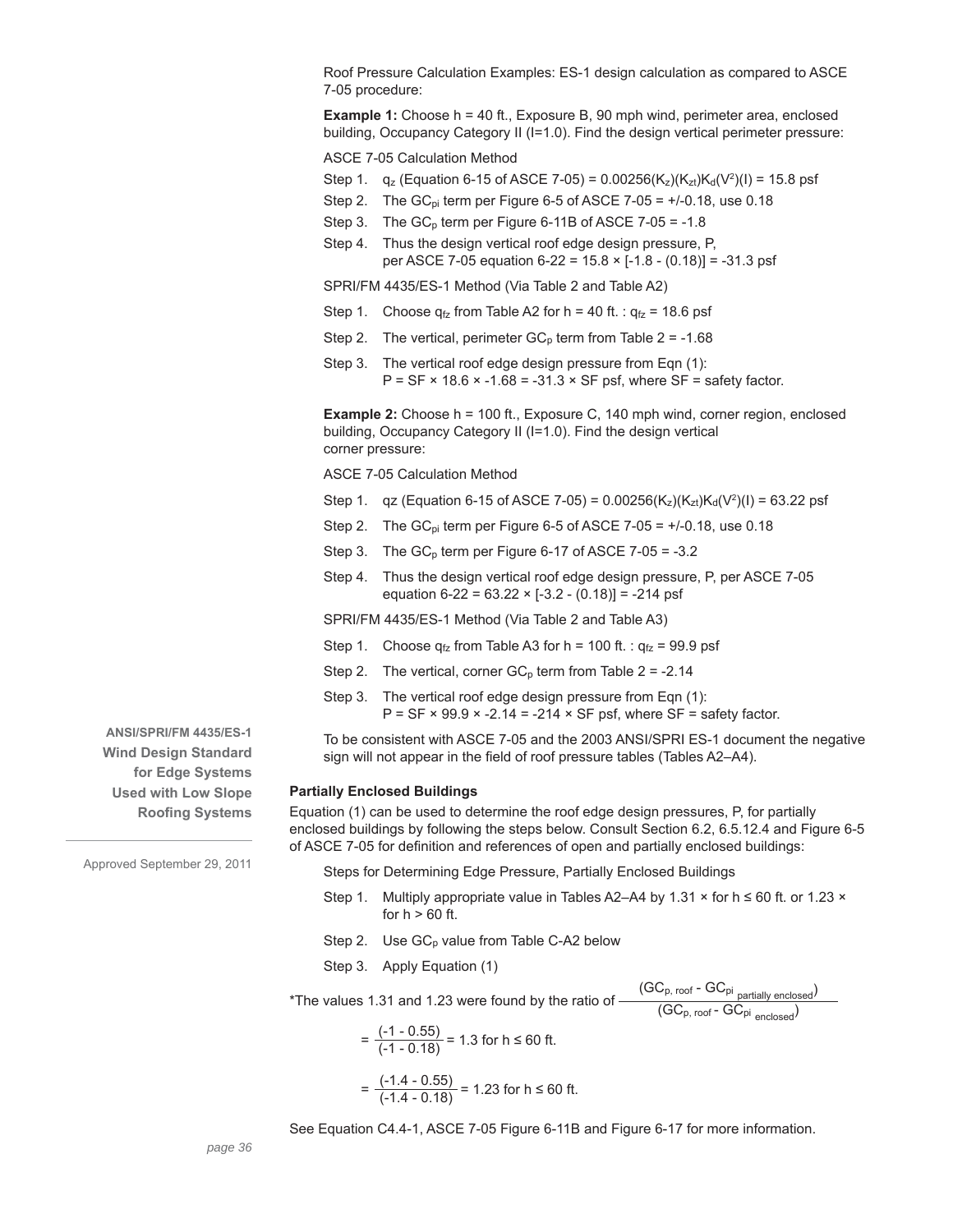# **Table C-A2 External Pressure Coefficient<sup>1</sup> (GC<sub>p</sub>) Partially Enclosed Building**

| Type of<br>Loading                         | <b>Edge Location</b> | Roof Height 60 ft.<br>$(18.3 \text{ m})$ or less<br>$z \le 60$ ft. (18.3 m) | Roof Height over 60 ft.<br>(18.3 m)<br>$z > 60$ ft. (18.3 m) |
|--------------------------------------------|----------------------|-----------------------------------------------------------------------------|--------------------------------------------------------------|
| <b>Horizontal</b>                          | Perimeter            | $-0.952$                                                                    | $-0.74$                                                      |
| (acting outward<br>from the building edge) | Corner               | $-1.132$                                                                    | $-1.21$                                                      |
| <b>Vertical</b>                            | Perimeter            | $-1.52$                                                                     | $-1.46$                                                      |
| (acting upward<br>at the building edge)    | Corner               | $-2.16$                                                                     | $-1.92$                                                      |

Table Notes:

1. Values of  $GC_p$  shown above differ from ASCE 7-05 values due to the incorporation of the internal pressure coefficient,  $GC_{pi}$ , and the application of  $GC_{p}$  to the field of roof pressure. See Commentary 4.2

2. Per ASCE 7-05 values shown have taken into account a 10% reduction for roof slopes ≤ 10 degrees. See ASCE 7-05 Figure 6-11A, Note 5, for more information.

3. The negative signs (-) in the External Pressure Coefficients represent vector directionality of the force acting away from the building, tending to pull materials upward or outward (horizontal) from the building.

4. Values in the table above were found by applying Equation C4.4-1 with  $GC_{pi} = 0.55$ . See ASCE 7-05 Figure 6-5, Figure 6-11A, 6-11B, and Figure 6-17 for more information.

# **Open Buildings**

Consult ASCE 7-05 to determine roof edge pressures for open buildings.

# **C4.3 Edge Pressure Wind Load Tables, Wind Exposure**

Wind Exposure Conditions B, C, and D (See ASCE 7-05 Section 6.5.6 for more information) is accounted for by presenting three individual tables (A2–A4). It is noted here that values in Tables A2–A4 are the field of roof design pressures to be used when calculating the load on the edge systems. In practice, aerodynamics will cause actual wind pressures to differ from theoretical values at certain locations on the building. A building with a flat, level (or slightly sloped) roof will experience greater forces at the corners and eaves than on interior roof surfaces because of eddy effects at the eaves. The vertical component was taken from the values for the perimeter area (surface area 2) on Figures 6-11B and 6-17 of ASCE 7-05 using an effective wind area of 10 ft<sup>2</sup>.

# **C4.4 Nailer Securement Load Tables**

For mechanically attached or ballasted systems which do NOT contain a "peel stop" within 12 in. of the roof edge, Tables A9 and A10 shall be used. Values in Tables A9 and A10 were found by placing the field of roof pressure into Equation (1) using the vertical  $GC<sub>p</sub>$  value for the perimeter region. However, Tables A9 and A10 do not address the horizontal loads given in Tables A5 and A6; therefore, additional engineering may be required to verify that the nailer attachment resists the total applied force for these specific systems.

# **C5.0 Edge System Resistance**

Once the design loads have been determined, edge systems may be selected from manufacturers who certify certain minimum performance to meet design requirements, based upon testing. Any edge system may be used provided that it is tested and certified by an independent testing laboratory to meet the wind and pullout resistance design standards found in this document.

The vertical face of an edge flashing (gravelstop) shall be tested according to Test RE-2 and provide a strength that meets or exceeds the horizontal pressure found in Tables A5 (roof height,  $h, \leq 60$  ft.), and A6 (h > 60 ft.). The test shall be applicable to systems with exposed horizontal components less than 4 in. (100 mm) as detailed in the RE-2 Test Method; otherwise Test RE-3 is applicable.

The vertical and horizontal faces of copings (and like edge systems) shall be tested according to Test RE-3 and provide a strength that meets or exceeds the horizontal and vertical pressures found in Tables A5 (roof height,  $h$ ,  $\leq 60$  ft.), and A6 (h  $> 60$  ft.).

**ANSI/SPRI/FM 4435/ES-1 Wind Design Standard for Edge Systems Used with Low Slope Roofing Systems**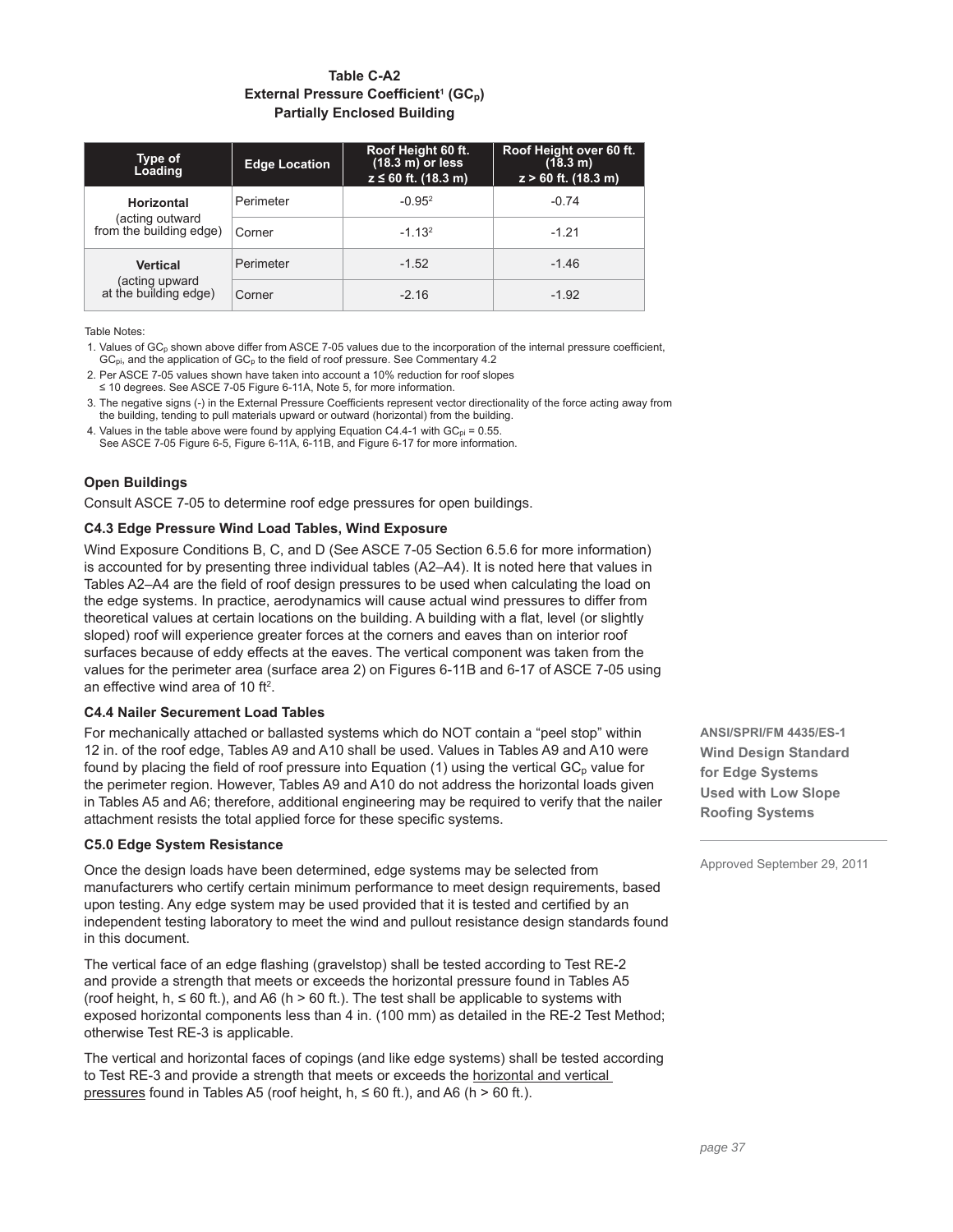The edging, when used for securing dependently terminated roofing systems, shall be tested according to Test RE-1 and provide a strength that meets or exceeds the membrane tension found in Tables A7 (roof height,  $h, \leq 60$  ft.), and A8 (h > 60 ft.).

See Test Method RE-1, RE-2, and RE-3 for further information.

### **C5.4 FM Classifications**

Classifications based on their resistance to wind loads are provided in Tables C-A5, C-A7 as a reference.

| Enclosed Building <sup>1</sup> , Occupancy Category II (I=1.0) |                                 |                        |                 |                      |                 |  |
|----------------------------------------------------------------|---------------------------------|------------------------|-----------------|----------------------|-----------------|--|
| <b>Field of Roof</b>                                           | <b>Class</b>                    | <b>Horizontal Load</b> |                 | <b>Vertical Load</b> |                 |  |
| <b>Pressure</b>                                                |                                 | Psf                    |                 | Psf                  |                 |  |
| <b>q<sub>fz</sub></b>                                          |                                 | (KPa)                  |                 | (KPa)                |                 |  |
| Psf                                                            |                                 | <b>Perimeter</b>       | Corner          | <b>Perimeter</b>     | Corner          |  |
| (KPa)                                                          |                                 | $P_{hp}$               | $P_{hc}$        | $P_{vp}$             | $P_{\rm vc}$    |  |
| 30                                                             | 60                              | 58                     | 73              | 101                  | 152             |  |
| (1.44)                                                         |                                 | (2.8)                  | (3.5)           | (4.8)                | (7.3)           |  |
| 37.5                                                           | 75                              | 73                     | 91              | 126                  | 190             |  |
| (1.80)                                                         |                                 | (3.5)                  | (4.3)           | (6.0)                | (9.1)           |  |
| 45                                                             | 90                              | 87                     | 109             | 151                  | 228             |  |
| (2.15)                                                         |                                 | (4.2)                  | (5.2)           | (7.2)                | (10.9)          |  |
| 105<br>52.5<br>(2.51)<br>60<br>120<br>(2.87)                   |                                 | 102<br>(4.9)           | 127<br>(6.1)    | 176<br>(8.4)         | 266<br>(12.7)   |  |
|                                                                |                                 | 116<br>(5.6)           | 145<br>(7.0)    | 202<br>(9.7)         | 304<br>(14.5)   |  |
| 67.5                                                           | 135                             | 131                    | 163             | 227                  | 342             |  |
| (3.23)                                                         |                                 | (6.3)                  | (7.8)           | (10.9)               | (16.4)          |  |
| 75                                                             | 150                             | 146                    | 182             | 252                  | 380             |  |
| (3.59)                                                         |                                 | (7.0)                  | (8.7)           | (12.1)               | (18.2)          |  |
| 82.5                                                           | 165                             | 160                    | 200             | 277                  | 417             |  |
| (3.95)                                                         |                                 | (7.7)                  | (9.6)           | (13.3)               | (20.0)          |  |
| 90                                                             | 180                             | 175                    | 218             | 302                  | 455             |  |
| (4.31)                                                         |                                 | (8.4)                  | (10.4)          | (14.5)               | (21.8)          |  |
| 97.5                                                           | 195                             | 189                    | 236             | 328                  | 493             |  |
| (4.67)                                                         |                                 | (9.1)                  | (11.3)          | (15.7)               | (23.6)          |  |
| X                                                              | $2 \times X$<br>$1.94 \times X$ |                        | $2.41 \times X$ | $3.36 \times X$      | $5.06 \times X$ |  |

| Table C-A5                                                     |
|----------------------------------------------------------------|
| <b>Horizontal and Vertical Edge Pressures</b>                  |
| Enclosed Building <sup>1</sup> , Occupancy Category II (1=1.0) |

**ANSI/SPRI/FM 4435/ES-1 Wind Design Standard for Edge Systems Used with Low Slope Roofing Systems** 

**Table Notes:**

<sup>1.</sup> See Commentary 4.2 for open buildings or partially enclosed buildings.

<sup>2.</sup> Design factors such as exposure, wind speed, and building height are used to determine the appropriate field of roof pressure. See Tables A2-A4 and Commentary Section 4.2 for more information.

3. Horizontal and vertical load values are calculated directly from a field of roof pressure given in column 1 and from Equation (1) which contains a safety factor.

<sup>4.</sup> The "Class" column is given as a reference to designers requiring FM classification.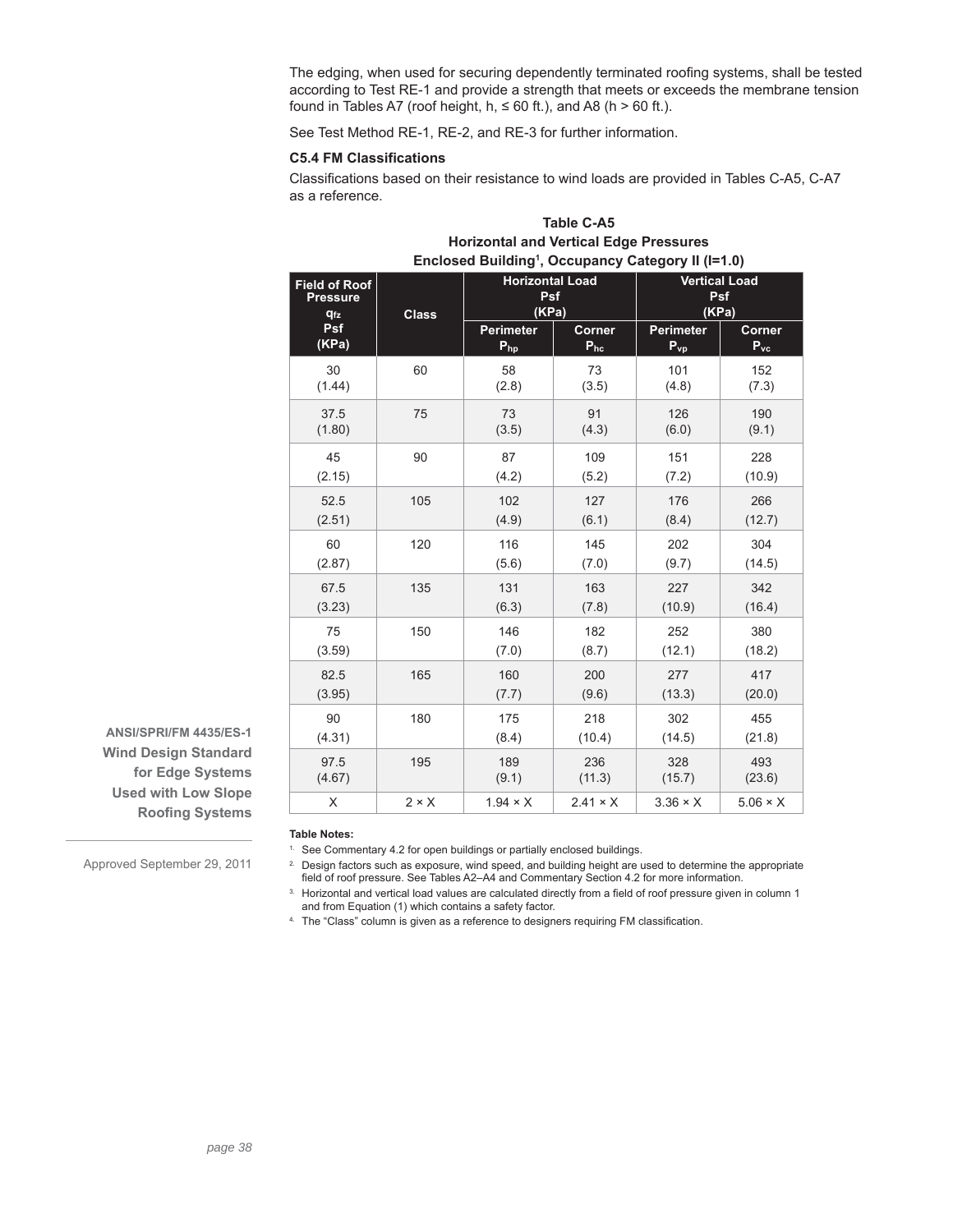|                                                                       |              |                                           |                                        |                | namg , occapancy oatogory n (1990) |                                                                                              |                                                            |                                                       |
|-----------------------------------------------------------------------|--------------|-------------------------------------------|----------------------------------------|----------------|------------------------------------|----------------------------------------------------------------------------------------------|------------------------------------------------------------|-------------------------------------------------------|
| <b>Field of Roof</b><br><b>Pressure</b>                               |              | <b>Vertical</b><br>Perimeter              | Membrane Tension Ib/ft. (kg/m)         |                |                                    |                                                                                              |                                                            |                                                       |
| $q_{fz}$                                                              | <b>Class</b> | <b>Pressure</b><br><b>P</b> <sup>vp</sup> | Distance to first Row of Fasteners ft. |                |                                    |                                                                                              |                                                            |                                                       |
| psf<br>(kPa)                                                          |              | psf<br>(kPa)                              | $1 < r \leq 2$                         | $2 < r \leq 3$ | $3 < r \leq 4$                     | $4 < r \leq 5$<br>$(0.3 < r \le 0.6)  (0.6 < r \le 0.9) (0.9 < r \le 1.2) (1.2 < r \le 0.5)$ | Note <sup>2</sup><br>$5 < r \le 6*$<br>$(1.5 < r \le 1.8)$ |                                                       |
| $q_{\text{fz}} \leq 30.0$<br>$(q_{\text{fz}} \leq 1.44)$              | 60           | 101<br>(4.83)                             | 239<br>(356)                           | 358<br>(533)   | 477<br>(710)                       | 596<br>(887)                                                                                 | 716<br>(1066)                                              |                                                       |
| $30.0 < q_{tz} \leq 37.5$<br>$(1.44 < q_{\text{fz}} \le 1.8)$         | 75           | 126<br>(6.03)                             | 298<br>(443)                           | 447<br>(664)   | 596<br>(887)                       | 745<br>(1109)                                                                                | 894<br>(1330)                                              |                                                       |
| $37.5 < q_{\text{fz}} \leq 45.0$<br>$(1.8 < q_{\text{fz}} \leq 2.15)$ | 90           | 151<br>(7.24)                             | 358<br>(533)                           | 537<br>(799)   | 716<br>(1066)                      | 894<br>(1330)                                                                                | 1073<br>(1597)                                             |                                                       |
| $45.0 < q_{\text{fz}} \le 52.5$<br>$(2.15 < q_{fz} \le$<br>2.51)      | 105          | 176<br>(8.45)                             | 417<br>(621)                           | 626<br>(932)   | 835<br>(1243)                      | 1042<br>(1552)                                                                               | 1251<br>(1863)                                             |                                                       |
| $52.5 < q_{fz} \le 60.0$<br>$(2.51 < q_{1z} \le$<br>2.87)             | 120          | 202<br>(9.65)                             | 477<br>(710)                           | 716<br>(1066)  | 954<br>(1419)                      | 1193<br>(1775)                                                                               | 1431<br>(2130)                                             |                                                       |
| $60.0 < q_{\text{fz}} \leq 67.5$<br>$(2.87 < q_{fz}$ ≤<br>3.23)       | 135          | 227<br>(10.9)                             | 537<br>(799)                           | 804<br>(1198)  | 1073<br>(1597)                     | 1342<br>(1997)                                                                               | 1610<br>(2395)                                             |                                                       |
| $67.5 < q_{\text{fz}} \leq 75.0$<br>$(3.23 < q_{fz} \leq 3.59)$       | 150          | 252<br>(12.1)                             | 596<br>(887)                           | 894<br>(1330)  | 1193<br>(1775)                     | 1490<br>(2218)                                                                               | 1789<br>(2661)                                             |                                                       |
| $75.0 < q_{\text{fz}} \leq 82.5$<br>$(3.59 < q_{fz} \le$<br>3.95)     | 165          | 277<br>(13.3)                             | 656<br>(976)                           | 984<br>(1464)  | 1312<br>(1951)                     | 1640<br>(2440)                                                                               | 1968<br>(2928)                                             |                                                       |
| $82.5 < q_{tz} \leq 90.0$<br>$(3.95 < q_{fz} \le$<br>4.31)            | 180          | 302<br>(14.5)                             | 716<br>(1066)                          | 1073<br>(1597) | 1431<br>(2130)                     | 1789<br>(2661)                                                                               | 2146<br>(3194)                                             |                                                       |
| $90.0 < q_{\text{fz}} \leq 97.5$<br>$(4.31 < q_{fz} \le$<br>4.67)     | 195          | 328<br>(15.7)                             | 775<br>(1152)                          | 1163<br>(1731) | 1550<br>(2307)                     | 1937<br>(2884)                                                                               | 2326<br>(3460)                                             |                                                       |
| $97.5 < q_{\text{fz}} \le 105.0$<br>$(4.67 < q_{fz} \le$<br>5.03)     | 210          | 353<br>(16.9)                             | 835<br>(1243)                          | 1251<br>(1863) | 1669<br>(2484)                     | 2087<br>(3106)                                                                               | 2504<br>(3725)                                             | ANSI/SPRI/FM 4435/ES-1<br><b>Wind Design Standard</b> |
| $105 < q_{fz} \le 112.5$<br>$(5.03 < q_{fz} \le 5.39)$                | 225          | 378<br>(18.1)                             | 894<br>(1330)                          | 1342<br>(1997) | 1789<br>(2661)                     | 2236<br>(3328)                                                                               | 2683<br>(3992)                                             | for Edge Systems<br><b>Used with Low Slope</b>        |
| $112.5 < q_{\text{fz}} \leq 120$<br>$(5.39 < q_{1z} \le$<br>5.75)     | 240          | 403<br>(19.3)                             | 954<br>(1419)                          | 1431<br>(2130) | 1907<br>(2839)                     | 2384<br>(3548)                                                                               | 2861<br>(4258)                                             | <b>Roofing Systems</b>                                |
| $120 < q_{fz} \le 127.5$<br>$(5.75 < q_{fz} \le 6.11)$                | 255          | 428<br>(20.5)                             | 1013<br>(1509)                         | 1521<br>(2263) | 2027<br>(3016)                     | 2534<br>(3770)                                                                               | 3040<br>(4525)                                             | Approved September 29, 2011                           |

**Table C-A7 RE-1 Classifications-Dependently Terminated Systems Enclosed Building1 , Occupancy Category II (I=1.0)**

**Table Notes:**

1. See Commentary 4.2 for open buildings or partially enclosed buildings.

2. This column to be used for ballasted systems. See Appendix A—RE-1 Test information.

3. See Commentary—Test Method RE-1 for the calculations used to determine entries in Tables A7.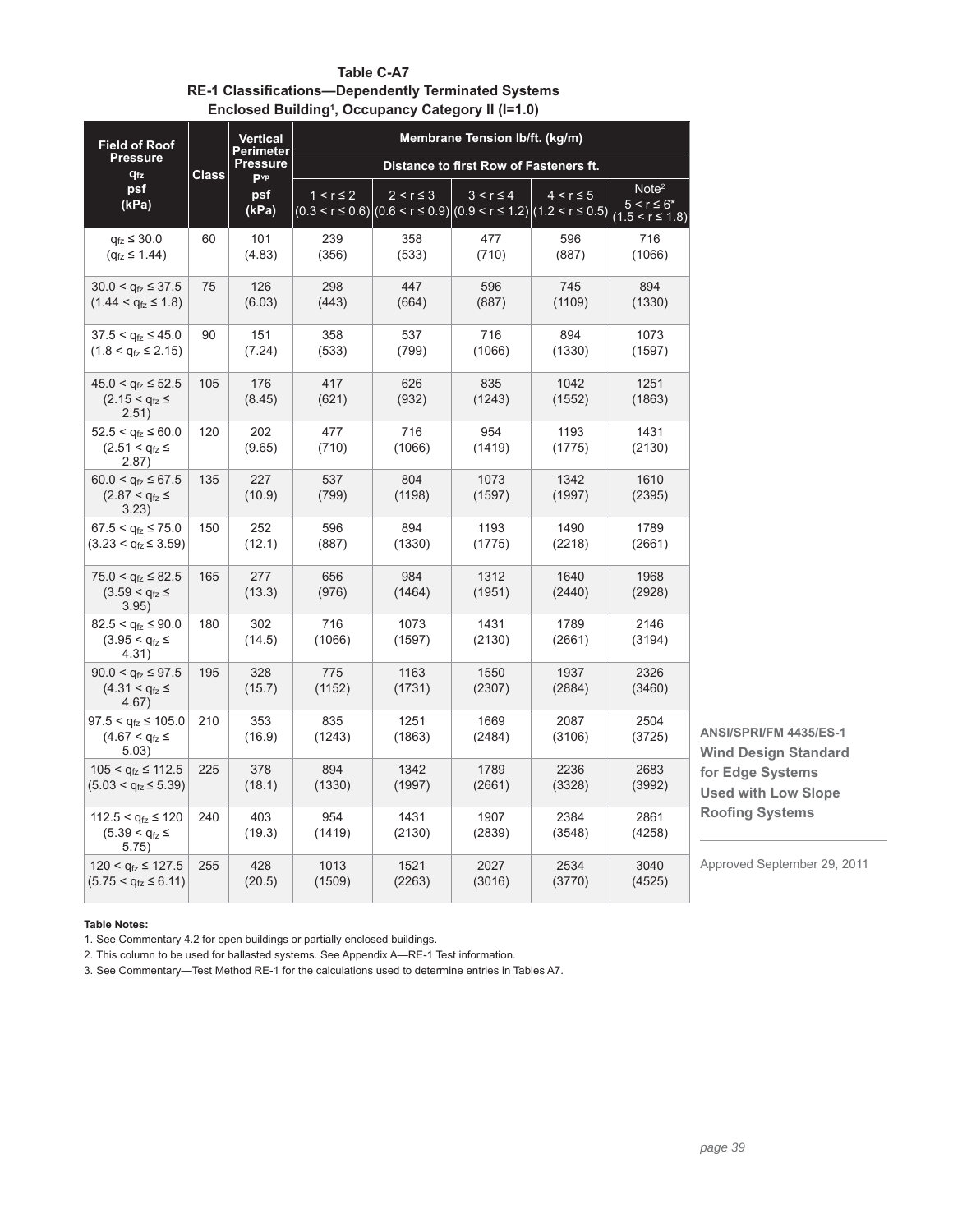#### **C6.0 Performance of Light Gauge Metal**

The performance and appearance of metal roofing systems are significantly affected by several material properties.

#### **C6.1 Thermal Expansion/Contraction**

The effects of thermal expansion should be considered. Edge system elements which are not allowed to expand/ contract freely can cause internal stresses and unwanted deflections (including face bowing) that may compromise both the appearance and performance of the roof edge system. Sections of the roof edge system should be designed to allow for the expected expansion/contraction of each section. Fastener holes for attaching materials with differing coefficients of expansion should have slotted or oversized holes to allow for differing amounts of thermal expansion deflection.

### **C6.2 Metal Thickness**

Increased metal thickness improves the flatness and reduces the "oil-can" effect of the roof edge metal. Table 3 was developed from NRCA, Factory Mutual, and SMACNA recommendations<sup>3</sup>. The table has been constructed to simplify its use over the Factory Mutual table and to extend the range of fascia widths beyond that given by NRCA. The required minimums do not address other important design factors such as fastening pattern and frequency, continuous or intermittent cleating, stiffening ribs or breaks in the edges. Tests RE-2 and RE-3 may determine that metal thickness need to be increased for higher wind loads.

#### **C6.3 Galvanic Corrosion/Compatibility and Resistance**

Corrosion and strength should be considered in the choice of materials. Regarding corrosion, this Standard focuses primarily on metal edge systems. Corrosive potential can be roughly predicted by knowing the placement of the two metals in the galvanic series<sup>4,5</sup>. The farther apart the metals are in the galvanic series, the greater is this potential for corrosion. Metals adjacent to each other in the series have little potential for corrosion. In Figure C1, the metals low on the list are potentially corroded while those high on this list are protected. Basically pairs of metals such as aluminum and zinc or aluminum and stainless steel will show no perceptible corrosion between them, because of their proximity to each other on the list. On the other hand, pairing copper and zinc or aluminum or steel must be avoided because copper is far from them in the galvanic series and the potential for corrosion is great.

Frequently, the corrosion rate of "sacrificed" metals will be low, even if there is a potential for corrosion. Thus there will generally be little corrosion between metals that are close to each other on the list, however, when they are in contact, the higher of a pair will be protected by the lower even if no perceptible corrosion is taking place. For this reason, steel, being higher on the list than zinc will be protected by the zinc, which is "sacrificed" to save the steel. Fortunately, though there is a potential for corrosion between zinc and steel, under most conditions, the rate of corrosion is minuscule so that the zinc lasts many years while protecting the steel.

| Galvanic Series <sup>6</sup>    |
|---------------------------------|
| <b>More Protected</b>           |
| Platinum                        |
| Gold                            |
| Graphite                        |
| Silver                          |
| 316 Stainless steel (passive)   |
| 304 Stainless steel (passive)   |
| Monel                           |
| Inconel (passive)               |
| Nickel (passive)                |
| 70-30 cupro-nickel              |
| Silicon bronze                  |
| Copper                          |
| Red brass                       |
| <b>Admiralty bronze</b>         |
| <b>Admiralty brass</b>          |
| Yellow brass                    |
| Hastelloy C (active)            |
| Inconel (active)                |
| Nickel (active)                 |
| Naval bronze                    |
| Muntz metal                     |
| Tin                             |
| Lead                            |
| 316 Stainless steel (active)    |
| 304 Stainless steel (active)    |
| 400 Series stainless steels     |
| 50-50 lead-tin solder           |
| 13% Cr stainless steel (active) |
| Ni–resist                       |
| Cast iron                       |
| Wrought iron                    |
| Mild steel                      |
| Cadmium                         |
| Alclad                          |
| Aluminum                        |
| Aluminum 2024                   |
| Aluminum 3003                   |
| Aluminum 6053                   |
| Galvanized steel                |
| Zinc                            |
| Magnesium alloys                |
| Magnesium                       |
| <b>More Corroded</b>            |

**Figure C1 Galvanic Corrosion Series Chart**

**ANSI/SPRI/FM 4435/ES-1 Wind Design Standard for Edge Systems Used with Low Slope Roofing Systems**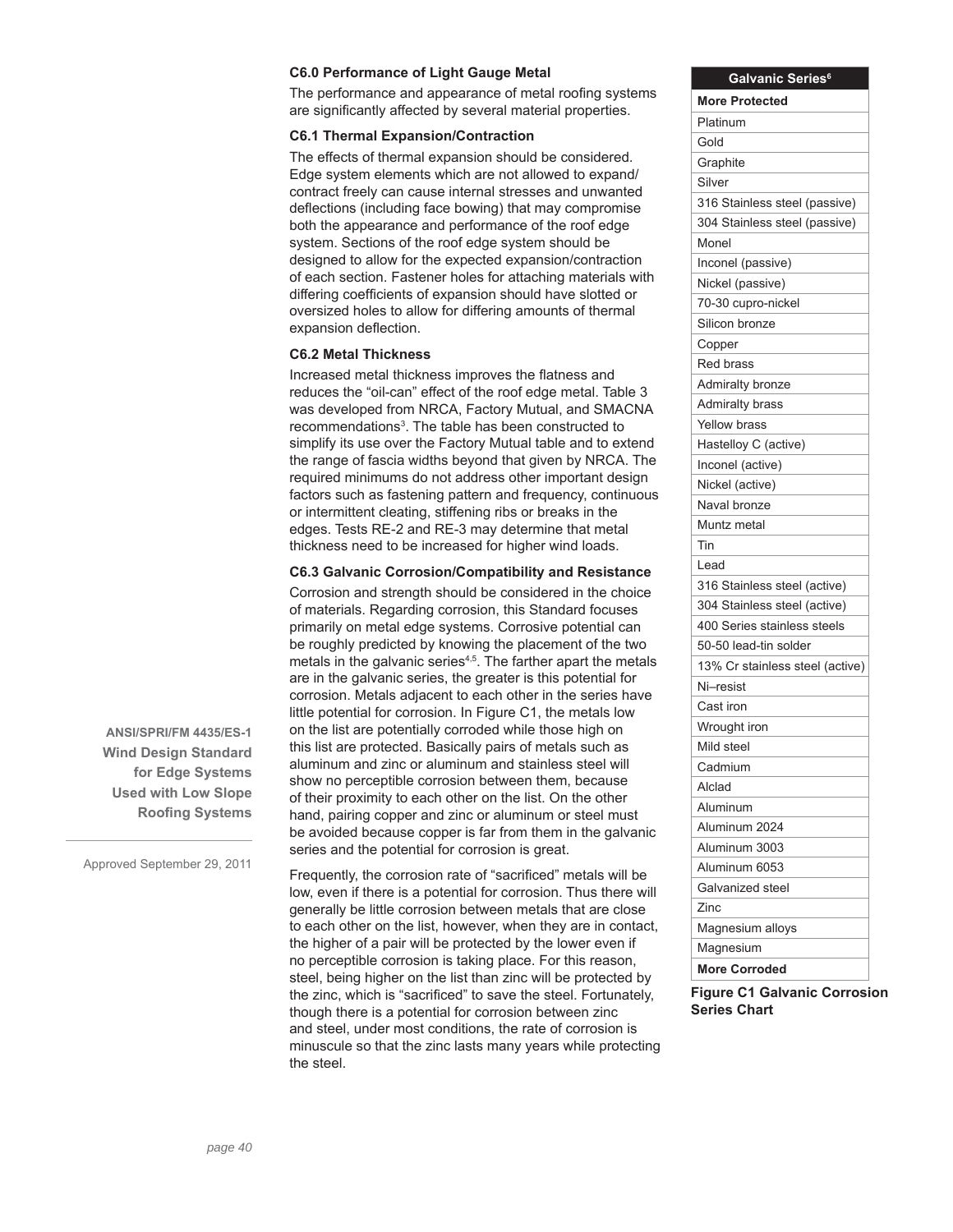The edge metal's immediate environment or "medium" greatly affects the rate of galvanic corrosion4,5; materials in a salt water spray environment will corrode faster than areas far from a salt water lagoon or ocean. In extremely corrosive environments such as salt-water environments, chemical plants or paper mills, corrosion resistant materials such as stainless steel shall be used. When plastic materials are used, corrosion is not usually a factor (although environmental deterioration must be considered). However, as with metals the strength of the materials must be considered.

### **C8.0 Packaging and Identification**

Follow-up programs are required for systems that are classified by FM, UL and other organizations.

# **C9.0 Installation**

Installation shall be performed in the same manner as the tested edge system. This requires that the fastener spacing is no greater than the test spacing, and the fasteners' performance values are equal to or greater than the tested fasteners values.

# **Test Method RE-1 Commentary**

The roof membrane termination (edge system, nailer, or other) is a key anchor point holding the membrane in place. During high-speed wind loading, the roof system can create extreme loads on the edge device assembly.

Referring to Figure RE1.3 for a mechanically attached system, the loading depends upon the distance, r, of the first row of fasteners to the edge termination. The overall shape of the membrane is based upon previous tests indicating that the membrane deformation can be well approximated by a 25 degree angle<sup> $7,8$ </sup>. Figure RE1.4 shows a closer look at the membrane forces.



**Figure RE1.3—Mechanically Attached Roof Forces**



**ANSI/SPRI/FM 4435/ES-1 Wind Design Standard for Edge Systems Used with Low Slope Roofing Systems** 

**Figure RE1.4—System of Forces, ½ of Membrane width between Fasteners**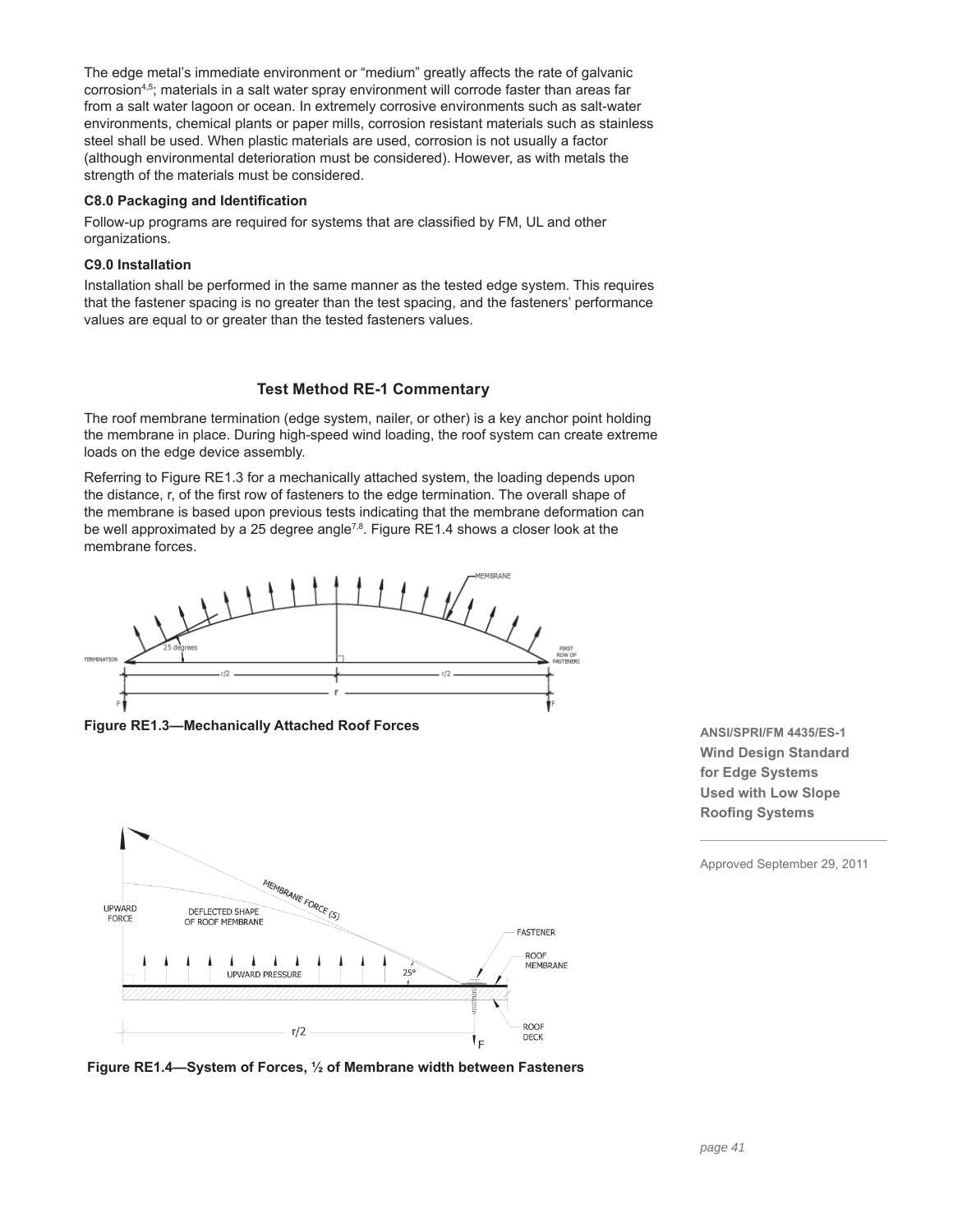If an upward pressure ( $\frac{1}{2}$ ) is applied to the membrane, then the upward force = upward pressure  $\times$  r/2 for one half of the membrane width r (a single fastener will have a force, F, to resist this load). Assuming a 25<sup>°</sup> deflected shape, then the membrane force, S, can be found from the equations:

$$
\sin 25^\circ = \frac{\text{UpwardForce}}{\text{S}}
$$
\n
$$
\sin 25^\circ = \frac{\text{Upward pressure} \times \frac{\text{F}}{2}}{\text{S}}
$$
\nThus,

$$
S = \frac{Upward \text{pessure} \times \frac{r}{2}}{\sin 25^{\circ}}
$$

If the edge region of the roof is considered, then the upward pressure (See Figure RE1.4) equals either the vertical perimeter pressure,  $P_{vp}$ , or the vertical corner pressure,  $P_{vc}$ . Considering the perimeter region, the perimeter pressure can be found from Section 4.2 of this document:

 $P_{vp}$  = Perimeter Pressure = SF ×  $q_{fz}$  × GC<sub>p</sub> from Equation (1) for I=1.0

The design membrane tension, at the perimeter region, can be found from:

Design membrane tension (S) = SF  $\times$  q<sub>fz</sub>  $\times$  GC<sub>p</sub>  $\times$ r 2 sin 25º

Where  $GC_p$  = External pressure coefficient (See Section 4.2), choose either perimeter region or corner.

The equation can be simplified noting:

 $sin(25°) = 0.42262$  $1/\sin(25^\circ) = 2.37$ , thus:

Design membrane tension (S) = SF × 2.37 ×  $q_{fz}$  × GC<sub>p</sub> ×  $\frac{r}{2}$  Equation (RE1-1)

If SF=2 is used, the equation becomes:

Design membrane tension (S) =  $2.37 \times q_{fz} \times GC_p \times r$  Equation (RE1-2)

Example of Determining a Design Membrane Tension Force:

Given a 2 ft. perimeter sheet, Class 135 (actual field pressure =  $67.5$  psf), building height= 50 feet (See Table A5):

S = Design membrane tension = SF × 2.37 ×  $q_{fz}$  × GC<sub>p</sub> ×  $\frac{r}{2}$ 

Using SF=2, the equation becomes:

 $S = 2.37 \times -1.68 \times 67.5$  psf  $\times 2$  ft. = -536 lb

Values in Table A7 and A8 are found from the equations described above.

The precision and bias of this test measure has not been determined. In the absence of third party witness testing/verification, the ES-1 committee recommends round robin testing of standard, pre-manufactured edge systems to establish lab-to-lab variability of individual test results.

**ANSI/SPRI/FM 4435/ES-1 Wind Design Standard for Edge Systems Used with Low Slope Roofing Systems**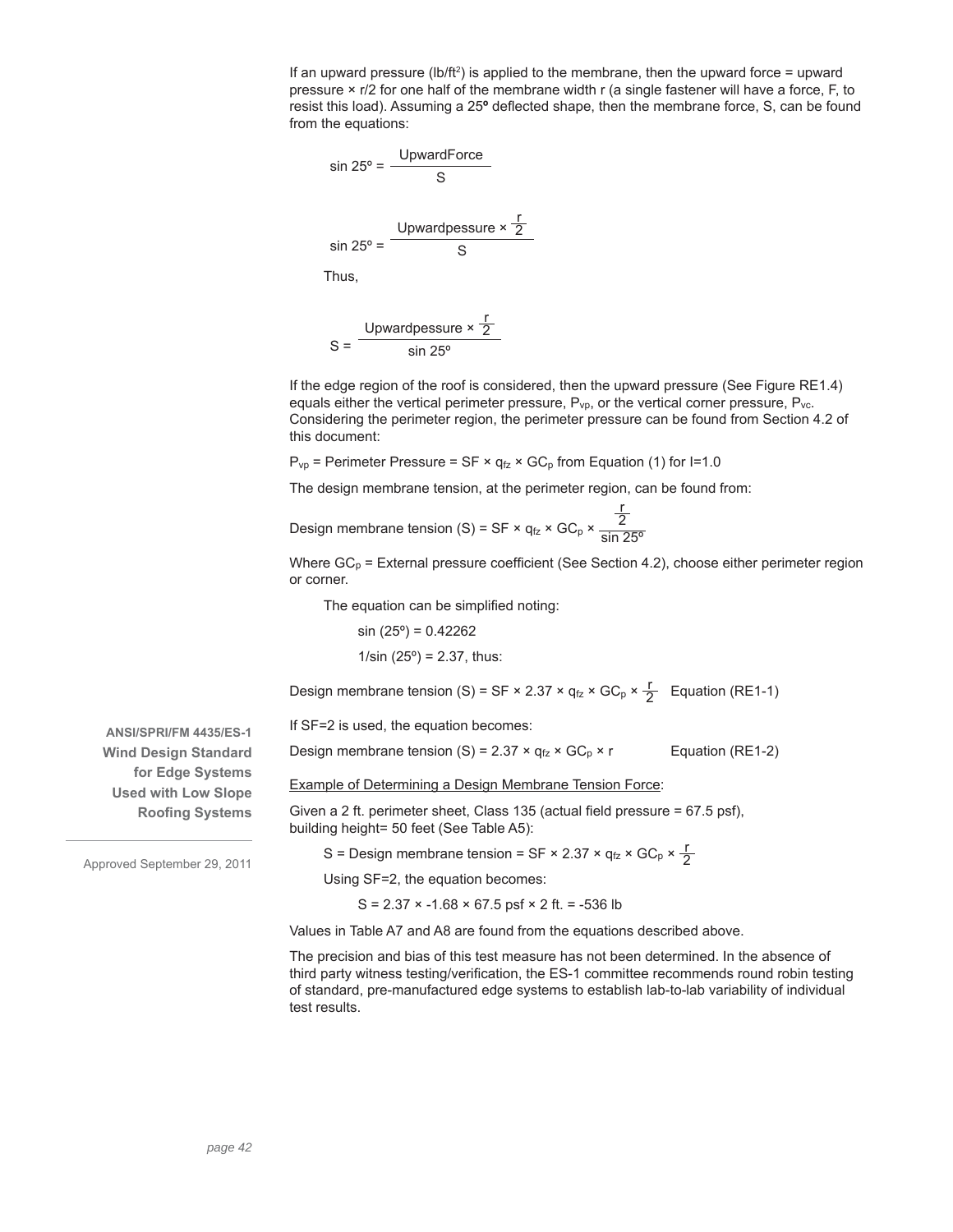# **Test Method RE-1 Commentary—Fully Adhered Roof Systems**

Fully adhered systems are assumed to apply no stress on the edge system under consideration, unless either the metal is loosened or the membrane is in peel from the pressure differential between the exterior and interior of the system. Recent hurricane investigations have shown that both can occur.

# **Test Methods RE-2 and RE-3 Commentary**

# **Stabilization**

Stabilization is necessary during loading to ensure that the specimen has reached equilibrium before considering a sustained load for a period of 60 seconds. As the specimen approaches its ultimate capacity, stabilization of the specimen will generally take longer to achieve.

### **Loading**

These test methods consist of applying loads on surfaces of a test specimen and observing deformations and the nature of any failures of principal or critical elements of the coping or edge flashing system profiles or members of the anchor systems. Loads are applied to simulate the static wind loading of the members. Test RE-2 requires horizontal loading on only the vertical face since the upward wind loading on an edge system member is considered to be negligible because of the small area exposed to uplift.

A recovery period between increases in incremental loading is allowed for the test specimen to attempt to assume its original shape prior to applying the next load level. The rate of sustained loading can be a critical issue when specimens are subjected to continuously increasing load until failure is achieved. Loading rate has little meaning in RE-2 and RE-3 because these methods employ incrementally increased loads sustained for long times followed by brief recovery periods. An incremental method is more stringent than continuous loading due to the requirement of a 60 second holding load.

The RE-2 and RE-3 Test procedures require full-length specimens because end conditions of discreet sections of copings and edge flashings can play a profound role in the failure mode of the materials. Furthermore, those products having non-continuous cleating can exhibit different performance under testing than in the field if the cleats do not act upon the products as they would in the field. For example, if a product requiring two cleats in a 144 in. (5.669 m) length were tested as a 36 in. (0.914 m) sample with one cleat, the cleat would act over a larger percent of the product than would be experienced in the field, rendering the results difficult to translate to the field.

No special testing is required of fabricated miters. However, the edge system from which the miter has been fabricated shall have been tested to meet the calculated design loads of the corner region. The precision and bias of these test measures have not been determined. In the absence of third party witness testing/verification, the ES-1 committee recommends round robin testing of standard, pre-manufactured edge systems to establish lab-to-lab variability of individual test results.

The External Pressure Coefficients,  $GC_p$ , in this document (Table 2) have changed from the ANSI/SPRI ES-1 2003 Standard (Table 3) as discussed in Commentary Section 4.2. This has produced a small change, up to a maximum 11%, in the ratio of horizontal loading to vertical loading in the RE-3 Test for any roof height. Since the new ratio is within 11% of the ratios prescribed in the ANSI/SPRI ES-1 2003 Standard any products previously tested in accordance with the ANSI/SPRI ES-1 2003 Standard will not need to be retested.

#### **Failure**

Some examples of component failure that will not enable the edge system to perform as designed would be:

- ▶ Full fastener pull-out
- ▶ Collapse of a cleat, fascia or cover
- Disengagement of a face or coping at the drip-edge
- $\blacktriangleright$  Failure of the nailer

**ANSI/SPRI/FM 4435/ES-1 Wind Design Standard for Edge Systems Used with Low Slope Roofing Systems**